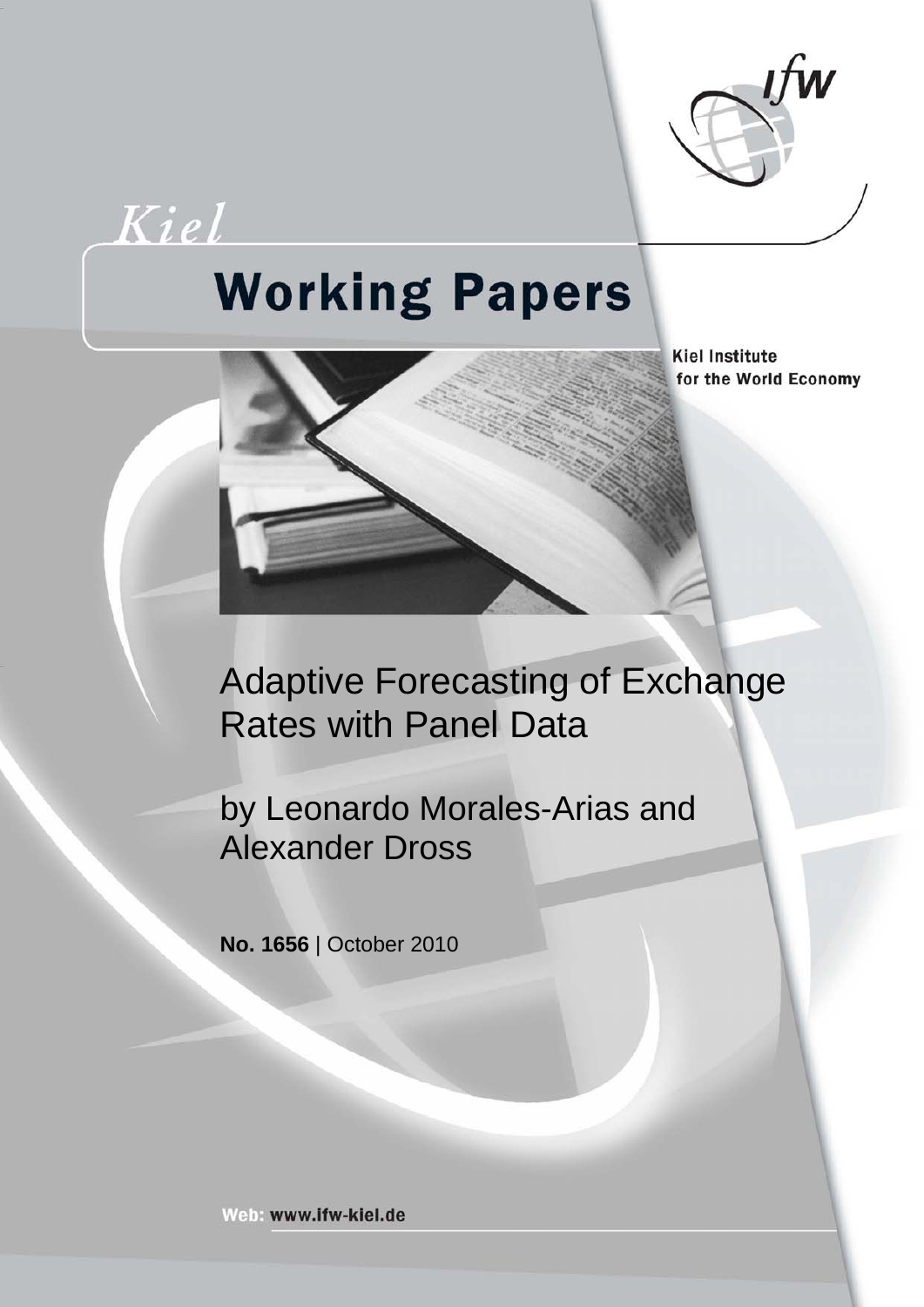Kiel Working Paper 1656 | October 2010

## **Adaptive Forecasting of Exchange Rates with Panel Data**

Leonardo Morales-Arias and Alexander Dross

Abstract:

This article investigates the statistical and economic implications of adaptive forecasting of exchange rates with panel data and alternative predictors. The candidate exchange rate predictors are drawn from (i) macroeconomic 'fundamentals', (ii) return/volatility of asset markets and (iii) cyclical and confidence indices. Exchange rate forecasts at various horizons are obtained from each of the potential predictors using single market, mean group and pooled estimates by means of rolling window and recursive forecasting schemes. The capabilities of single predictors and of adaptive techniques for combining the generated exchange rate forecasts are subsequently examined by means of statistical and economic performance measures. The forward premium and a predictor based on a Taylor rule yield the most promising forecasting results out of the macro 'fundamentals' considered. For recursive forecasting, confidence indices and volatility in-mean yield more accurate forecasts than most of the macro 'fundamentals'. Adaptive forecast combinations techniques improve forecasting precision and lead to better market timing than most single predictors at higher horizons.

Keywords: Exchange rate forecasting, panel data, forecast combinations, market timing

JEL classification: C20, F31, G12

**Leonardo Morales-Arias** Kiel Institute for the World Economy 24100 Kiel, Germany Phone: +49 431-8814 267 E-mail: leonardo.morales@ifw-kiel.de

*The responsibility for the contents of the working papers rests with the author, not the Institute. Since working papers are of a preliminary nature, it may be useful to contact the author of a particular working paper about results or caveats before referring to, or quoting, a paper. Any comments on working papers should be sent directly to the author.* 

*Coverphoto: uni\_com on photocase.com* 

\_\_\_\_\_\_\_\_\_\_\_\_\_\_\_\_\_\_\_\_\_\_\_\_\_\_\_\_\_\_\_\_\_\_\_\_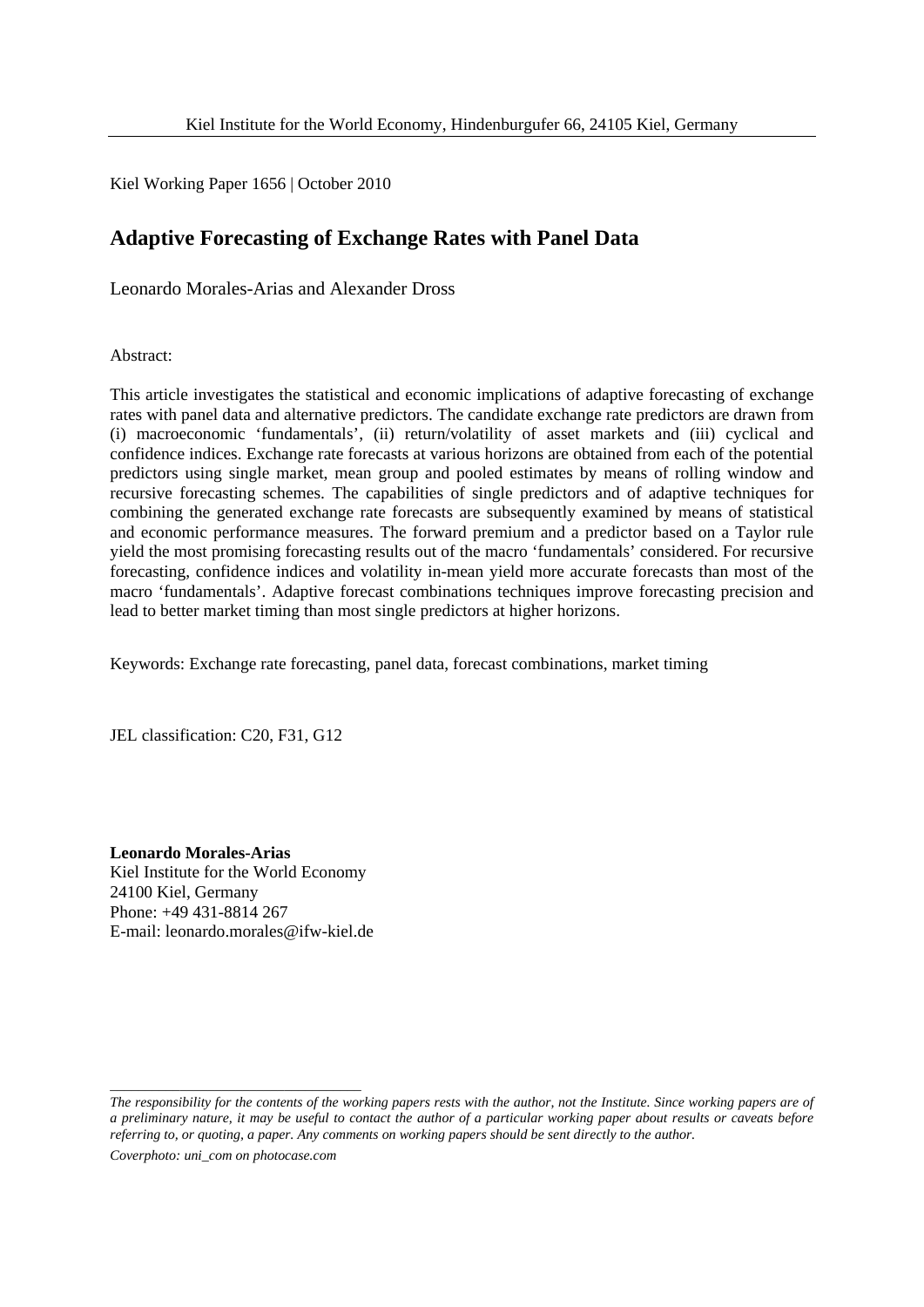## Adaptive Forecasting of Exchange Rates with Panel Data

Leonardo Morales-Arias<sup>∗</sup> and Alexander Dross

October 27, 2010

#### Abstract

This article investigates the statistical and economic implications of adaptive forecasting of exchange rates with panel data and alternative predictors. The candidate exchange rate predictors are drawn from (i) macroeconomic 'fundamentals', (ii) return/volatility of asset markets and (iii) cyclical and confidence indices. Exchange rate forecasts at various horizons are obtained from each of the potential predictors using single market, mean group and pooled estimates by means of rolling window and recursive forecasting schemes. The capabilities of single predictors and of adaptive techniques for combining the generated exchange rate forecasts are subsequently examined by means of statistical and economic performance measures. The forward premium and a predictor based on a Taylor rule yield the most promising forecasting results out of the macro 'fundamentals' considered. For recursive forecasting, confidence indices and volatility in-mean yield more accurate forecasts than most of the macro 'fundamentals'. Adaptive forecast combinations techniques improve forecasting precision and lead to better market timing than most single predictors at higher horizons.

JEL Classification: C20, F31, G12

Keywords: Exchange rate forecasting, panel data, forecast combinations, market timing.

<sup>∗</sup>Corresponding author. University of Kiel (Chair of Monetary Economics and International Finance) and Kiel Institute for the World Economy, Kiel, Germany. Email: moralesarias@economics.uni-kiel.de. We would like to thank Carl Chiarella, Tony He, Helmut Herwartz, Nils Jannsen, Harmen Lehment, Thomas Lux, Henning Weber and seminar participants at the Quantitative Finance Research Center (QFRC), University of Technology Sydney (UTS), May 2010 for valuable comments and suggestions. Part of this research was conducted at the QFRC-UTS whose excellent hospitality is also hereby acknowledged. The usual disclaimer applies.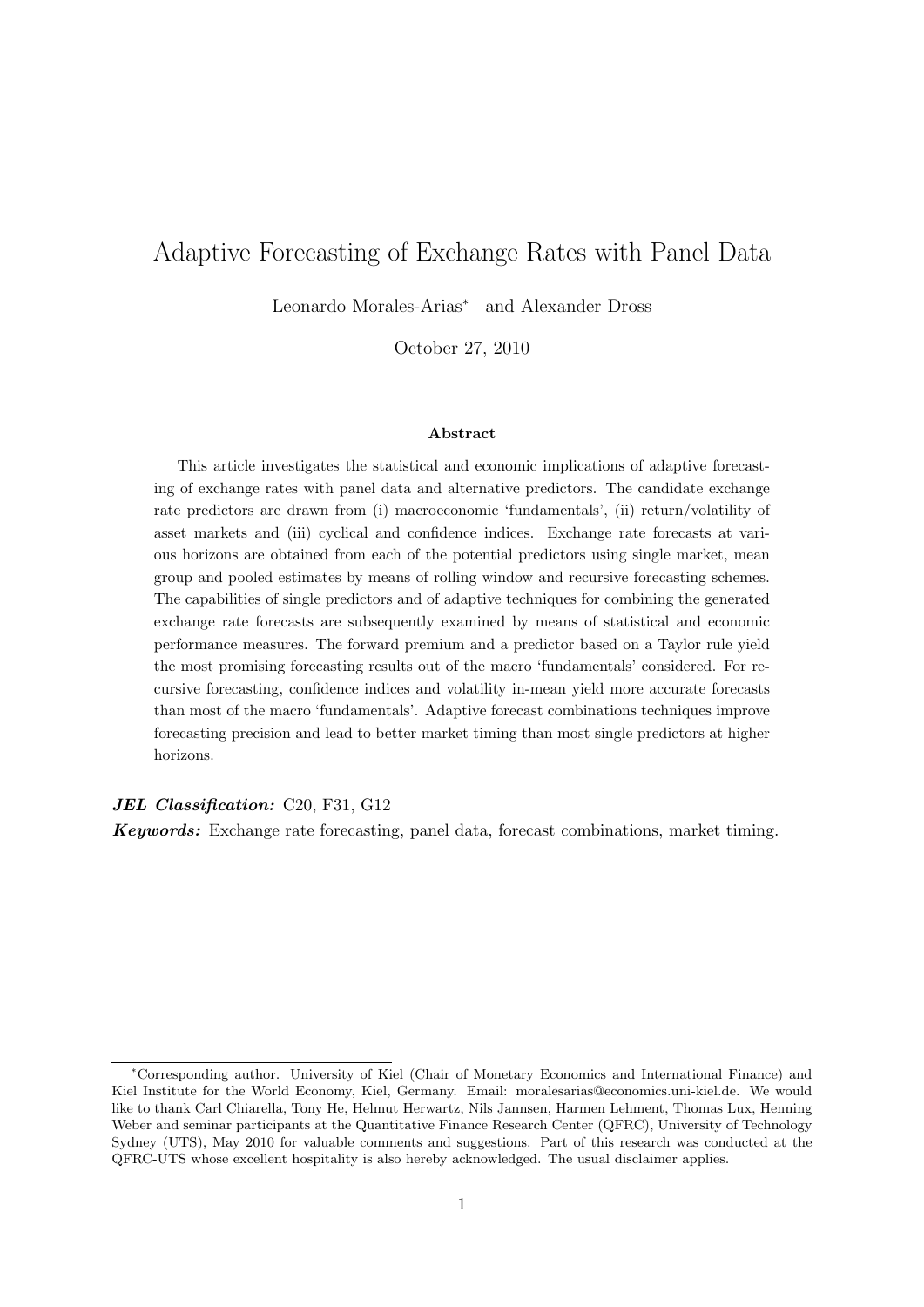## 1 Introduction

Forecasting exchange rates is of particular importance for investors and policy makers. Accurate forecasts of exchange rates allow investors, for instance, to design trading strategies and to hedge exchange rate risk. The future evolution of exchange rates is also important for policy makers at central banks as it can point to the appropriate interest rate policy to be set (Groen and Matsumoto, 2004; Gali, 2008).

In this paper we contribute to the empirical exchange rate literature by analyzing the statistical and economic implications of adaptive forecasting of exchange rates with panel data and several alternative predictors. The candidate exchange rate predictors are drawn from (i) macroeconomic 'fundamentals', (ii) returns/volatility of asset markets and (iii) cyclical and confidence indices. The proposed forecasting design allows us to generate alternative exchange rate forecasts at various horizons from each of the potential predictors using single market, mean group and pooled estimates by means of rolling window and recursive forecasting schemes. The capabilities of single predictors and of adaptive techniques for combining the generated exchange rate forecasts are subsequently analyzed by means of statistical and economic performance measures.

Our study is motivated by previous theoretical and empirical findings of the conventional and behavioral exchange rate literature, the risk-return literature and the forecasting literature. More precisely, the conventional theoretical literature on exchange determination suggests several potential macroeconomic predictors of exchange rates. Some of the most conventional predictors are usually based upon the Purchasing Power Parity (PPP) hypothesis, Uncovered Interest Rate Parity (UIP) condition and the Monetary Model (MM). However, the forecasting contribution of such macroeconomic 'fundamentals' of exchange rates has been questioned since the highly influential study of Meese and Rogoff (1983). The latter study finds that these predictors may not perform better out-of-sample than a random walk model in particular at lower forecasting horizons.

Subsequent studies suggest that under certain conditions (e.g. small sample corrections, recursive forecasting, measurement improvement, alternative estimation approaches), macro fundamentals may improve forecasting accuracy at longer horizons (Mark, 1995; Chen and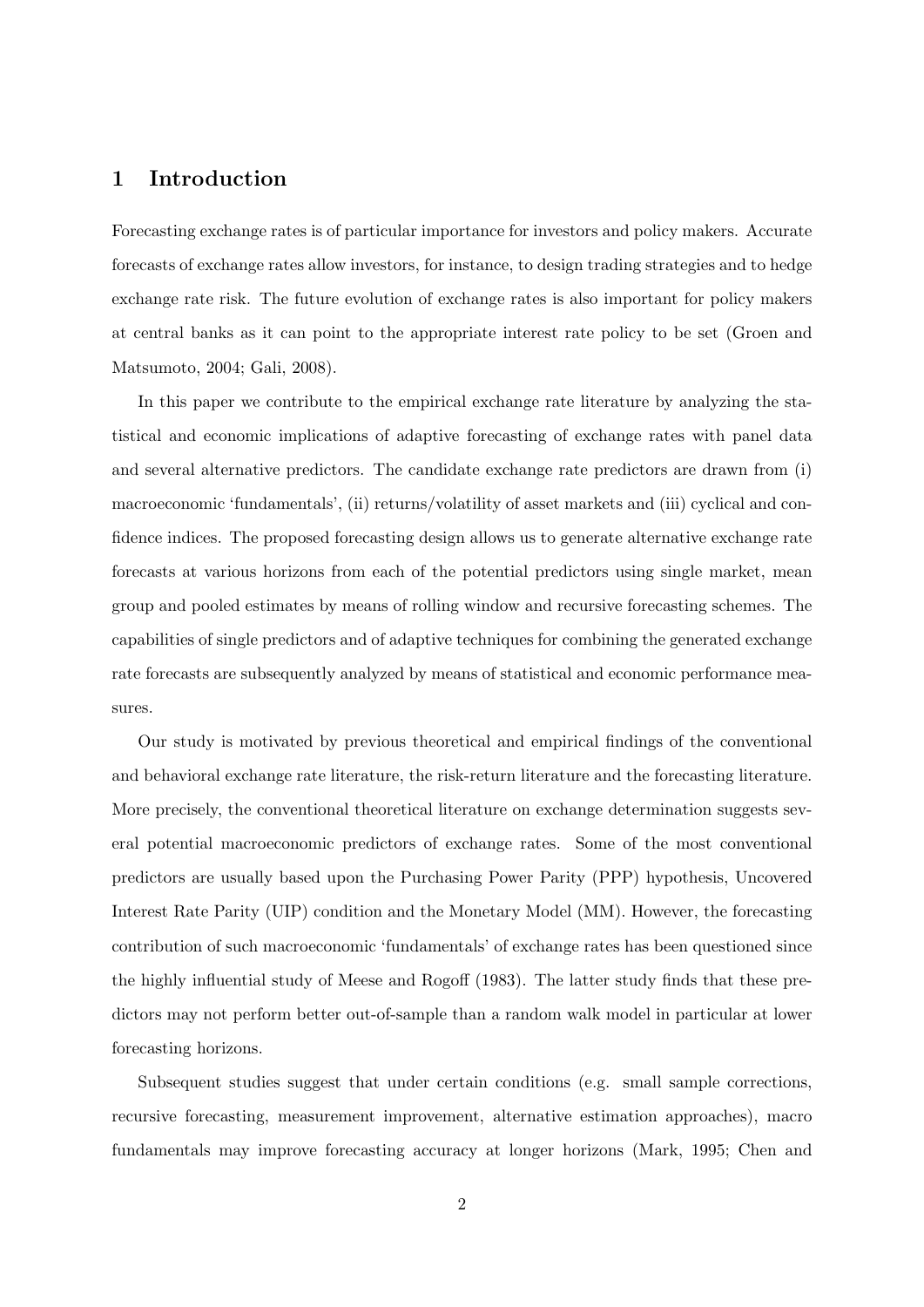Mark, 1996; Kilian, 1999; Berkowitz and Giorgianni, 2001; Faust et al., 2003; Engel et al., 2007). Nevertheless, even if there is some predictability of a bilateral exchange rate from a particular macro 'fundamental' at a certain horizon, the same variable may show no predictability at different horizons or for other bilateral exchange rates (Cheung et al., 2005).

Recently, however, new predictors have shed more positive light on the capabilities of macro 'fundamentals' for forecasting exchange rates. In particular, predictors derived from Taylor (TAY) rule specifications have been proposed to forecast exchange rates, motivated by the fact that monetary policy can be more appropriately modeled by taking the interest rate as the policy instrument as opposed to money supply (Molodtsova and Papell, 2009; Molodtsova et al., 2008; Engel et al., 2009). Predictors based on alternative versions of the Taylor rule have shown promising out-of-sample forecasting power over a random walk model at short and long horizons (Molodtsova and Papell, 2009; Engel et al., 2009). In addition, a predictor constructed by extracting latent factors from a panel of exchange rates (along with pooled coefficient estimates) has shown superior out-of-sample performance than the random walk when complemented with predictors based on PPP, MM and TAY (Engel et al., 2009). The forward premium (which stems from the UIP condition) has also recently shown promising results in a portfolio allocation setting (Della-Corte et al., 2009).

In response to the puzzling explanatory power of predictors derived from conventional macro models, the behavioral finance literature suggests an alternative explanation to ex-ante exchange rate fluctuations, namely, that future exchange rates can be modeled as a weighted average of forecasts from 'fundamentalists' and 'chartists' (Kirman, 1993). For instance, chartists forecast exchange rates by extrapolating recent trends whereas fundamentalists forecast on the basis of macro 'fundamentals' (Frankel and Froot, 1986). Indeed, the advantages of forecast combinations and of adaptive strategies for combining forecasts have been highlighted in several studies in the forecasting literature (Granger, 1989; Newbold and Harvey, 2002; Granger and Jeon, 2004; Aiolfi and Timmermann, 2006; Kisinbay, 2007; Costantini and Pappalardo, 2009) and recently in the exchange rate literature (Della-Corte et al., 2009). In addition, the assumptions of behavioral exchange rate models also seem to be more in line with the behavior of traders in reality (Taylor and Allen, 1992; Cheung and Chinn, 2001; Grauwe and Grimaldi, 2006).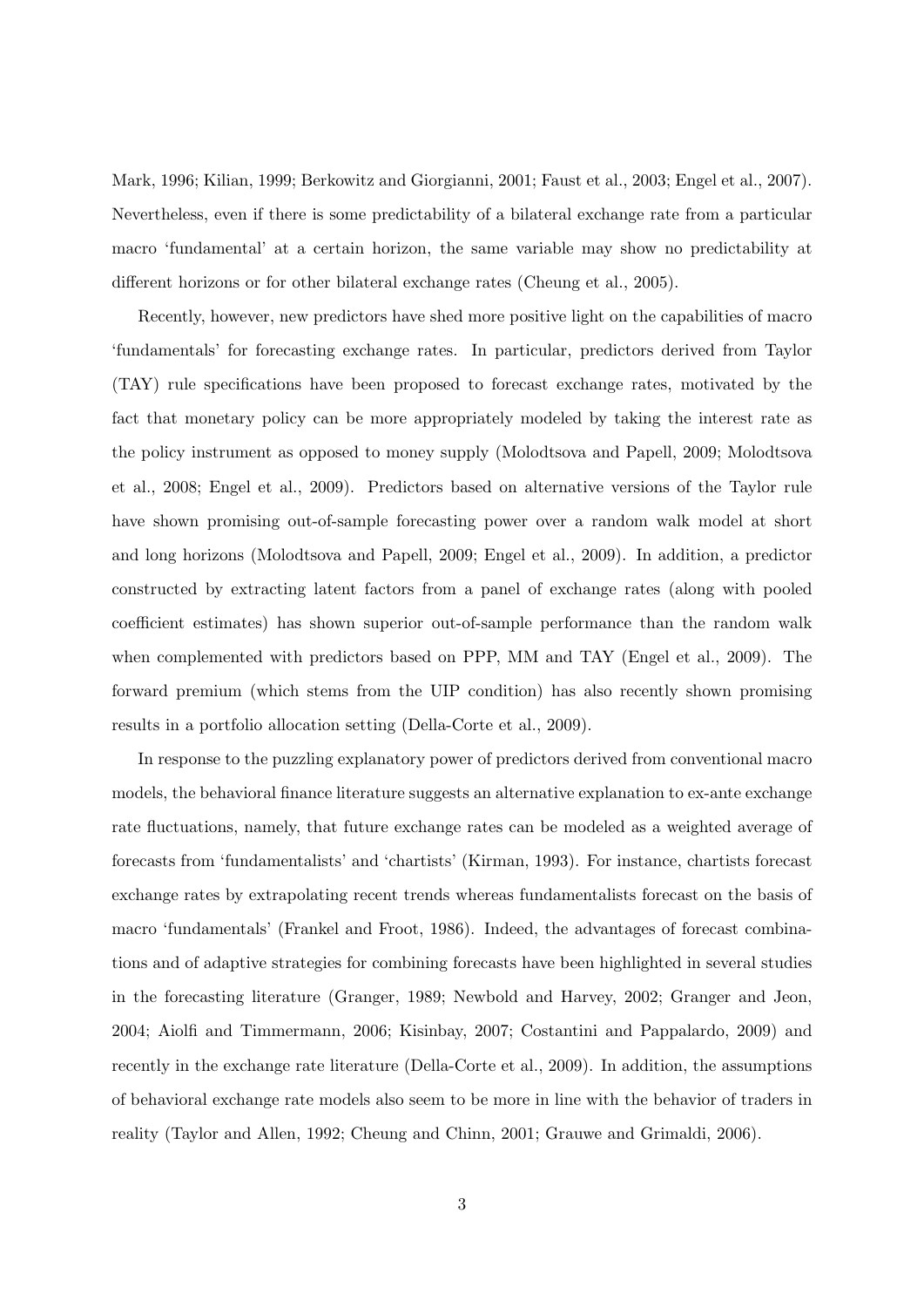Also along the behavioral finance line, various empirical studies have shown that asset prices have a close relationship with economic or investor sentiment and that several sentiment indicators can predict asset returns (Neal and Wheatley, 1998; Lee et al., 2002; Brown and Cliff, 2004; Lux, 2010). Nevertheless, there seems to be a lack of empirical studies that analyze the capabilities of alternative confidence or economic indicators to forecast exchange rates, although the behavioral view of asset price determination (and economics as a whole) is becoming stronger (Akerlof and Shiller, 2009). Predictors based on returns and volatility of asset markets have also not been thoroughly investigated so far although previous empirical studies have highlighted their importance (Campbell and Hentschel, 1992; Ludvigson and Ng, 2007; Bollerslev et al., 2008; Akerlof and Shiller, 2009).

From a methodological perspective, another recent issue of interest in the empirical literature of exchange rates is the evaluation of exchange rate models with panel data (Mark and Sul, 2001; Rapach and Wohar, 2004; Groen, 2005; Engel et al., 2007, 2009). The handful of studies available show that using panel data may increase estimation precision, improve forecasting accuracy and give more power to statistical tests. In contrast to single-country exchange rate models based on macro 'fundamentals' or other variables, panel models are often able to outperform a random walk in out-of sample tests. However, the recent forecasting literature shows that considering different types of estimation approaches and their complementarities in out-of-sample studies is important as forecasting with the 'wrong' parameter estimate (e.g. forecasting with a parameter estimate based on a heterogeneous panel model when the true data generating process (DGP) is a homogeneous panel model) may lead to forecasting distortions which can be mitigated by averaging the alternative estimates (Trapani and Urga, 2009). In addition, forecasts generated from rolling window or recursive schemes can also lead to alternative forecasting results, but combining such forecasts can improve their forecasting accuracy (Clark and McCracken, 2009).

Thus, our study is 'rich' in the sense that it brings together many proposals put forward in asset pricing and forecasting studies to better understand exchange rate dynamics. To preview some of our results, we find that the forward premium and a predictor based on a Taylor rule (along with panel coefficient estimates) yield the most promising forecasting results out of the macro 'fundamentals' considered. For recursive forecasting, confidence indices and volatility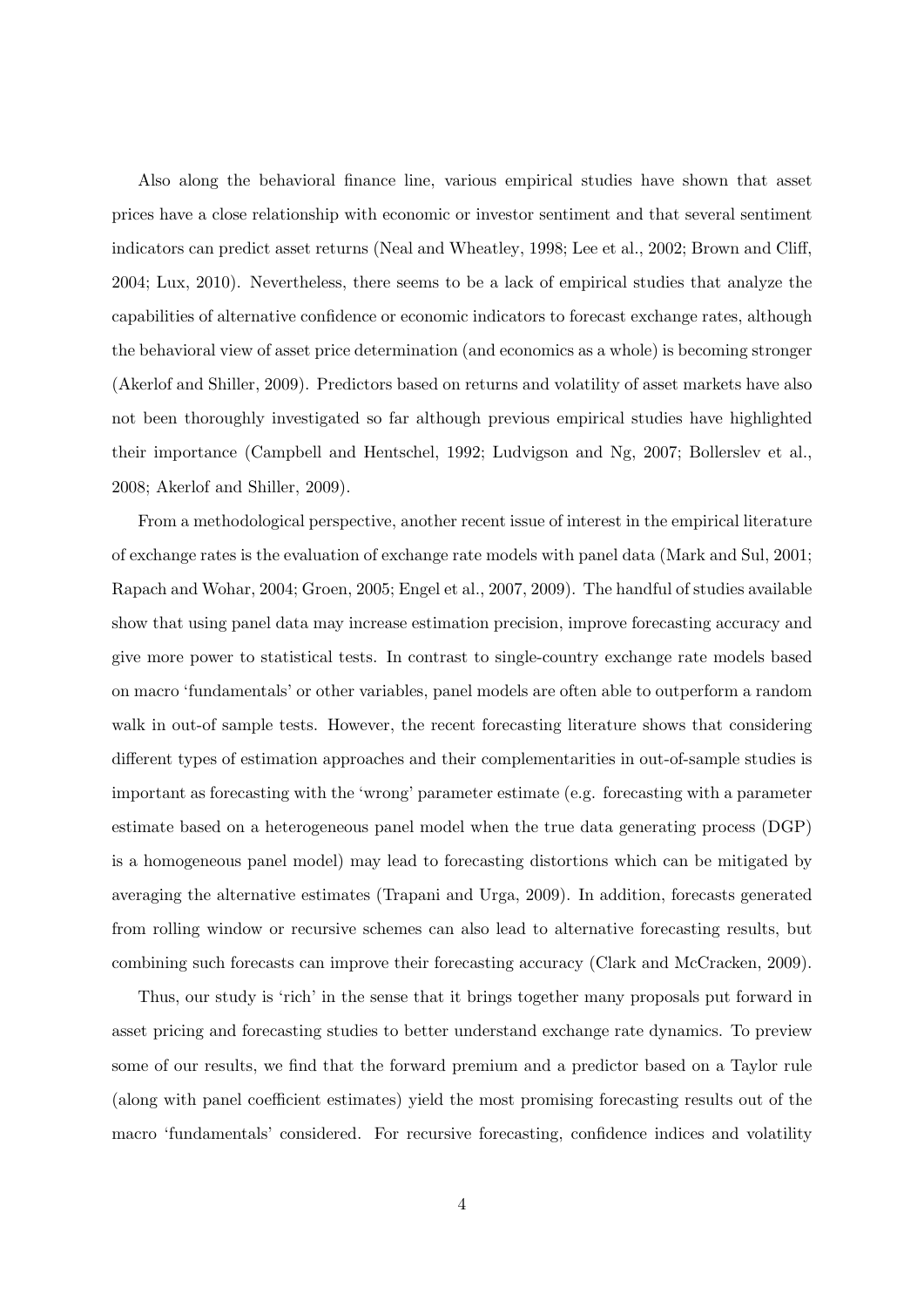in-mean (along with panel coefficient estimates) yield more accurate forecasts than most of the macro 'fundamentals'. Adaptive forecast combination techniques improve forecasting precision and yield better market timing than most single predictors at higher horizons.

The rest of the paper is organized as follows: In section 2 we explain the empirical model and predictors considered. In sections 3 and 4 we describe our dataset and the forecasting methodology employed, respectively. Section 5 presents the results of our analysis. Section 6 concludes with some final remarks.

## 2 The model

For our subsequent forecasting analysis of exchange rates we consider the so-called long-horizon regression approach (LHR henceforth) for country  $i = 1, ..., N$  and  $t = 1, ..., T$  time periods:

$$
\Delta^{(h)}s_{it+h} = \alpha_{h,i} + \beta_{h,i}x_{it} + u_{it+h},\tag{1}
$$

where  $\Delta^{(h)}s_{it+h} = (1 - L^h)s_{it+h} = (s_{it+h} - s_{it})$  with  $s_{it} = \ln S_{it}$  the log spot exchange rate of country i measured as (log) of foreign currency units in terms of United States (US) dollar,  $\alpha_{h,i}$ is a fixed effect,  $\beta_{h,i}$  is the parameter attached to the observed predictor  $x_{it}$  and  $u_{it}$  is a zeromean disturbance term most likely heteroskedastic and serially correlated due to overlapping observations for  $h > 1$ . The LHR approach has been used in many empirical studies in economics and finance to analyze predictability (Fama and French, 1988; Mark, 1995; Stock and Watson, 1999; Berkowitz and Giorgianni, 2001). Model (1) assumes a heterogeneous parameter  $\beta_{h,i}$  for each *i*, indicating that the regressor  $x_{it}$  has a heterogeneous effect on  $\Delta^{(h)}s_{it+h}$ . Alternatively, we may assume a homogeneous  $\beta_h$  for all *i*, i.e.

$$
\Delta^{(h)}s_{it+h} = \alpha_{h,i} + \beta_h x_{it} + u_{it+h},\tag{2}
$$

so that the regressor  $x_{it}$  has a homogeneous effect on  $\Delta^{(h)} s_{it+h}$  (Engel et al., 2007, 2009). In this study, we use three main groups of predictors for  $x_{it}$ , namely, predictors based on (i)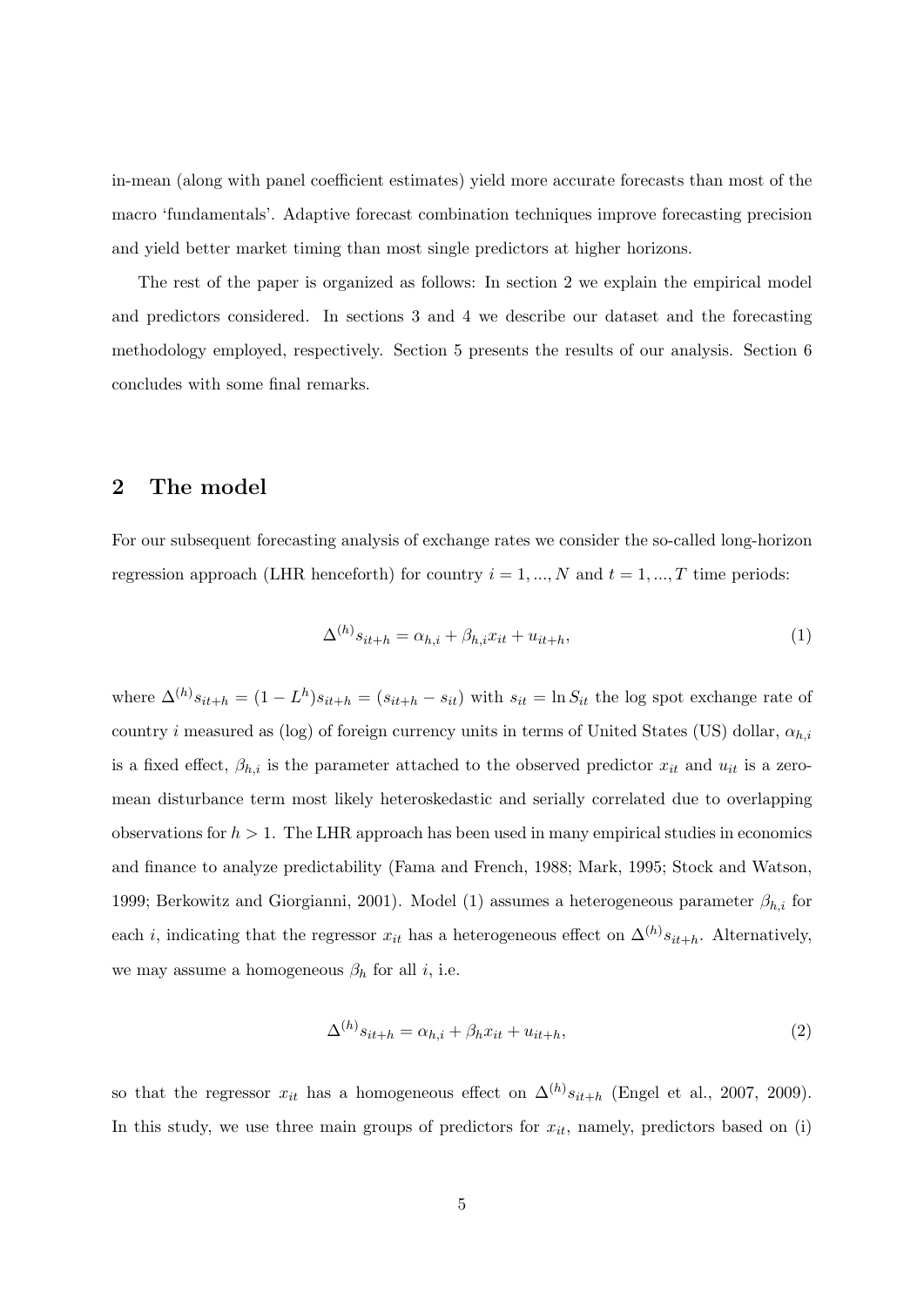macroeconomic 'fundamentals', (ii) returns and volatility of asset markets and (iii) cyclical and confidence indicators. Moreover, as will be discussed subsequently, we consider three different estimation approaches based on (1) and (2): single market (SM), mean group (MG) and pooled (PO). Forecasting is done by means of recursive (RE) or rolling (RO) schemes. It is noteworthy, however, that our analysis can be applied to any other potential predictor or group of predictors. In what follows, we describe the alternative predictors  $x_{it}$  considered in this study which are summarized in Table 1.

#### 2.1 Predictors based on macroeconomic fundamentals

A usual way to forecast exchange rates in the conventional (empirical) exchange rate literature is to consider a predictor of the form:

$$
x_{it} = (z_{it} - s_{it}),\tag{3}
$$

where  $z_{it}$  is a measure of central tendency or 'fundamental' of the exchange rate (Mark, 1995; Berkowitz and Giorgianni, 2001; Engel et al., 2007, 2009; Della-Corte et al., 2009). The variable  $z_{it}$  can be obtained, for instance, from the PPP hypothesis, i.e.

$$
z_{it} = (p_{it} - p_t^{US}),\tag{4}
$$

where  $p_{it} = \ln P_{it}$  is the country *i*'s (log) price level and  $p_t^{US} = \ln P_t^{US}$  is the (log) price level of the US (Engel et al., 2009). According to the PPP hypothesis, a relative price level increase in the home country leads to a depreciation of the domestic currency. The PPP hypothesis also suggests that future exchange rates can be predicted by the real bilateral exchange rate.

We may also obtain  $z_{it}$  based on the well-known and often tested MM:

$$
z_{it} = (m_{it} - m_t^{US}) - (y_{it} - y_t^{US}),
$$
\n(5)

where  $m_{it} = \ln M_{it}$  is the country *i*'s (log) money supply,  $m_t^{US} = \ln M_t^{US}$  is the (log) money supply of the US,  $y_{it} = \ln Y_{it}$  is the country i's (log) real output and  $y_t^{US} = \ln Y_t^{US}$  is the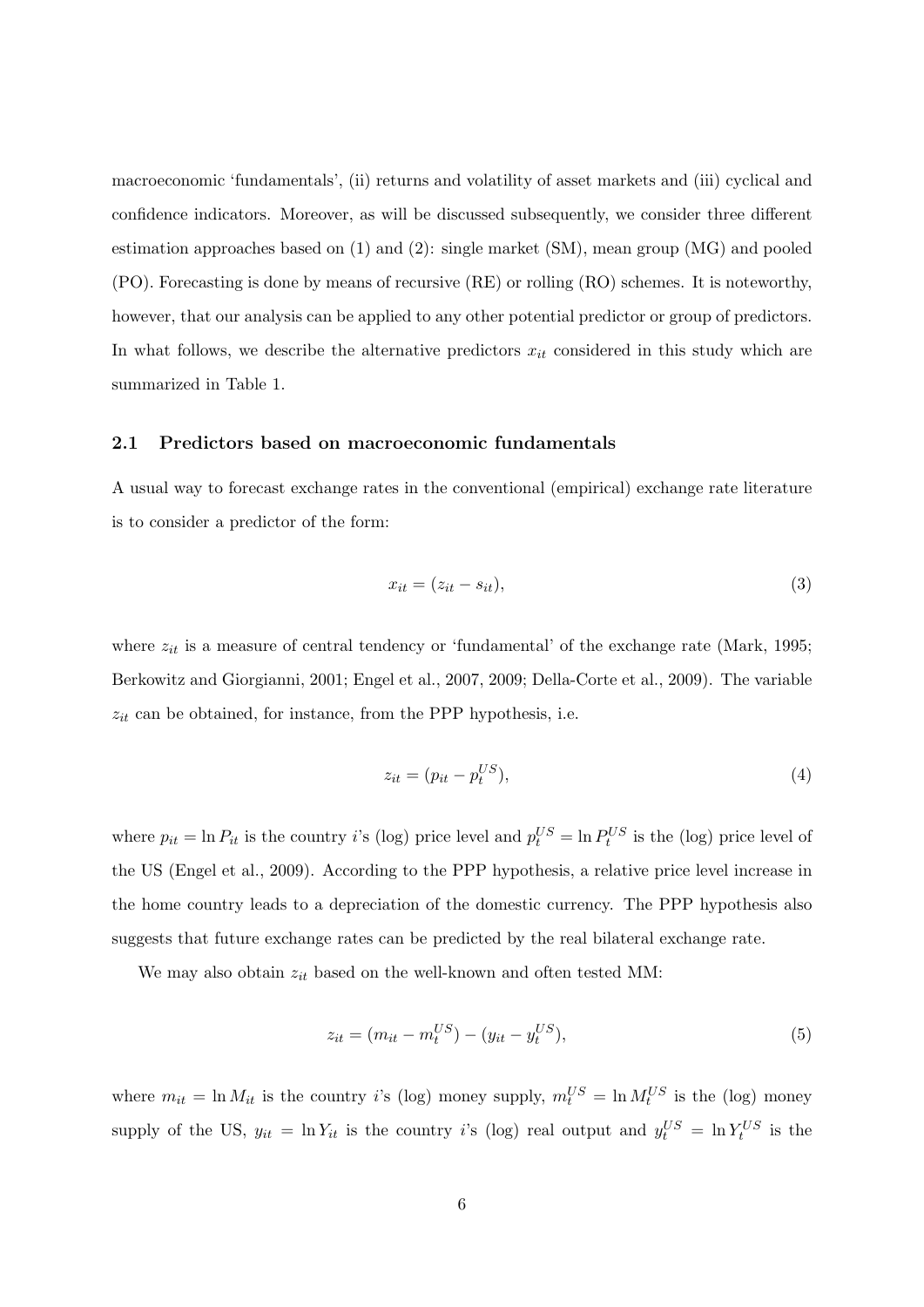(log) real output of the US. In a nutshell, MM presumes that money and output differentials should predict subsequent movements in the exchange rate. It is worth noting that the above equation is a restricted version of the flexible price MM, which is also employed in other studies (Frenkel, 1976; Mussa, 1976; Mark, 1995; Engel et al., 2009). In contrast to the original flexible price model, the interest rate differential is assumed to be zero and the domestic and foreign money-demand income elasticity is equal to one.

Another natural candidate for the set of possible  $z_{it}$  is the h-maturity forward rate of the spot exchange rate  $s_{it}$ , i.e.

$$
z_{it} = g_{h,it}.\tag{6}
$$

This stems from the UIP condition which proposes that the h-maturity interest rate differential between two nations should predict future h-horizon changes of their exchange rate. That is,  $x_{it} = (b_{h,it} - b_{h,t}^{US})$  where  $b_{h,it}$  is the h-maturity interest rate of country i and  $b_{h,t}^{US}$  is the h-maturity US interest rate. In the absence of riskless arbitrage opportunities the Covered Interest Rate Parity (CIP) holds so that  $x_{it} = (g_{h,it} - s_{it}) = (b_{h,it} - b_{h,t}^{US})$ . Thus,  $x_{it} = (g_{h,it} - s_{it})$  can be used to test the UIP (Della-Corte et al., 2009). The UIP is usually rejected in in-sample studies at short horizons which is sometimes attributed to the existence of risk-premia (Engel, 1996) or to heterogeneous exchange rate expectations (Kirman, 1993). However, the rejection of UIP may become harder for certain asset classes as the horizon increases (Chinn and Meredith, 2004).

Predictors based on PPP, MM and UIP are the most conventional macro fundamentals to forecasting exchange rates. Alternatively, as proposed recently by Engel et al. (2009), we could use a Factor Model (FM) and extract  $z_{it}$  directly from the data, i.e.

$$
z_{it} = \hat{F}_{it} = \hat{\gamma}_{1,i}\hat{f}_{1t} + \hat{\gamma}_{2,i}\hat{f}_{2t} + \hat{\gamma}_{3,i}\hat{f}_{3t},\tag{7}
$$

where the  $\hat{f}_{j,t}$ ,  $j = 1, 2, 3$  are estimated latent factors obtained from the panel of exchange rates  $s_{it}$ ,  $i = 1, ..., N$  and  $\hat{\gamma}_{j,i}$ ,  $j = 1, 2, 3$  are the corresponding factor loadings.<sup>1</sup>

Another recently proposed candidate for  $z_{it}$  is based on an open economy Taylor rule which

<sup>&</sup>lt;sup>1</sup>We use three latent factors as in Engel et al.  $(2009)$  to keep our analysis similar to the latter study.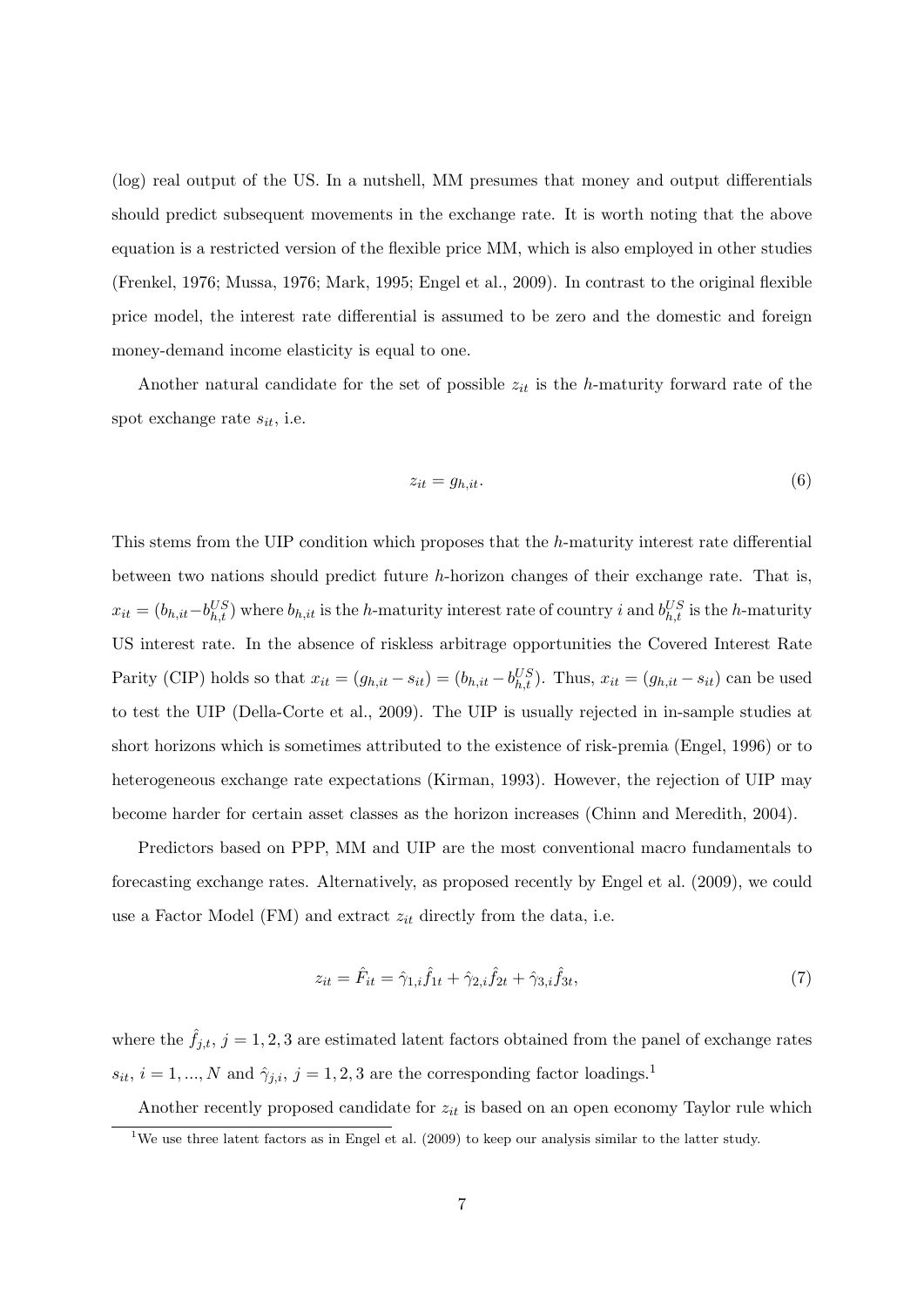can be derived from the UIP condition (Molodtsova and Papell, 2009). In this study we use the Taylor-rule specification for  $x_{it} = (b_{h,it} - b_{h,t}^{US}) = (z_{it} - s_{it})$  proposed in the panel data framework of Engel et al. (2009):

$$
z_{it} = 1.5(\pi_{it} - \pi_t^{US}) - 0.5(\tilde{y}_{it} - \tilde{y}_t^{US}) + s_{it},
$$
\n(8)

where  $\pi_{it}$  and  $\pi_t^{US}$  are the inflation rates of country i and the US and  $\tilde{y}_{it}$  and  $\tilde{y}_t^{US}$  are the output gaps of country i and the US, respectively.

#### 2.2 Predictors based on returns and volatility of asset markets

In this section we consider predictors inspired by the behavioral finance literature and the riskreturn literature. The first predictor we consider is the exchange rate return (ERR) at time t:

$$
x_{it} = \Delta^{(1)} s_{it},\tag{9}
$$

where  $\Delta^{(1)}s_{it} = s_{it} - s_{it-1}$ . This follows from studies which suggest that chartists in the foreign exchange market rely on exchange rate changes to predict exchange rate movements (Taylor and Allen, 1992; Cheung and Chinn, 2001; Grauwe and Grimaldi, 2006).

Asset prices should theoretically incorporate information about (stochastic) discount factors and the economy in general (Campbell and Shiller, 1987, 1988; Akerlof and Shiller, 2009). In addition, countries with large stock market returns in excess of the returns of (say) the US stock market can attract foreign investors and could experience an appreciation of their currency. Thus, we also consider stock market return differentials (SRD):

$$
x_{it} = (q_{it} - q_t^{US}),\tag{10}
$$

where  $q_{it}$  and  $q_t^{US}$  are the stock market (log) returns for country i and the US, respectively.

As proposed in the equity and exchange rate literature, time-varying second order moments in-mean or other risk-premium measures, may play an important role in describing asset price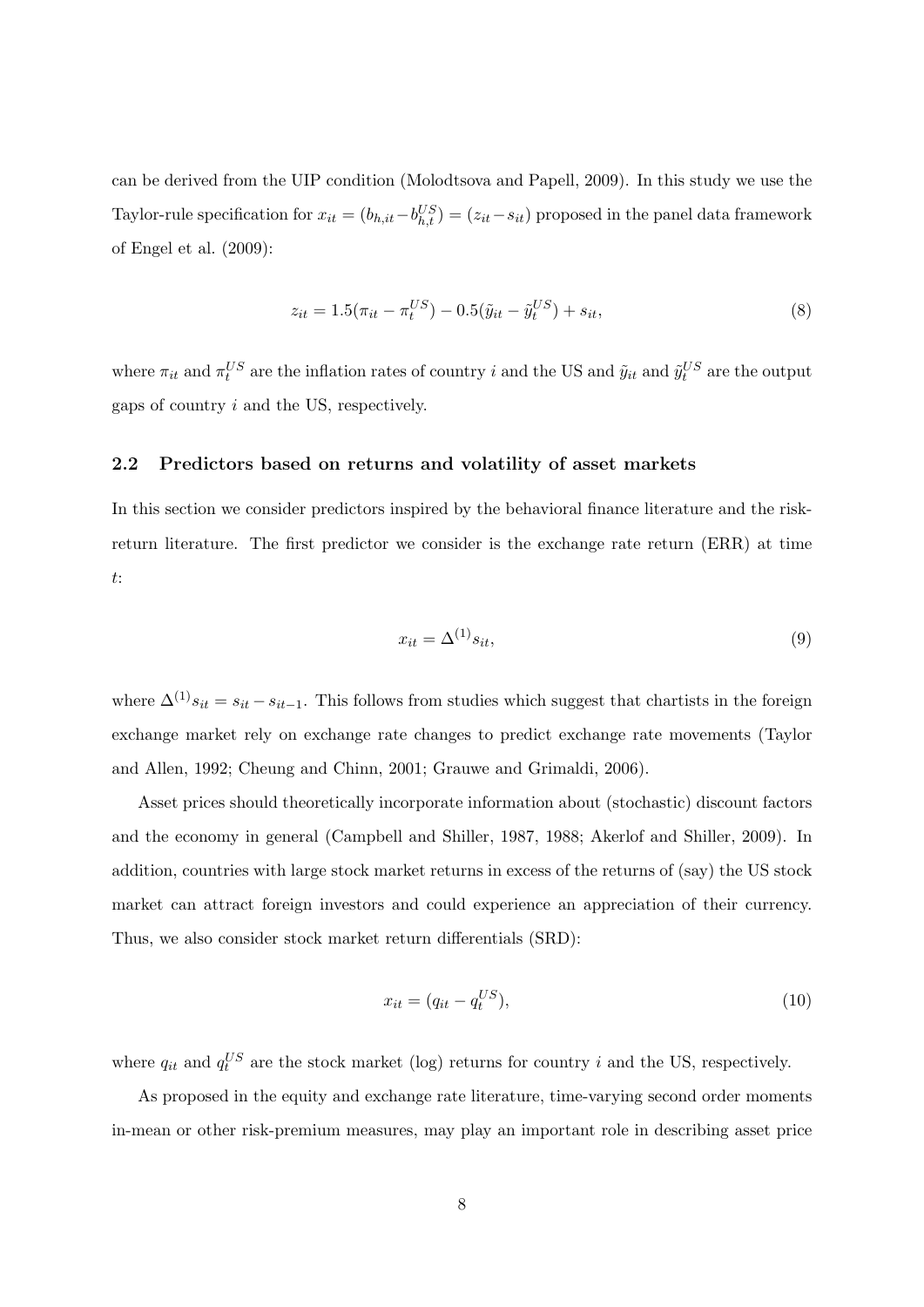fluctuations (Campbell and Hentschel, 1992; Dumas and Solnik, 1995; Engel, 1996). Along the latter lines, the principle of volatility-in-mean computed from daily returns has been applied recently in out-of-sample studies of the risk-return relationship in stock markets yielding promising results which motivates us to use it for exchange rates (Ludvigson and Ng, 2007; Bollerslev et al., 2008). Thus, as alternative predictor we consider the volatility of the exchange rate return (ERV) computed from daily squared returns:

$$
x_{it} = \hat{v}_{it} = \sum_{d \in t} \Delta s_{d,it}^2,
$$
\n(11)

where  $\Delta s_{d,it}^2 = (\ln S_d - \ln S_{d-1})_{it}^2$  is the day d squared (log) return of the exchange rate for cross-section member i at time t with  $d \in t$ . Note that this approach is similar to the realized volatility notion formalized in Andersen et al. (2003), which assumes that  $\Delta s_{d,it}^2$  follow (semi)martingale processes. This requirement should also apply to our context empirically since it is well known in the finance literature that daily asset returns follow martingales approximately (Bollerslev and Mikkelsen, 1996; Baillie, 1996).

Moreover, we consider stock market volatility differentials (SVD):

$$
x_{it} = (\hat{\nu}_{it} - \hat{\nu}_t^{US}),\tag{12}
$$

where  $\hat{\nu}_{it}$  and  $\hat{\nu}_{t}^{US}$  are the stock market volatilities of country i and the US, respectively. The latter variables are computed as in (11) with  $q_{d,it}^2$  (the day d squared (log) return of the pertinent stock market i at time t) replacing  $\Delta s_{d,it}^2$ . Intuitively, differentials of stock market volatility could proxy various sorts of risk-premia if stock markets price investors' expectations of future macroeconomic and financial variables.

#### 2.3 Predictors based on cyclical and confidence indicators

In this section we turn to other potential candidate predictors of exchange rates that draw their inspiration from the behavioral finance literature which suggests that asset price movements (and possibly many macro factors) can be explained by 'animal spirits' (Akerlof and Shiller, 2009). A usual variable used to proxy economic sentiment in the (empirical) behavioral finance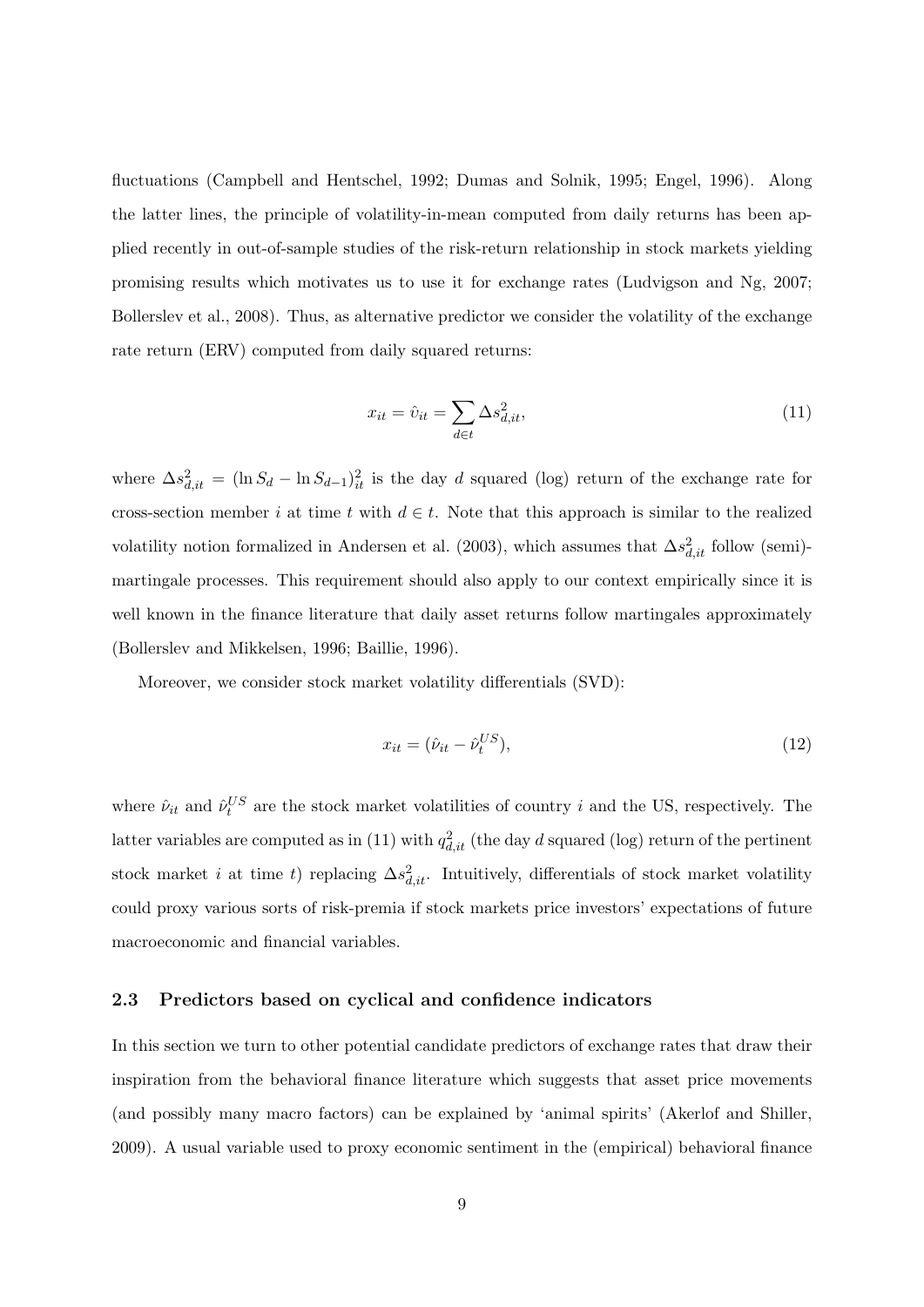literature are confidence indicators obtained from surveys of alternative economic agents such as investors, consumers, businessmen, etc (Neal and Wheatley, 1998; Lee et al., 2002; Brown and Cliff, 2004; Lux, 2010). In this study we use cyclical and confidence indicators. More precisely, we focus on business confidence, consumer confidence and a general economic indicator to have distinct sentiment measures.

Note, however, that in the context of exchange rates we want to predict changes in a relative price of currency units between two particular countries, thus we use differentials of the pertinent cyclical and confidence indicators. We consider a business sentiment differential (BSD):

$$
x_{it} = (BS_{it} - BS_{t}^{US}),\tag{13}
$$

where  $BS_{it}$  is a business confidence index for country i and  $BS_t^{US}$  is a business confidence index for the US. Similarly for the consumer sentiment differential (CSD):

$$
x_{it} = (CS_{it} - CS_{t}^{US}), \tag{14}
$$

where  $CS_{it}$  is a consumer confidence index for country i and  $CS_t^{US}$  is a consumer confidence index for the US. Lastly, we consider differentials of economic indicators (EID) to capture 'perceived' economic differentials between countries. However, since we employ levels in BSD and CSD, we employ first differences for EID in order to account for 'momentum' in the perceived economic differentials (Ghonghadze and Lux, 2008; Lux, 2009):

$$
x_{it} = (\Delta EI_{it} - \Delta EI_t^{US}),\tag{15}
$$

where  $\Delta EI_{it} = EI_{it} - EI_{it-1}$  is the change of a main economic indicator for country i and  $\Delta EI_t^{US}$  is the change of a main economic indicator for the US.

## 3 Data description

The dataset used in this study is obtained from Datastream and the bilateral exchange rates (measured as foreign currency units/US dollar), data frequency and time periods were selected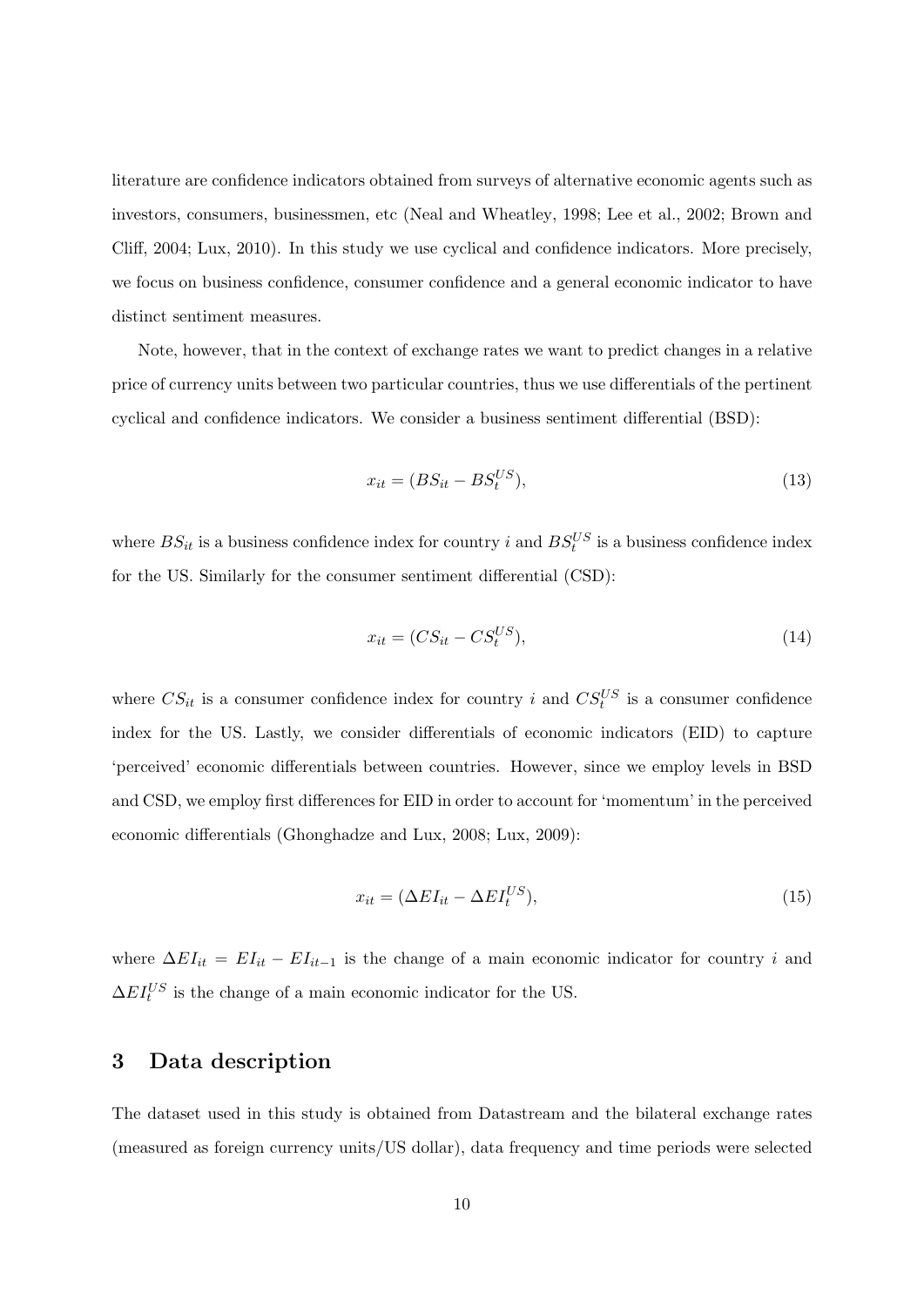based upon data availability. The forecasting strategy explained in the next section requires that we have the same predictors for each cross-section member  $i$  in order to be able to compare models over the panel dimension and to compute forecast combinations from the same set of potential forecasts per country. These restrictions brought about several difficulties to build a dataset with a large number of exchange rates with large time spans.<sup>2</sup>

Moreover, in order to have a somewhat more 'homogeneous' dataset for the cyclical and confidence indicators (since surveys, data frequency, measurement units, methodology and other issues may differ across data providers), we use business confidence, consumer confidence and the main economic indicator published by the OECD (also available in Datastream). However, cyclical indicators and confidence indices published by the OECD (or other data sources) were particularly difficult to find for several countries. When available, cyclical indicators and confident indices mostly start in 1996, and for Canada, data on business confidence were unavailable for January 2008 onwards.<sup>3</sup>

The other difficulty faced was the inclusion of Eurozone currencies in our panel. In order to evaluate the predictors considered for Eurozone currencies we would need to restrict our sample period from January 1996 (the starting time for the data on cyclical indicators and confidence indices) to January 1999 (the starting time of the Euro currency). This would result in very few data points to perform relevant out-of-sample evaluation at higher horizons. However, since the Euro is a major currency player, it would be unusual not to include it in our forecasting exercises. Thus, we use aggregated data for the Eurozone which is available for all predictors.

In order to have as many currencies and observations as possible given our data restrictions, we consider a panel of 12 countries with monthly data for the sample period January 1999 to January 2008 which gives us a total of 109 observations per country. The countries are: Australia, Canada, Czech Republic, Denmark, Eurozone, Japan, New Zealand, South Africa, Sweden, Switzerland, United Kingdom and United States.

We use M1 and CPI to measure money supply and price levels, respectively. In the case

<sup>&</sup>lt;sup>2</sup>In fact, because of our different dimensions (e.g. time, countries and predictors) we often faced the following trade-off: given the number of predictors to be tested, an increase in the time dimension would be connected to a decrease in the cross-section dimension.

<sup>3</sup>To save on space, we refer the interested reader to detailed information on confidence and cyclical indicators published by the OECD at http://www.oecd.org.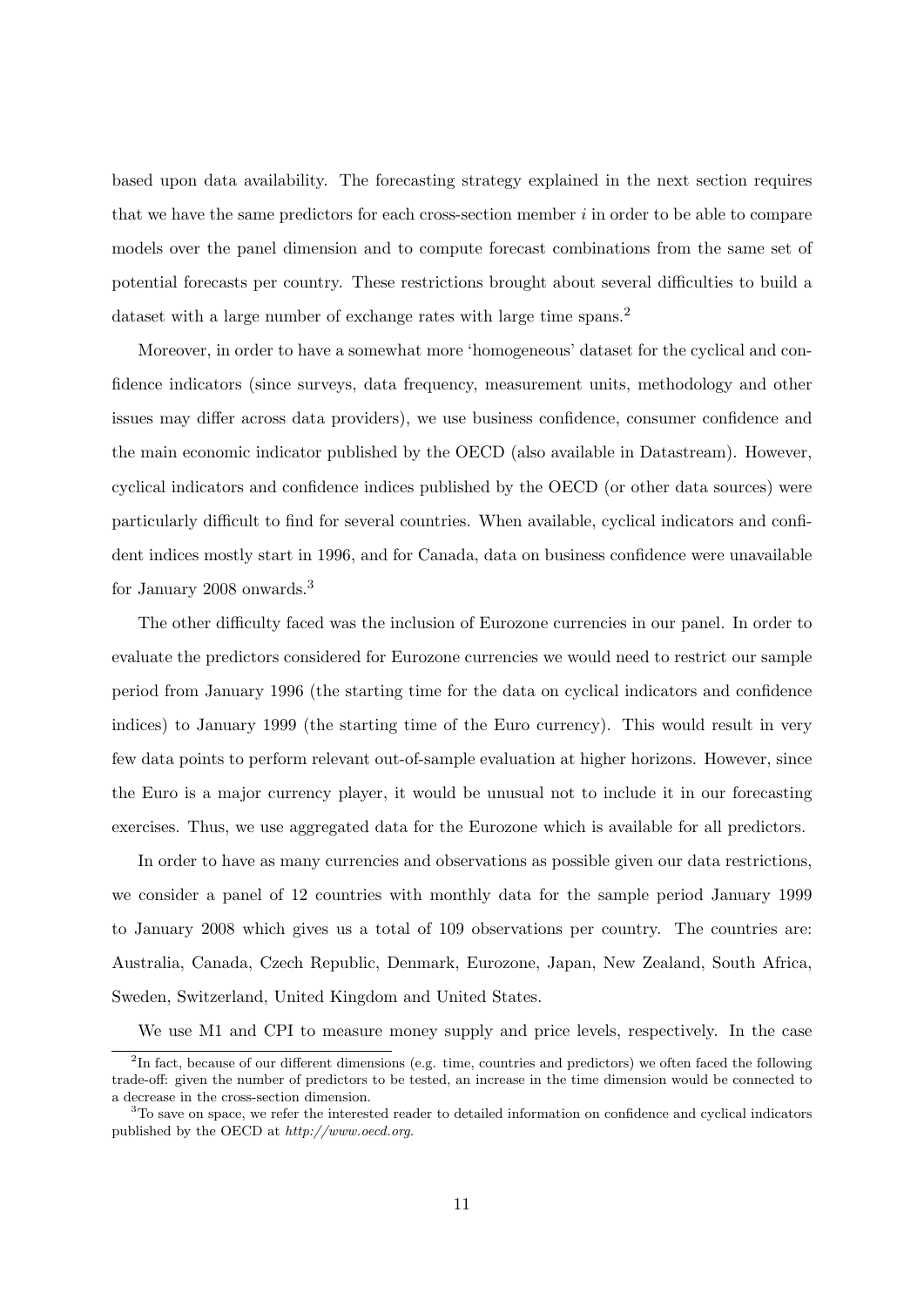of Australia and New Zealand, CPI is only published on a quarterly basis. Therefore, we use an interpolation technique as suggested by Molodtsova and Papell (2009) in order to compute monthly series from the quarterly data. We employ h-maturity forward rates of the exchange rates. The interest rate variables used when economically evaluating our forecasts (as explained in section  $4.3.2$ ) are h-maturity interbank rates which were available for all pertinent maturities, time periods and countries.

We are aware that one of the most common approaches to proxy GDP at the monthly frequency is (seasonally adjusted) industrial production. Unfortunately, these data were unavailable for several countries of our panel in the sample period selected. Thus, we use real seasonally adjusted GDP at the quarterly frequency to measure output which is transformed to the monthly frequency by means of the same interpolation technique we use for the quarterly CPI series. In order not to include future data to forecast (as a forecaster will, most likely, only have interpolated information from the previous quarters), we lag by three months the interpolated value for a particular month.

We use all-share Datastream calculated stock market indices at the daily (monthly) frequency to compute the monthly volatilities (returns). The factors  $\hat{f}_{j,t}$  and factor loadings  $\hat{\gamma}_{j,i}$ are estimated by means of Principal Component Analysis and the factors have been standardized (Engel et al., 2009). The estimated factors are computed using data available up to the forecast origin. The output gaps are computed recursively by Hodrick-Prescott detrending using only data from periods prior to the forecast origin (Engel et al., 2009).

## 4 Forecasting methodology

In the following subsections we describe the forecasting strategy designed for this study. To save on space, we concentrate on the most relevant issues. Specific details that are not described here can be provided upon request.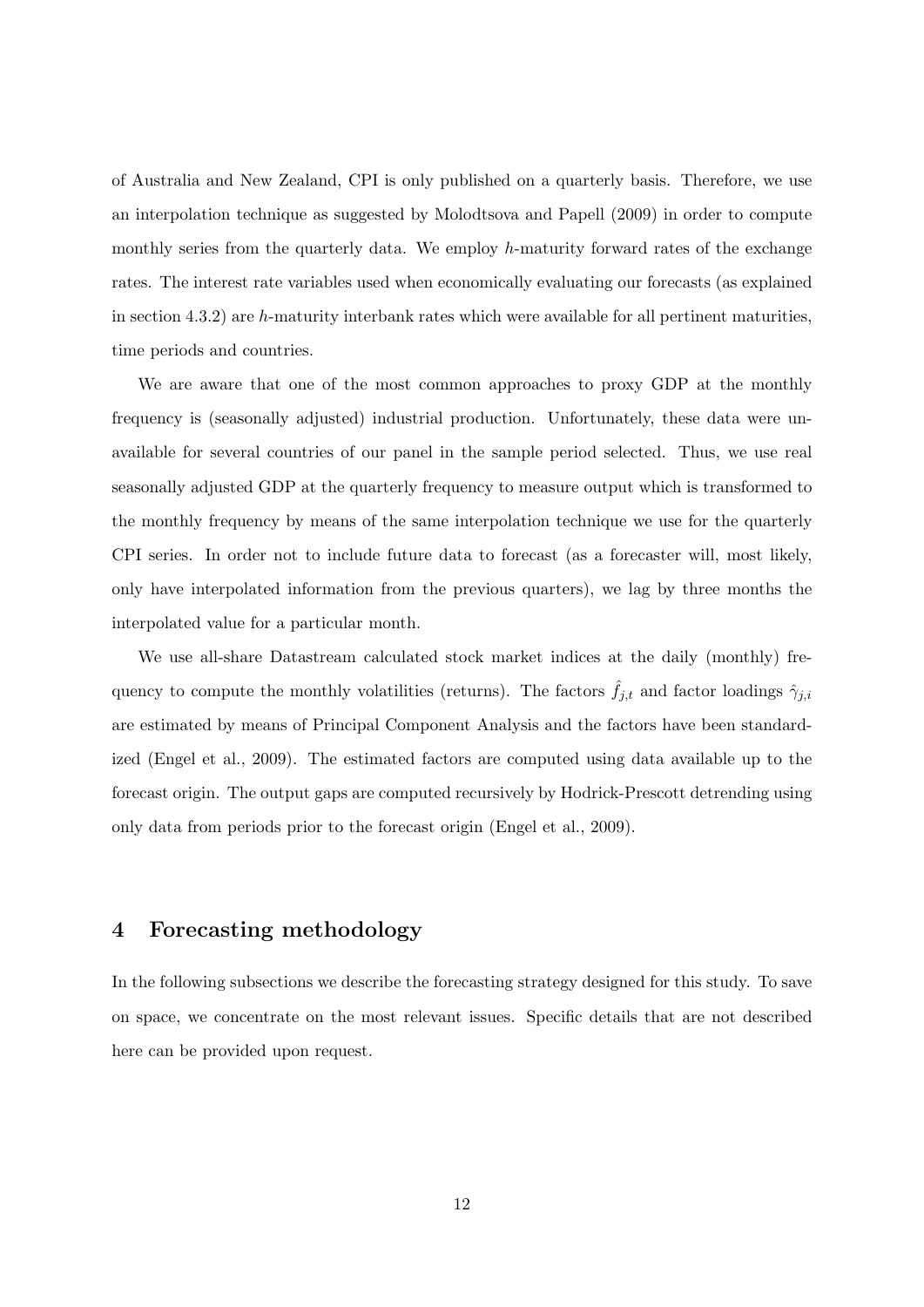#### 4.1 Forecasting design

We use recursive and rolling window forecasting schemes and consider forecasting horizons  $h = 1, 3, 6, 12,$  i.e. monthly, quarterly, semi-annual and annual. Let  $\tau$  denote the forecast origin, that is, the time instance from which a forecast iteration is implemented. The recursive forecasting scheme consists of estimating parameters by recursively increasing the forecast origin from  $\tau = K = 30$  to  $\tau = T - h$ . In the second scheme of rolling window forecasting, we sequentially update a fixed window of size  $K = 30$  that ends at the forecast origin  $\tau$  and begins at time  $\tau - K + 1$ .<sup>4</sup>

It is noteworthy that the literature on forecasting exchange rates usually focuses on recursive estimation for subsequent forecasting (Mark, 1995; Berkowitz and Giorgianni, 2001; Engel et al., 2009). A priori, however, rolling forecasting schemes could be better immunized against the adverse effects of falsely imposing structural invariance as they build upon a fixed time window of observations. Moreover, combining forecasts generated by recursive or rolling window schemes can improve forecasting precision which motivates us to use both schemes here (Clark and McCracken, 2009). The forecasting strategy is as follows:

- 1. At each recursion, we regress  $\Delta^{(h)} s_{i\tau}$  on a constant  $\alpha_{h,i}$  and a predictor  $x_{i\tau-h}$ . We obtain single market estimates  $\hat{\alpha}_{h,i\tau}^{(1)}$  and  $\hat{\beta}_{h,i\tau}$  of model (1) via Ordinary Least Squares (Mark, 1995). At the aggregate level, we compute a mean group estimate  $\bar{\beta}_{h,\tau}$  by averaging single market estimates  $\hat{\beta}_{h,i\tau}$  over all  $i=1,...,N$ . MG estimation is consistent for an average impact under parameter heterogeneity (Pesaran and Smith, 1995). In order to identify the fixed effects  $\hat{\alpha}_{h,i\tau}^{(2)}$  that best whiten the data given the MG estimate  $\bar{\beta}_{h,\tau}$ , we compute the mean of  $(\Delta^{(h)} s_{i\tau} - \bar{\beta}_h x_{i\tau-h})$ . The fixed effect  $\hat{\alpha}_{h,i\tau}^{(3)}$  and pooled estimate  $\hat{\beta}_{h,\tau}$  of model (2) are obtained by means of a pooled Least Squares Dummy Variable regression (Engel et al., 2007, 2009).
- 2. We employ the alternative estimates  $\hat{\beta}_{h,i\tau}$ ,  $\bar{\beta}_{h,\tau}$  or  $\hat{\beta}_{h,\tau}$  along with the corresponding fixed effects  $\hat{\alpha}_{h,i\tau}^{(1)}$ ,  $\hat{\alpha}_{h,i\tau}^{(2)}$ ,  $\hat{\alpha}_{h,i\tau}^{(3)}$  detailed previously to forecast the quantities  $\Delta^{(h)}s_{i\tau+h}$ . More precisely, let  $\Delta^{(h)}\hat{s}_{i\tau+h|\tau}(PMR)$  denote a forecast conditional on information

<sup>&</sup>lt;sup>4</sup>Note that  $K = 30$  is about 2.5 years of data. We have experimented with other window sizes but the results remain qualitatively similar.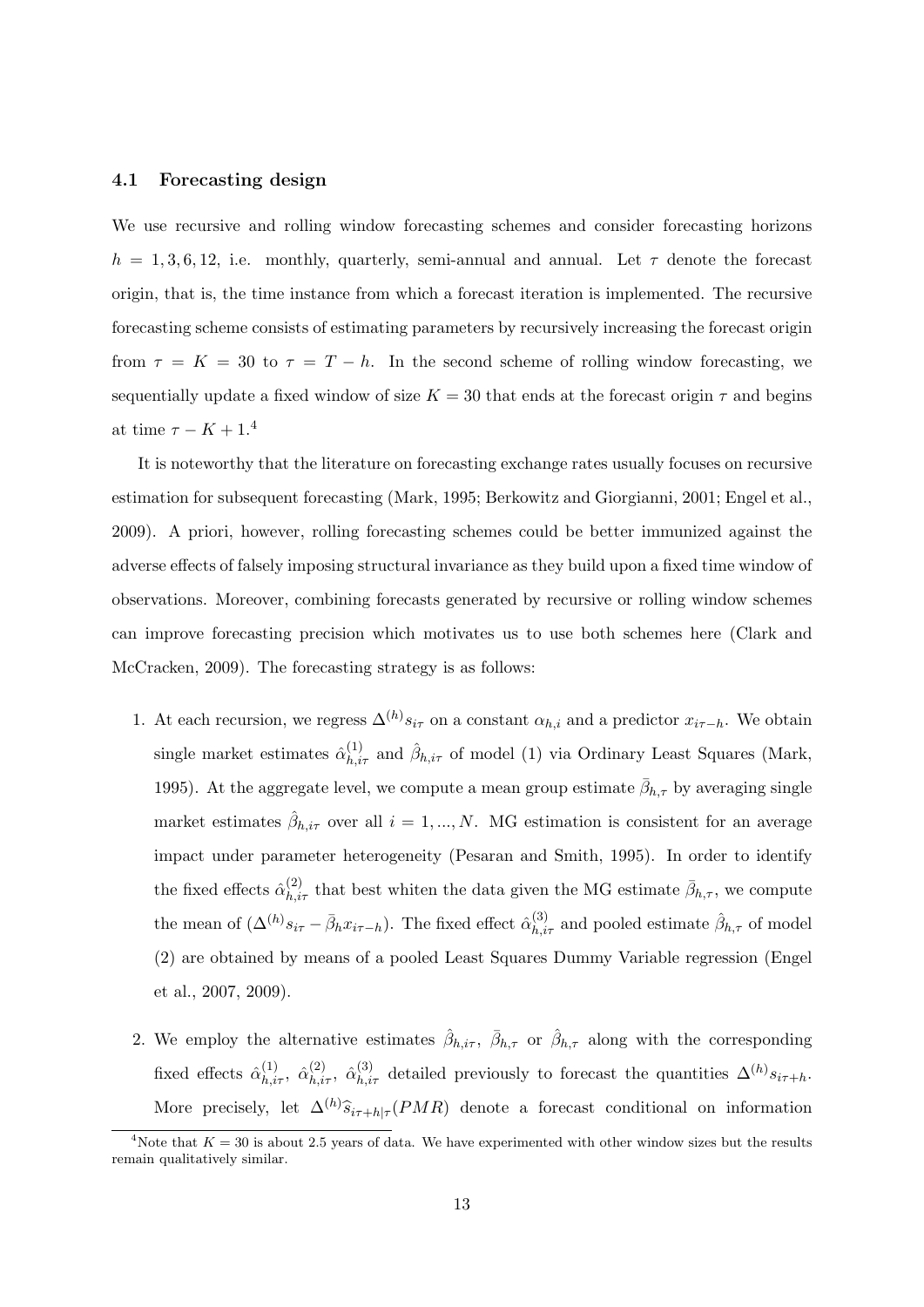available up to period  $\tau$  for estimator  $P = \{SM, MG, PO\} = \{1, 2, 3\}$ , predictor  $M \ = \ \{\mathrm{PPP,MM,UIP,FM, TAY,ERR, SRD, ERV, SVD, BSD, CSD, EID}\} \ = \ \{1,...,12\}$ and forecasting scheme  $R = {RE, RO} = {1, 2}$ . Table 1 summarizes all the  $PMR$ models. For each model  $M$  and forecasting scheme  $R$ , ex-ante forecasts at horizon  $h$  with single market estimates are obtained as

$$
\Delta^{(h)}\widehat{s}_{i\tau+h|\tau}(1MR) = \widehat{\alpha}_{h,i\tau}^{(1)} + \widehat{\beta}_{h,i\tau}x_{i\tau},\tag{16}
$$

with mean group estimates as

$$
\Delta^{(h)}\widehat{s}_{i\tau+h|\tau}(2MR) = \widehat{\alpha}_{h,i\tau}^{(2)} + \bar{\beta}_{h,\tau}x_{i\tau},\tag{17}
$$

and with pooled estimates as

$$
\Delta^{(h)}\widehat{s}_{i\tau+h|\tau}(3MR) = \widehat{\alpha}_{h,i\tau}^{(3)} + \widehat{\beta}_{h,\tau}x_{i\tau}.\tag{18}
$$

3. The previous step yields at each  $\tau$  a total of  $P^{max} \times M^{max} \times R^{max} = 3 \times 12 \times 2 = 72$ forecasts generated from 'heterogeneous' information sets for each horizon  $h$  and crosssection member  $i$  which can be examined separately. However, forecasts may include independent and useful information so that a linear combination of two or more forecasts may yield more accurate predictions than using only a single prediction (Granger, 1989; Newbold and Harvey, 2002; Aiolfi and Timmermann, 2006). Thus, we also construct forecast combinations i.e.

$$
\Delta^{(h)}\widehat{s}_{i\tau+h|\tau}(C) = \widehat{\omega}'_{i\tau+h|\tau}\widehat{\mu}_{i\tau+h|\tau},\tag{19}
$$

where  $\hat{\mu}_{i\tau+h|\tau}$  is a vector containing exchange rate forecasts  $\Delta^{(h)}\hat{s}_{i\tau+h|\tau}(PMR)$  and the weights in the vector  $\hat{\omega}_{i\tau+h|\tau}$  are computed with alternative procedures which are discussed in the following section.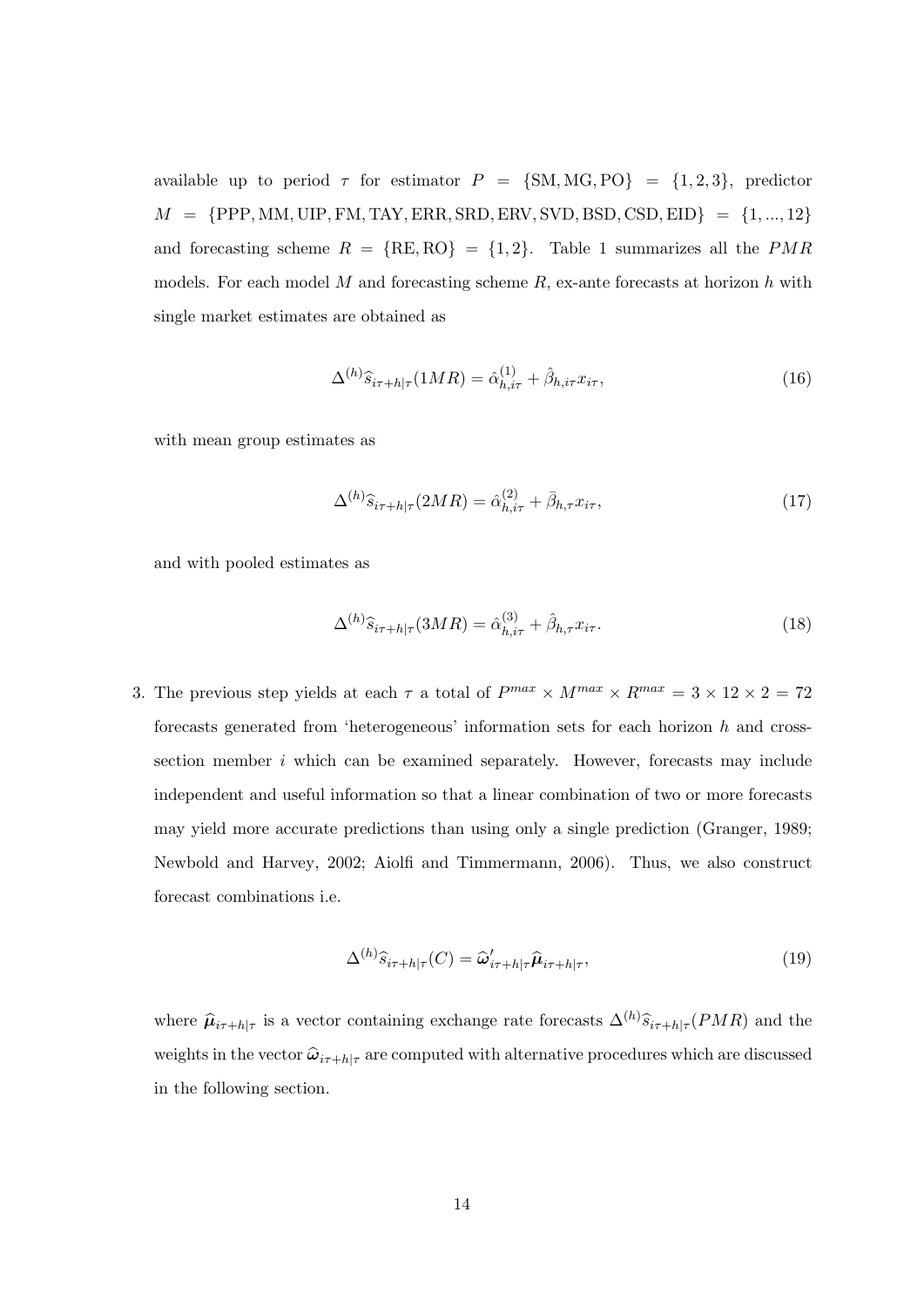#### 4.2 Forecast combination schemes

Most of the forecast combination schemes considered are adaptive, meaning that the forecasts included in  $\hat{\mu}_{i\tau+h|\tau}$  and/or corresponding weights  $\hat{\omega}_{i\tau+h|\tau}$  are based on alternative selection criteria within a sub-sample of realized observations. Adaptive strategies for combining forecasts might mitigate structural breaks and model misspecification and thus improve forecasting precision over single forecasts (Newbold and Harvey, 2002; Granger and Jeon, 2004).

Note that since a forecaster would only have information available up to the forecast origin  $\tau$ , the sub-sample for forecast selection and computation of weights must contain data on or before that period. Thus, we start by setting equal weights to all forecasts until the selection of forecasts and weighting schemes could be based on the evaluation of realized forecast errors. This procedure guarantees that we use only information available up to a particular period  $\tau$ to set weights of forecasts for period  $\tau + h$ . The following 6 alternative combination strategies  $C = \{1, 2, ..., 6\}$  are considered:

- 1. Simple average (AFC): Various studies have demonstrated that simple averaging of a multitude of forecasts works well in relation to more sophisticated weighting schemes (Newbold and Harvey, 2002; Clark and McCracken, 2009). Therefore, the first scheme considered consists of averaging all the  $P^{max} \times M^{max} \times R^{max} = 72$  forecasts obtained from the forecasting design at each  $\tau$ , horizon h and cross-section member i.
- 2. Rank-weighted combinations (RFC): The RFC scheme, suggested by Aiolfi and Timmermann (2006), consists of first computing the root mean square error (RMSE) of all models in the sub-sample period for evaluation at horizon h. Defining  $RANK_{h,i\tau}(j)$ as the rank of the j-th model based on its historical RMSE performance up to time  $\tau$  for horizon h, the weight for the j-th forecast is then calculated as:  $\hat{\omega}_{i,i\tau+h|\tau}$  =  $RANK_{h,i\tau}(j)^{-1}/\sum_{j}RANK_{h,i\tau}(j)^{-1}.$
- 3. Hierarchical forecast combinations (HFC): Recent studies have proposed hierarchical strategies for the combination of forecasts which work relatively well in other applications (Kisinbay, 2007; Costantini and Pappalardo, 2009). The HFC procedure works as follows: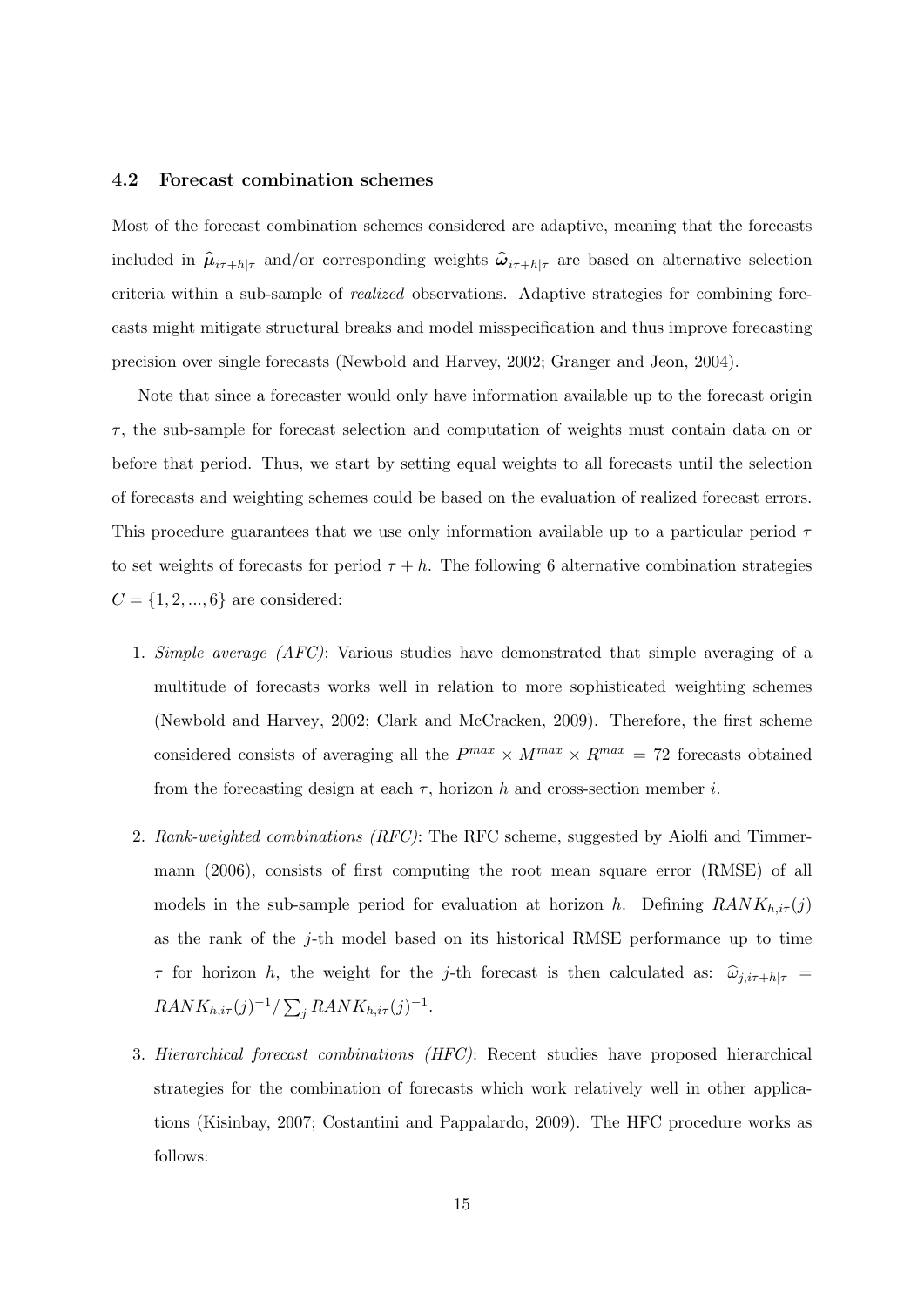- a. Take the sub-sample period for evaluation and calculate the RMSE of each model. Rank the models according to their past performance based on RMSE.
- b. Select the best forecasting model (in terms of RMSE) and test sequentially whether the best model forecast encompasses other models using the forecast encompassing test of Harvey et al. (1998). If the best model encompasses the alternative model at the significance level  $\zeta = 0.05$ , delete the alternative model from the list.<sup>5</sup>
- c. Repeat step 2 with the second best model. The list of models includes those which are not encompassed by the best model. Continue with the third best model, and so on, until no encompassed model remains in the list.
- d. Obtain the HFC with all the previously selected models by simple averaging.<sup>6</sup>
- 4. Thick-modeling approach with OLS weights (OFC): A study by Granger and Jeon (2004) proposes the so-called thick modeling approach (TMA) which consists of selecting the z-percent of the best forecasting models according to the RMSE criterion in the subsample period for model evaluation. We use the selection process of Granger and Jeon and subsequently compute weights by means of OLS regressions along with the constraint that the weights are all positive and sum up to one. The z-percent of top forecasts selected is set to 25% (i.e. the upper quartile).
- 5. Thick-modeling approach with RMSE-weights (MFC): The MFC scheme consists of selecting models by means of TMA, then computing the RMSE of all selected models j and setting the weight of the j-th model as  $\hat{\omega}_{j,i\tau+h|\tau} = RMSE_{h,i\tau}(j)^{-1}/\sum_{j} RMSE_{h,i\tau}(j)^{-1}$ .
- 6. Thick-modeling approach with MSE-Frequency weights (FFC): The FFC scheme consists of selecting models by means of TMA and assigning to each  $j$ -th forecast, a weight equal to a model's empirical frequency of minimizing the squared forecast error over realized

forecasts.

 $5$ Other significance levels yielded qualitatively similar results and can be provided upon request.

<sup>6</sup>We have also experimented with alternative weighting schemes to simple average of the hierarchical forecasts but found that the latter yield better forecast than other approaches (Kisinbay, 2007).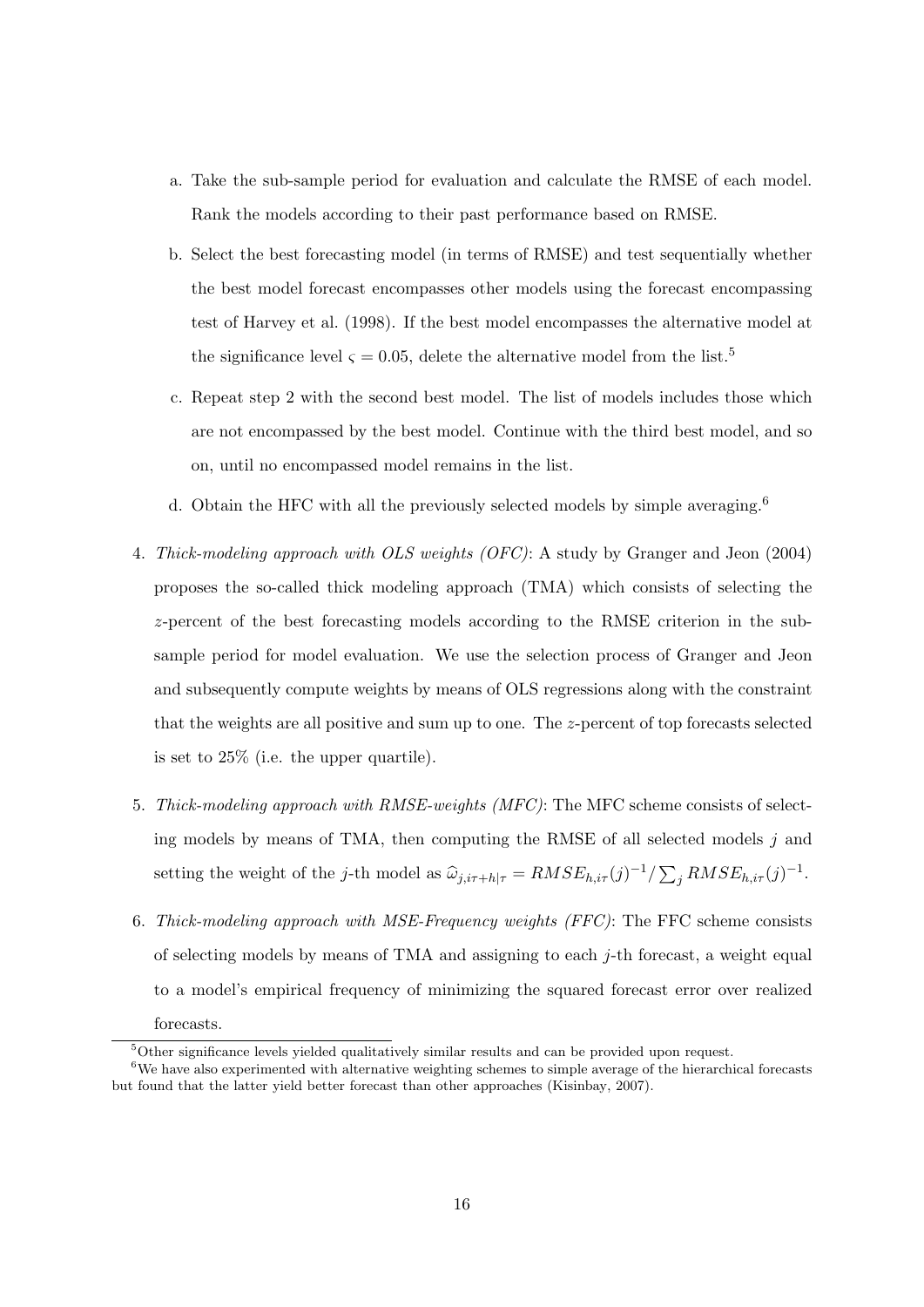#### 4.3 Forecast evaluation

In this section we describe the different forecast evaluation methods used in this study. We consider statistical as well as economic performance measures of the forecasts generated by our forecasting design.

#### 4.3.1 Statistical performance measures

In order to evaluate forecasts, we employ mean squared forecast errors (MSE) and mean absolute forecast errors (MAE). MSE and MAE of a particular model are given in percentage of the MSE and MAE of a random walk model with rolling drift of size  $K$ . Our choice for the latter benchmark follows from evidence that traders in foreign exchange markets rely on moving averages to 'forecast' the evolution of the exchange rate (Taylor and Allen, 1992; Grauwe and Grimaldi, 2006). More precisely, let  $\tilde{\tau} = 1, ..., T$  denote an out-of-sample forecast observation with  $\mathcal{T} = T - K - h$ . Moreover, let '•' and '0' indicate a particular competing model and the benchmark, respectively. Forecast errors of model '•' are computed as

$$
\hat{e}_{i\tilde{\tau}}(\bullet) = \Delta^{(h)} s_{i\tilde{\tau}} - \Delta^{(h)} \hat{s}_{i\tilde{\tau}}(\bullet). \tag{20}
$$

The MSE and MAE of model ' $\bullet$ ' are:

$$
\bar{d}_i(\bullet) = \mathcal{T}^{-1} \sum_{\tilde{\tau}} d_{i\tilde{\tau}}(\bullet), \tag{21}
$$

with  $d_{i\tilde{\tau}}(\bullet) = \hat{e}_{i\tilde{\tau}}(\bullet)^2$  for MSE or  $d_{i\tilde{\tau}}(\bullet) = |\hat{e}_{i\tilde{\tau}}(\bullet)|$  for MAE. The average performance of a competing model specification is given in relation to  $\bar{d}_i(0)$ , obtaining relative MSEs or MAEs:

$$
\overline{dr}_i(\bullet) = \frac{\overline{d}_i(\bullet)}{\overline{d}_i(0)},\tag{22}
$$

where  $\bar{d}_i(0)$  is defined as in (21). Thus,  $\bar{dr}_i(\bullet)$  values below one indicate a superior performance of a particular model  $\bullet$  against the benchmark  $\theta$  in terms of MSE or MAE. At the aggregate level we compute mean and standard errors of  $\overline{dr}_i(\bullet)$ .<sup>7</sup> Moreover, we employ the modified

To Tote that (22) computed with  $d_{i\tilde{\tau}}(\bullet) = \hat{e}_{i\tilde{\tau}}(\bullet)^2$  and  $d_{i\tilde{\tau}}(0) = \hat{e}_{i\tilde{\tau}}(0)^2$  in (21) is related to the so-called out-of-sample  $R^2$  as  $R^2_{OS,i} = 1 - \overline{dr}_i(\bullet)$ .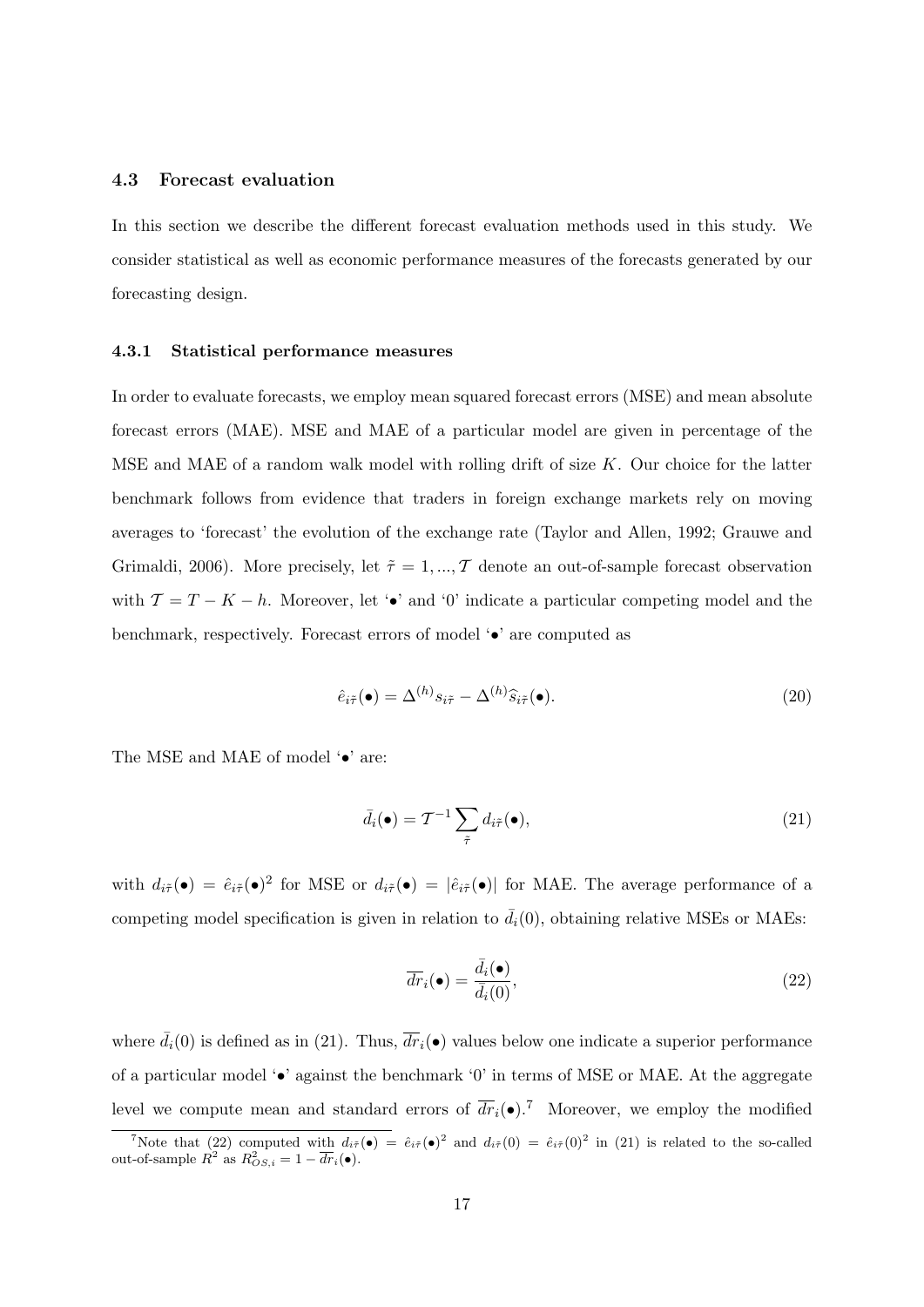Diebold Mariano  $(DM)$  test of Harvey et al. (1997) in order to analyze for each i (with respect to MSE or MAE), whether model '0' has the same predictive ability as model '•', against the alternative that model '•' has a better predictive ability. At the aggregate level we provide the number of rejections of the null hypothesis of equal forecasting accuracy via the DM test at the 10% significance level.

#### 4.3.2 Economic performance measures

Recent studies by Han (2006), Della-Corte et al. (2009) and Chiquoine and Hjalmarsson (2009) suggest to evaluate the economic value of forecasts obtained from asset pricing models by 'simulating' a portfolio allocation choice of a representative investor (RI). In our analysis, we follow a similar univariate approach to the latter studies. Therefore we keep the following discussion short to save on space.

For simplicity of exposition, we consider for now a representative investor (RI) in country i with an investment horizon  $h = 1$  and mean-variance preferences. Let  $\lambda_{\tau+1|\tau} \equiv \mathbb{E}[r_{\tau+1}|I_{\tau}]$ and  $\eta_{\tau+1|\tau} \equiv \mathbb{E}[(r_{\tau+1} - \lambda_{\tau+1|\tau})^2 | I_\tau]$  denote, respectively, the conditional mean and variance given the current information set  $I_{\tau}$  of the return of a US asset at  $\tau + 1$  denoted  $r_{\tau+1}$ . Similar to Della-Corte et al. (2009), we assume that the RI invests in a US bond where the only risk involved is exchange rate risk, i.e. we set  $r_{\tau+1} = r_f + \Delta^{(1)} s_{i\tau+1}$  with  $r_f$  the risk-free rate and thus  $\lambda_{\tau+1|\tau} = r_f + \mathbb{E}[\Delta^{(1)} s_{i\tau+1} | I_\tau], \eta_{\tau+1|\tau} = \mathbb{V}\text{ar}[\Delta^{(1)} s_{i\tau+1} | I_\tau].$  Moreover, let  $\lambda_{p,i\tau+1}$  and  $\eta_{p,i\tau+1}$ be the conditional mean and variance of the portfolio returns  $r_{p,i\tau+1}$  of investor i at  $\tau+1$ , respectively. Then, assuming that the RI in country  $i$  invests 1 unit of the domestic currency at time  $\tau$ , she solves the following maximization problem:

$$
\max_{\delta_{i\tau}} \left\{ \mathbb{E}[\mathcal{U}(W_{i\tau+1})] = \lambda_{p,i\tau+1} - \frac{\gamma_i}{2} \eta_{p,i\tau+1} \right\},\tag{23}
$$

with

$$
\lambda_{p,i\tau+1} = \delta_{i\tau}\lambda_{\tau+1|\tau} + (1 - \delta_{i\tau})r_{f,i} \text{ and } \eta_{p,i\tau+1} = \delta_{i\tau}^2 \eta_{\tau+1|\tau},\tag{24}
$$

where  $\mathcal{U}(W_{i\tau})$  is the utility of wealth,  $\delta_{i\tau}$  is the portfolio weight,  $\gamma_i$  the coefficient of absolute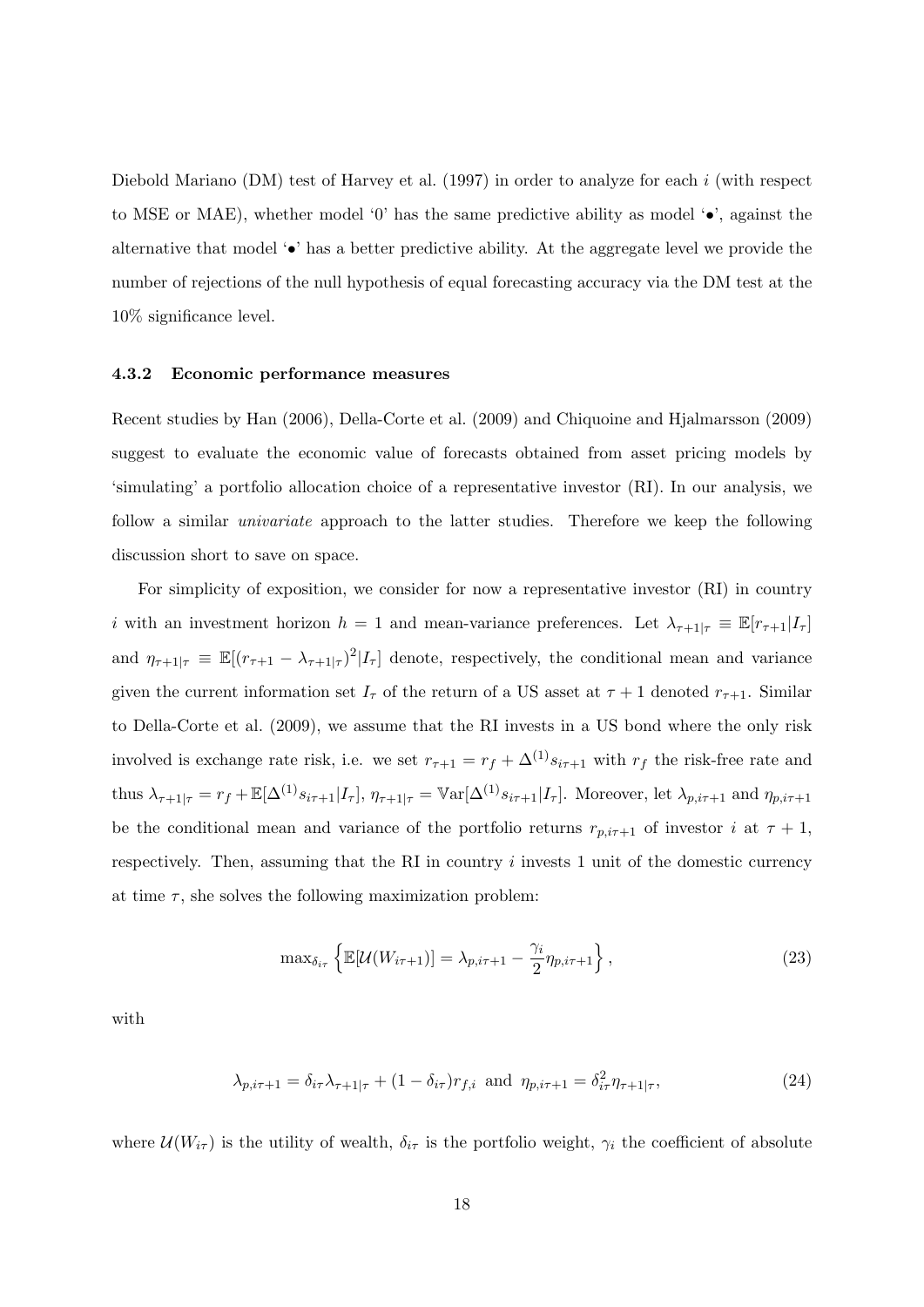risk aversion, and  $r_{f,i}$  the return on the domestic riskless asset. The optimal portfolio weights are given by

$$
\delta_{i\tau}^* = \frac{\lambda_{\tau+1|\tau} - r_{f,i}}{\gamma_i \eta_{\tau+1|\tau}}.\tag{25}
$$

Thus, the key issue in the above set up is to have estimates  $\hat{\lambda}_{\tau+1|\tau}$  and  $\hat{\eta}_{\tau+1|\tau}$  to obtain  $\hat{\delta}^*_{i\tau}$ . For this purpose, we set  $\hat{\lambda}_{\tau+1|\tau} = r_f + \Delta^{(1)}\hat{s}_{i\tau+1|\tau}(\bullet)$  with alternative models ' $\bullet$ '. Since modeling the conditional variance of exchange rates is out of the scope of this paper, we follow a similar approach to Chiquoine and Hjalmarsson (2009) and approximate  $\hat{\eta}_{\tau+1|\tau}$  by using an estimate of the variance up to the forecast origin  $\tau$  obtained from the residuals of the regression corresponding to a particular predictor, estimation approach (single market, mean group or pooled) and forecasting scheme (recursive or rolling). The variances of the forecast combinations are computed by weighting the estimated variances of the alternative models in the forecast combination with the computed weights.

To evaluate the performance of the portfolio allocation strategy the so-called ex-post Sharpe Ratio can be used which is defined as  $\mathcal{SR}_i = (r_{p,i} - r_{f,i})/\sigma_{p,i}$ , where  $r_{p,i}$  is the sample mean and  $\sigma_{p,i}$  the sample standard deviation from the realized portfolio returns. However,  $S\mathcal{R}_i$ cannot quantify the economic gains over an alternative strategy. For this purpose, we use the  $M2_i$  measure developed by Modigliani and Modigliani (1997) and applied, for instance, in the portfolio allocation framework by Han  $(2006)$ . The  $\mathcal{M}2_i$  measure can be interpreted as the abnormal return that a particular strategy '•' would have earned if it had the same risk as a benchmark strategy '0'.  $\mathcal{M}2_i$  is given by

$$
\mathcal{M}2_i = \frac{\sigma_{p,i}(0)}{\sigma_{p,i}(\bullet)} (r_{p,i}(\bullet) - r_{f,i}) - (r_{p,i}(0) - r_{f,i}),
$$
\n(26)

which suggests that the portfolio of strategy  $\cdot \bullet$  is levered upwards or downwards so that it has the same volatility as the portfolio of strategy  $\mathcal{O}'$ .  $\mathcal{M}2_i$  is directly related to the Sharpe Ratio as  $M2_i = \sigma_{p,i}(0)(\mathcal{SR}_i(\bullet) - \mathcal{SR}_i(0))$ . To be consistent with Han (2006), we take as benchmark '0' a buy-and-hold strategy. At the aggregate level we compute mean and standard errors of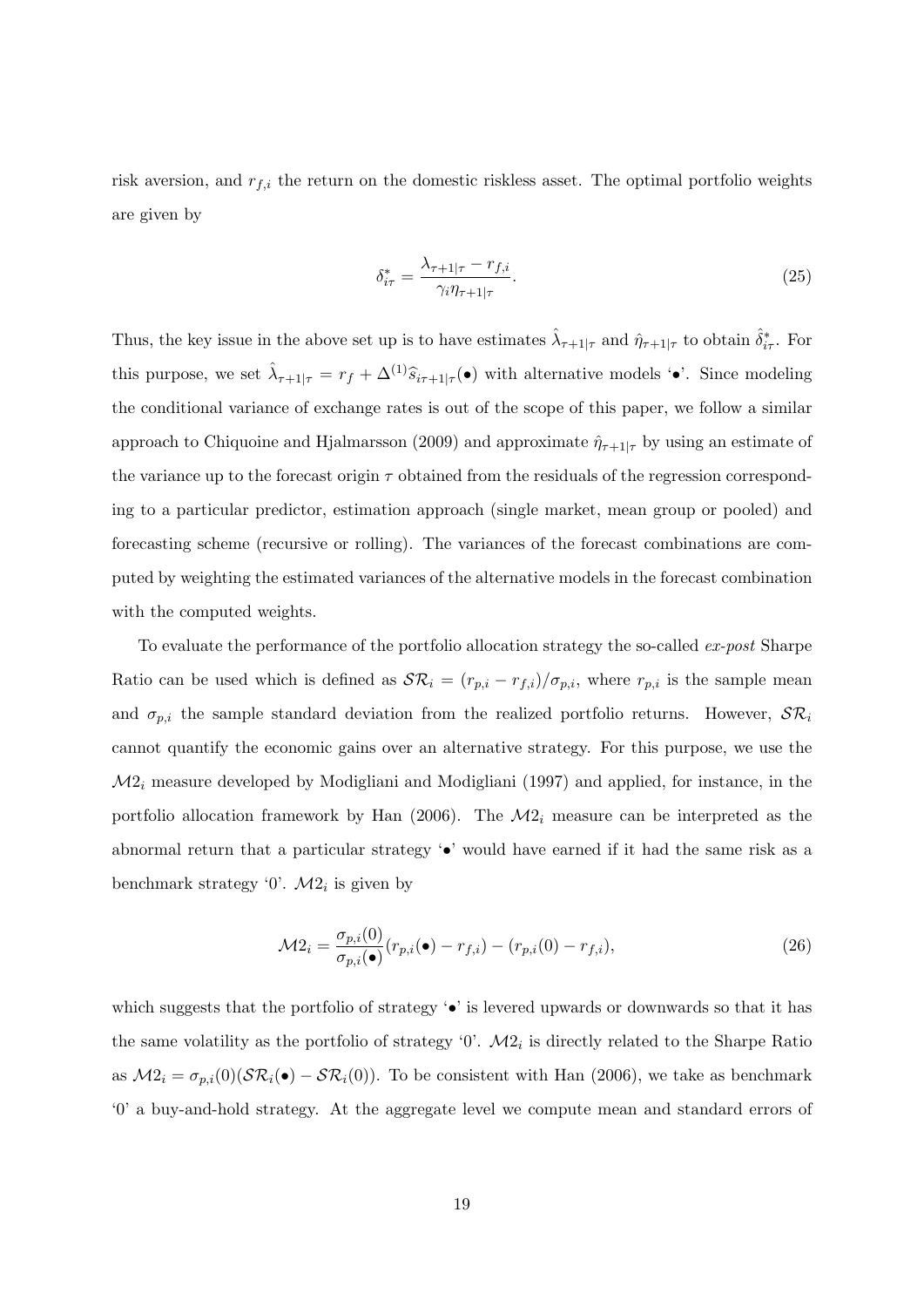$M2_i$ .<sup>8</sup>

One of our main issues of interest is the forecasting performance of the predictors considered and the adaptive forecasting strategies for horizons  $h > 1$ . For this purpose we assume that the RI rebalances her portfolio not only at  $h = 1$  but also at  $h = 3, 6, 12$ . To account for higher horizons, we set  $\hat{\lambda}_{\tau+h|\tau} = r_{hf} + \Delta^{(h)}\hat{s}_{i\tau+h|\tau}(\bullet)$  and approximate  $\hat{\eta}_{\tau+h|\tau}$  by using an estimate of the residual *h*-period variance up to time  $\tau$  to obtain  $\hat{\delta}^*_{h,i\tau}$ .

Note that we need to calibrate the free parameter space  $\Gamma_{h,i} = \{r_{hf,i}, r_{hf}, \gamma_i\}$  for each i and the different horizons  $h$ . To have a somewhat realistic calibration, we use the sample mean of interbank rates with maturity h up to period  $\tau = K$  to calibrate  $r_{hf,i}$  and  $r_{hf}$ .<sup>9</sup> We use  $\gamma_i = 3, 6$ for the coefficient of absolute risk aversion as in previous studies (Han, 2006; Chiquoine and Hjalmarsson, 2009; Della-Corte et al., 2009).

### 5 Results

In what follows we discuss the main results of our analysis. We first consider the forecasting results of single predictors and subsequently those of combined forecasts.

#### 5.1 Single predictors

Tables 2 and 3 provide information on the cross-sectional average of the relative MSE and MAE obtained from a particular predictor  $x_{it}$  (see Table 1 for acronyms) for horizons  $h = 1, 3, 6, 12$ and the three different estimation approaches (SM, MG, PO). To illustrate the potential benefits of combining forecasts resulting from alternative estimates, we also report relative MSE and MAE of forecasts obtained by using an average of the SM, MG, PO estimates at each forecast iteration, denoted AV. This is in line with Trapani and Urga (2009) who find that averaging estimates obtained from heterogeneous and homogeneous panel models can improve forecasting

<sup>8</sup>Similar to the portfolio allocation set up by Chiquoine and Hjalmarsson (2009), we restrict ourselves to the case of no transaction costs as we want to keep the computations and the comparison of market timing across all our dimensions (country, model, horizon, etc) as tractable as possible.

<sup>&</sup>lt;sup>9</sup>Government bond indices or yields for maturities  $h = 1, 3, 6, 12$  were unavailable for many countries. In order to have a 'homogeneous' dataset for the calibration across markets we use interbank rates since these were available for all markets and horizons.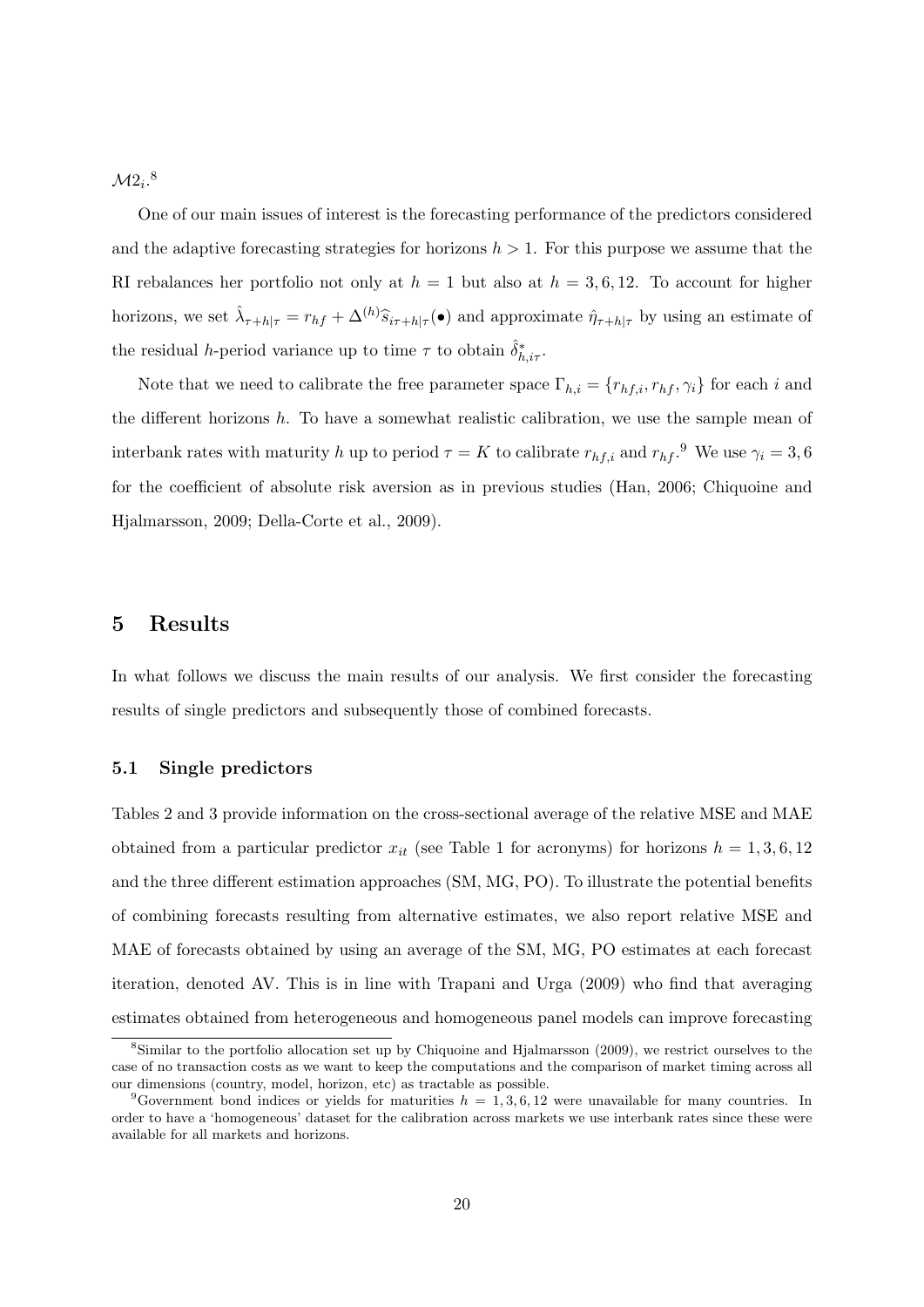accuracy.

In the case of recursive forecasting (Table 2) we find that the macro 'fundamentals' PPP, MM and FM yield relative MSEs and MAEs that are greater than one on average. On the other hand, the relative MSEs and MAEs of UIP and TAY are lower than one on average at  $h = 3, 6, 12$  for the alternative estimation approaches.

Recursive forecasts of predictors based on asset returns and volatility (ERR, SRD, ERV, SVD) or cyclical and confidence indices (BSD, CSD, EID) yield relative MSEs and MAEs that are mostly below one on average and lower than the fundamental predictors PPP, MM, and FM. Recursive forecasts of the predictors ERR, SRD, ERV, SVD, BSD, CSD, EID are qualitatively similar to each other in terms of (average) relative MSEs and MAEs.

Turning to rolling window forecasts (Table 3) we find that the macro 'fundamentals' PPP, MM and FM yield relative MSEs and MAEs that are (still) generally greater than one on average. The predictors UIP and TAY continue to yield relative MSEs and MAEs mostly lower than one at higher horizons and evidently lower than those of the other macro 'fundamentals'. Interestingly, the forecasting power of asset returns and volatility (ERV, SRD, ERR, SVD) or cyclical and confidence indices (BSD, CSD, EID) with rolling window forecasting is less promising in terms of (average) relative MSEs and MAEs than with recursive forecasting.

Tables 4 and 5 show the frequency of rejections of the null hypothesis of equal forecasting accuracy to a rolling drift model via the DM test. The frequency of rejections is usually highest for TAY, ERV, SVD and CSD in terms of MSEs and MAEs and qualitatively similar for rolling versus recursive schemes. The highest number of rejections (5) is obtained from TAY with MG estimates and rolling forecasting at horizon  $h = 12$ .

Relative MSEs and MAEs obtained from the panel estimates (MG, PO) are usually lower on average than those obtained from single market estimates (SM) in both recursive and rolling forecasting and across predictors. This result corroborates findings of previous studies on the benefits of forecasting exchange rates with panel estimates (Engel et al., 2007, 2009). Forecasts obtained by averaging the SM, MG, PO estimates usually seem to improve upon the 'worst' performer and many times upon the 'best' performer. The latter result hints at the possible benefits of combining forecasts of the alternative estimation approaches.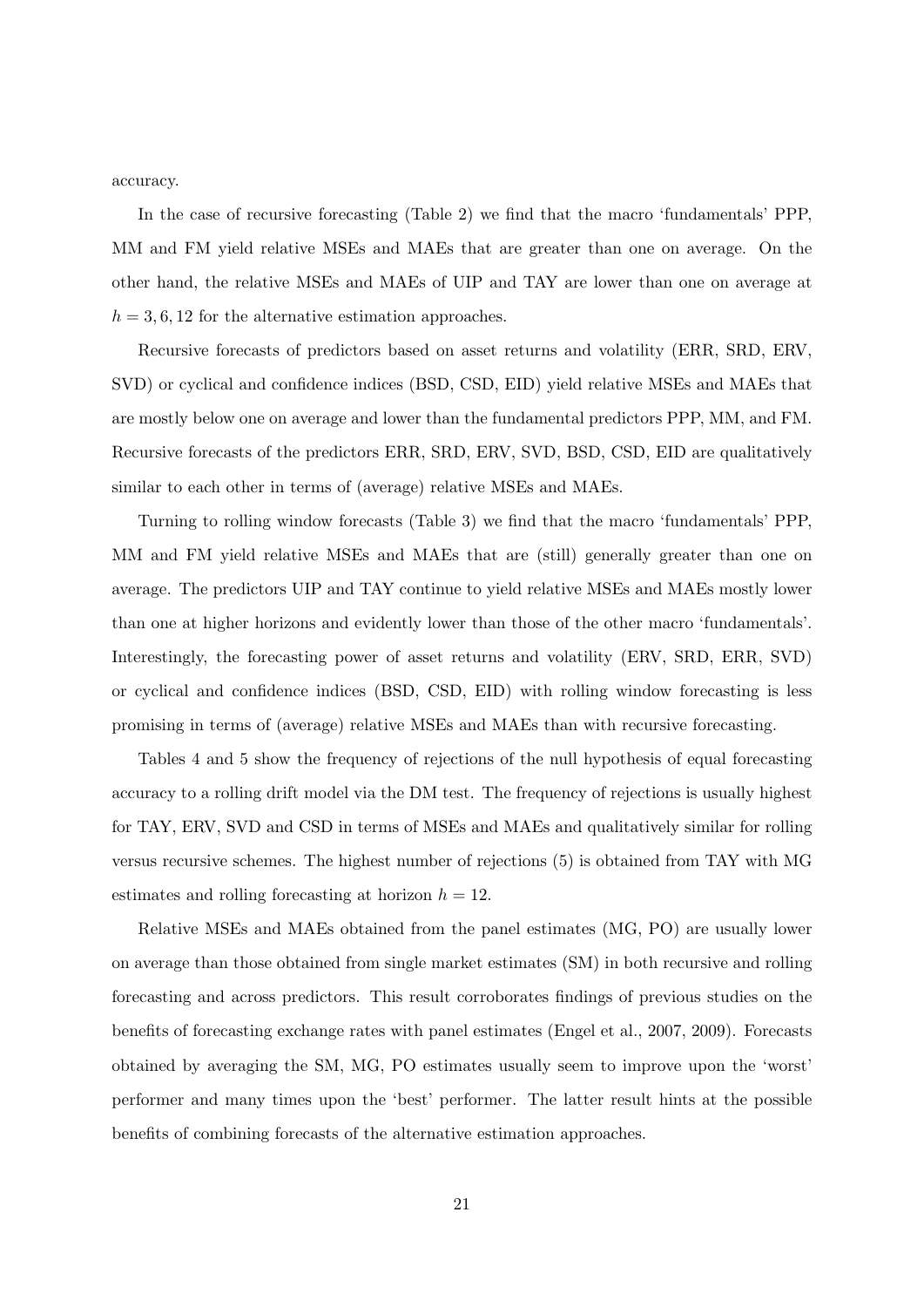Turning to the results of the Sharpe Ratio differentials  $\mathcal{M}2$  in Tables 6 and 7, we find that a dynamic strategy based on forecasts of the alternative predictors considered usually generates positive abnormal returns over a buy-and-hold strategy at various horizons. Overall, we find that UIP, FM, TAY, ERV, SVD and CSD generate on average the highest  $\mathcal{M}2$  out of the predictors considered. This result is generally true for either recursive or rolling window forecasting. However, in contrast to relative MSEs and MAEs,  $\mathcal{M}2$  measures are generally higher on average for rolling than for recursive forecasting which might be due to the different estimates for  $\eta_{\tau+h|\tau}$ . We obtain higher  $\mathcal{M}2$  on average at lower levels of absolute risk aversion  $\gamma$  and higher horizons h.

Summing up, we find that the forecasts generated by rolling window forecasting differ in terms of relative MSEs and MAEs to those generated by recursive forecasting. The alternative results for recursive and rolling forecasting corroborate recent findings of the econometrics literature (McCracken, 2007; Clark and McCracken, 2009). For both forecasting schemes, however, UIP and TAY provide reasonably good forecasts which is in line with findings of recent studies (Chinn and Meredith, 2004; Molodtsova and Papell, 2009; Engel et al., 2009). Indeed, UIP proves to be quite successful for 'market timing' in relation to other predictors which corroborates results by Della-Corte et al. (2009). The recursive forecasting performance of predictors based on cyclical and confidence indicators as well as asset returns and volatility yield promising results: relative MSEs and MAEs are usually less than one for most horizons and most estimation approaches. Thus, it seems that forecasting asset returns with sentiment indicators based on survey data (along the lines of CSD) results in promising statistical and economic performance measures (cf. Lux (2010)). To visualize some of our findings, Figure 1 and 2 display (by means of boxplots) the cross-sectional distribution of relative MSEs and M2 of the 'best' single models for each group of predictors.

In general, we find that the forecasting capabilities of the alternative predictors for exchange rates considered in terms of relative MSEs and MAEs as well as  $\mathcal{M}2$  vary depending on the predictor, horizon, forecasting scheme, bilateral exchange rate and estimation approach. This can be appreciated in Figure 3 which displays the frequency in which a particular model considered falls within the top 25% performers according to a root MSE criteria. However, the latter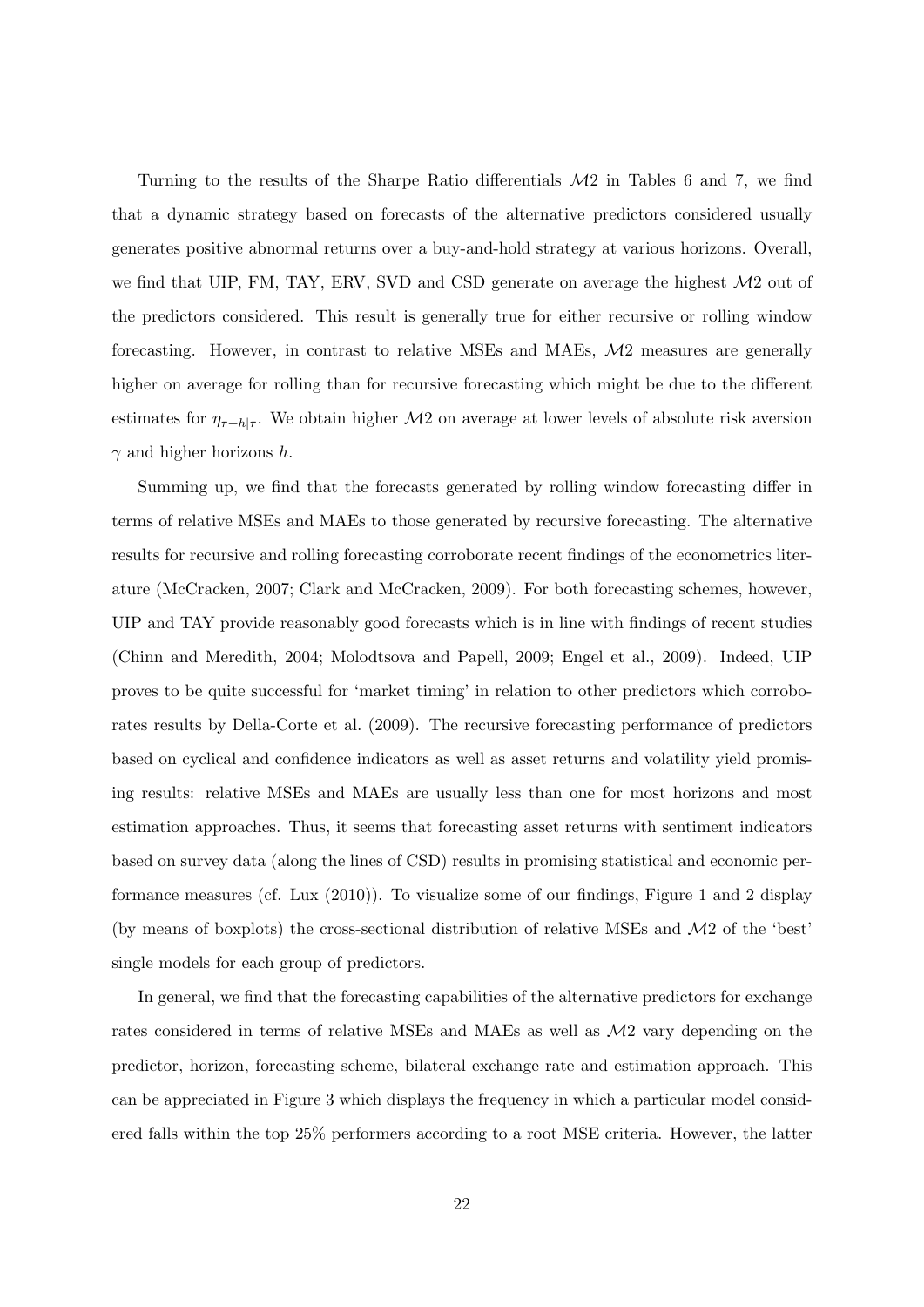figure also shows that models conditioned upon UIP, TAY, ERV, SRD and CSD with panel estimates (MG or PO) usually maintain their top rank over time, horizon and cross-section. In what follows, we explore the potential benefits from combining alternative forecasts.

#### 5.2 Combined forecasts

Table 8 displays the results of the forecast combination strategies considered. The results are promising in terms of relative MSEs and MAEs which are usually lower than those obtained from most single predictors, forecasting schemes and estimation approaches. In fact, the different forecast combination schemes yield relative MSEs and MAEs that are usually lower than one on average at most forecasting horizons.

In line with previous studies, we find that simple averaging of forecasts AFC works relatively well in relation to the other schemes considered (Newbold and Harvey, 2002; Clark and McCracken, 2009). The rank based strategy RFC yields qualitatively similar results to AFC in terms of (average) relative MSEs and MAEs. However, in terms of relative MSEs and MAEs, other forecast combination schemes that select forecasts of top performing models by means of the thick modeling approach (OFC, MFC, FFC) do not usually outperform those that consider all forecasts (AFC an RFC). Surprisingly, the hierarchical forecast combination scheme HFC yields the least promising forecasting results in terms of relative MSEs and MAEs on average. The variability of the relative MSEs and MAEs over the cross-section are generally lower than those of single predictors which suggests that combining forecasts may reduce forecast uncertainty (Newbold and Harvey, 2002). This result can be partially visualized in Figure 1 which displays a lower cross-sectional variation for AFC and RFC than other single 'best' models in terms of relative MSEs. In general, forecast combination schemes increase the number of rejections of the null hypothesis of equal forecasting accuracy to a rolling drift model in relation to most single models according to the DM test (Table 8).

With respect to Sharpe Ratio differentials  $(M2)$ , we find that combining forecasts usually yields higher  $\mathcal{M}2$  values than single predictors, forecasting schemes and estimation approaches at higher horizons (Table 9). Interestingly, while the hierarchical strategy HFC yields the least promising results in terms of relative MSEs and MAEs, it yields the best results in terms of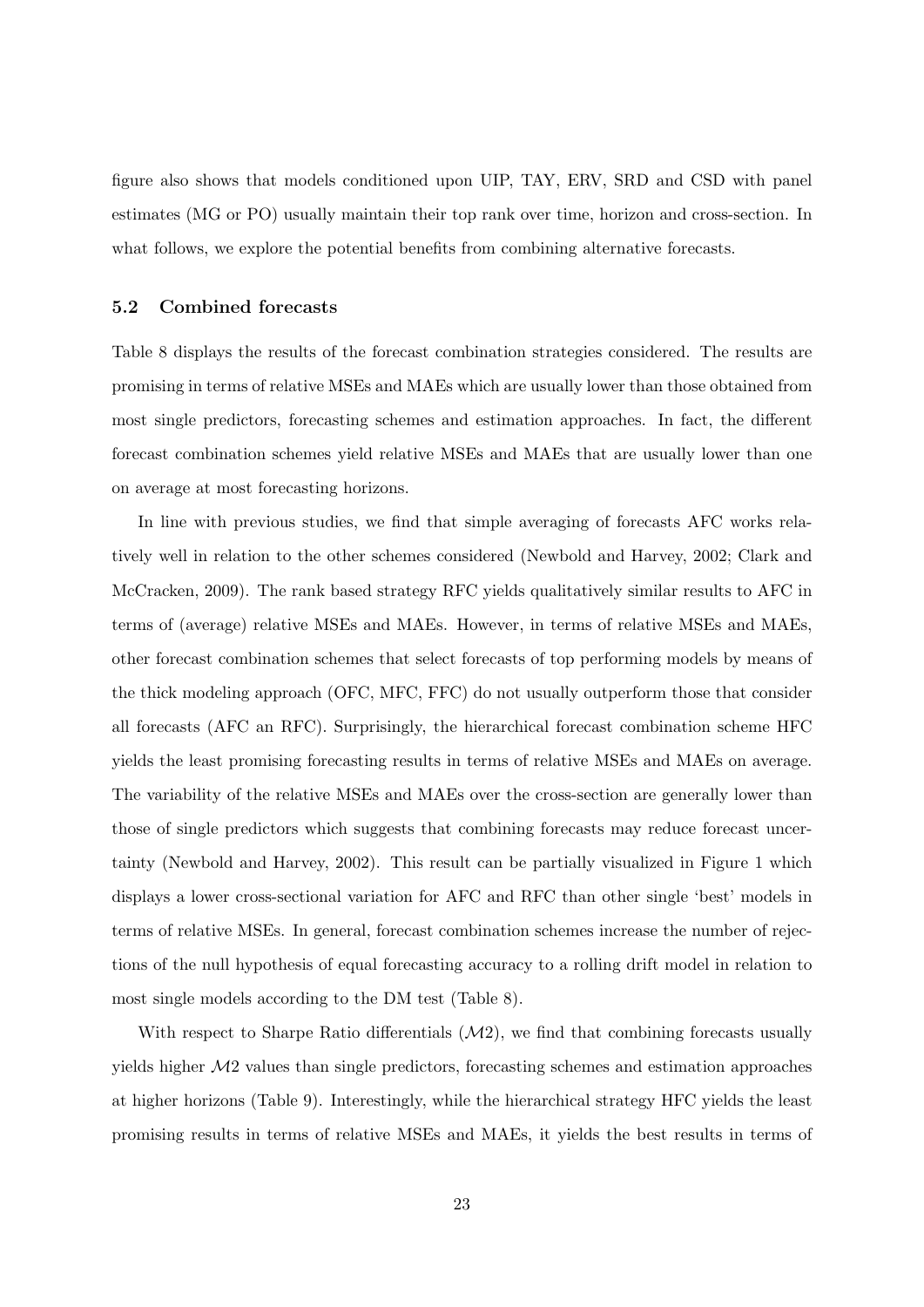M2 on average. Similarly, thick modeling strategies (OFC, MFC, FFC) yield better results in terms of M2 on average than AFC and RFC. Thus, it seems that it could be beneficial to make investment decisions based on adaptive combination schemes. Although UIP together with panel estimates MG or PO seems to be the most successful model in terms of  $\mathcal{M}2$ , hierarchical and frequency based combinations HFC and FFC generate qualitatively similar results to other 'best' single models as displayed in Figure 2.

Summing up, we find that various forecast combination strategies of the forecasts generated by our panel forecasting design are generally more accurate than single forecasts and also yield higher Sharpe Ratios in relation to a buy-and-hold strategy than most single models. Given the variation in 'best' performing models over time and cross-section as shown in Figure 3, it seems from our results that combining forecast should mitigate model misspecification and 'smooth' the forecasting accuracy and market timing ability of single models. Our results are in line with previous studies which have found that combining forecasts yields more accurate predictions and profitable investment opportunities than using only a single prediction (Granger, 1989; Newbold and Harvey, 2002; Aiolfi and Timmermann, 2006; Pesaran and Timmermann, 2007; Della-Corte et al., 2009). Our findings also corroborate theoretical evidence of behavioral exchange rate models that a combination of alternative 'expectations' of exchange rates that build upon different information sets can provide a more accurate depiction of ex-ante exchange rate movements (Kirman, 1993).

## 6 Conclusion

This article examined the statistical and economic implications of adaptive forecasting of exchange rates with panel data where candidate predictors are drawn from macro 'fundamentals', asset returns/volatility as well as cyclical and confidence indicators. Out of the macro 'fundamentals' considered, the forward premium (UIP) and a predictor based on a Taylor rule (TAY) yield good results in terms of relative MAEs and MSEs on average. The cyclical and confidence variables yield promising results in terms of relative MAEs and MSEs when recursive forecasting is employed. The same applies qualitatively for the predictors based on returns and volatility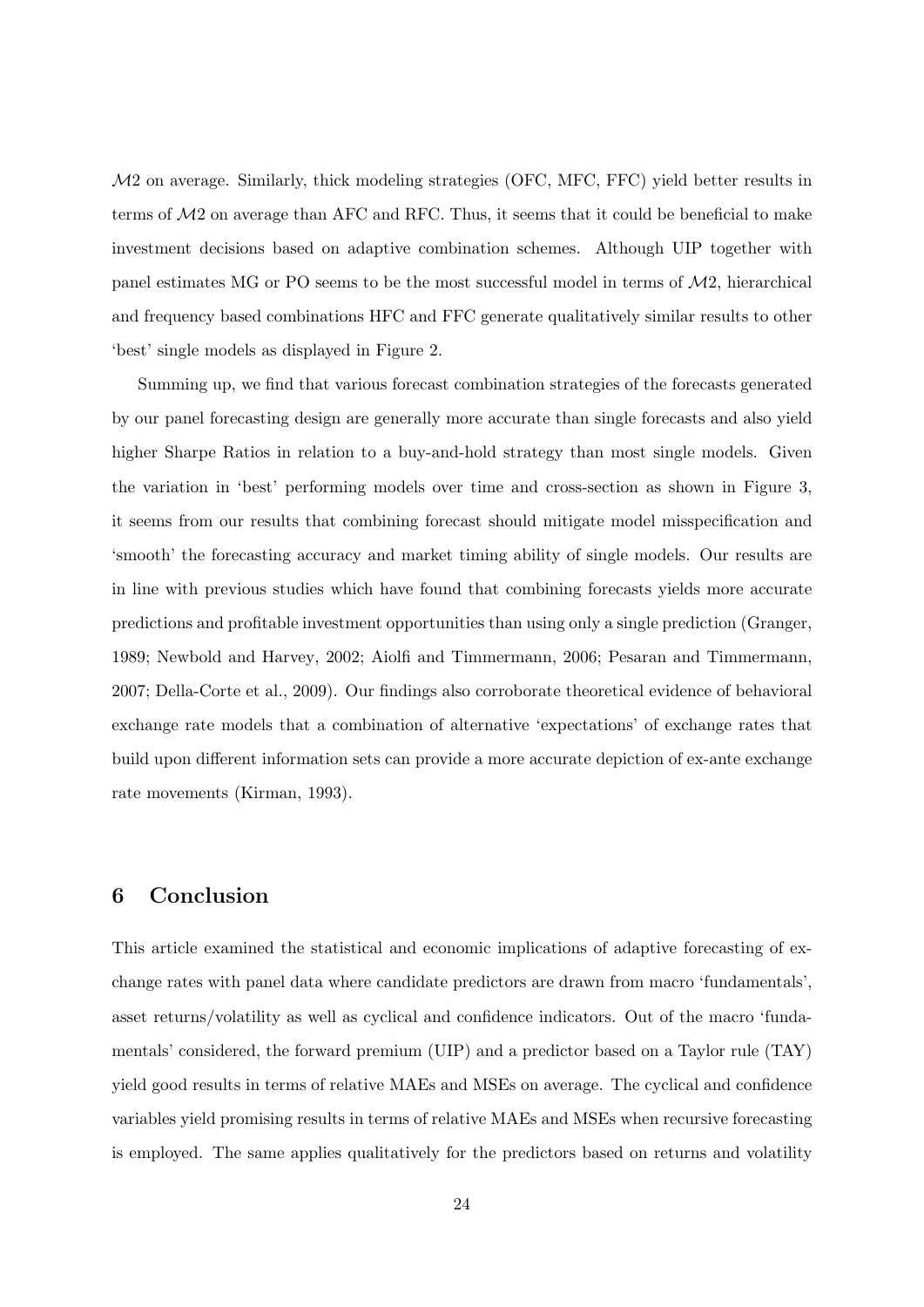of asset markets. The PPP, MM and FM models usually yield the least promising forecasting results out of all predictors considered in the full sample. In terms of relative MSEs and MAEs as well as  $\mathcal{M}2$ , the predictors UIP, TAY, ERV, SVD and CSD yield the most promising forecasting results on average.

The adaptive forecasting design shows that combining forecasts generated from our various predictors, estimators and estimation schemes generally improves forecasting accuracy in relation to most single models. This is not only evident in the magnitudes of the relative MAEs and MSEs but also in the number of rejections of the null hypothesis of equal forecasting accuracy to a rolling drift model according to the DM test. Sharpe Ratio differentials  $\mathcal{M}2$  are also improved on average when compared against those obtained from most single models. The latter result is important as it points out that our forecasting strategy could be potentially tested in practice. Moreover, our results suggest that combining forecasts based upon 'heterogeneous' information sets can improve forecasting accuracy and reduce ex-ante uncertainty which corroborates not only the forecasting literature but also the behavioral exchange rate literature. It would be interesting to investigate whether the proposed forecasting design performs well for other types of forecasting exercises such as volatility, GDP, inflation, etc. We leave these issues for future research.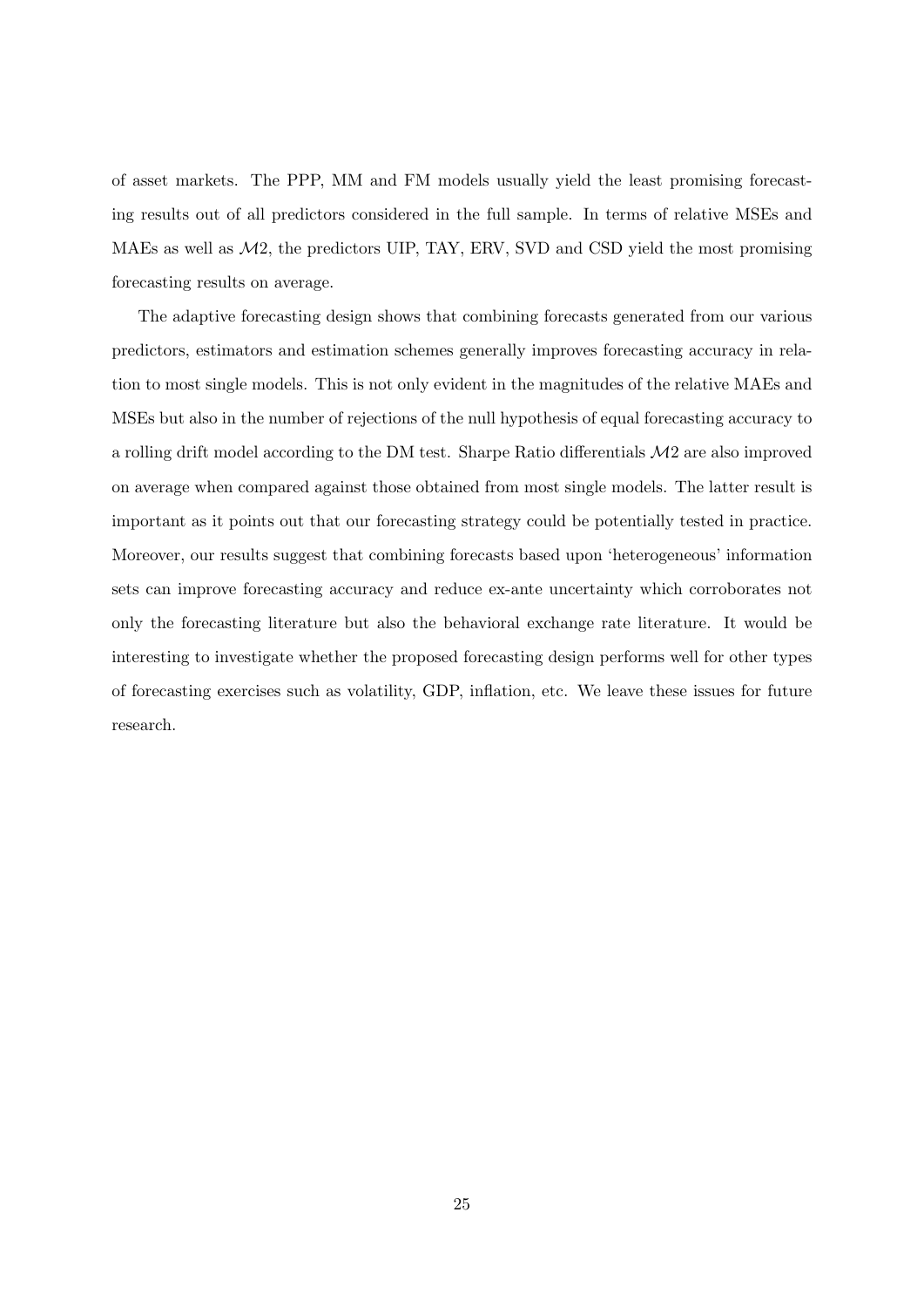## References

- Aiolfi, M. and Timmermann, A. (2006). Persistence in forecasting performance and conditional combination strategies. Journal of Econometrics, 135:31–53.
- Akerlof, G. and Shiller, J. (2009). Animal Spirits. Princeton: Princeton University Press.
- Andersen, T., Bollerslev, T., Diebold, F., and Labys, P. (2003). Modeling and forecasting realized volatility. Econometrica, 71:579–625.
- Baillie, R. (1996). Long memory processes and fractional integration in econometrics. Journal of Econometrics, 73:5–59.
- Berkowitz, J. and Giorgianni, L. (2001). Long horizon exchange rate predictability? Review of Economics and Statistics, 83:81–91.
- Bollerslev, T. and Mikkelsen, M. (1996). Modeling and pricing long memory in stock market volatility. Journal of Econometrics, 73:151–184.
- Bollerslev, T., Tauchen, G., and Zhou, H. (2008). Expected stock returns and variance risk premia. Mimeo: Duke University.
- Brown, G. and Cliff, M. (2004). Investors sentiment and the near-term stock market. Journal of Empirical Finance, 11:1–27.
- Campbell, J. and Hentschel, L. (1992). No news is good news: An asymmetric model of changing volatility in stock returns. Journal of Financial Economics, 31:281–318.
- Campbell, J. and Shiller, R. (1987). Cointegration and tests of present value models. Journal of Political Economy, 5:1062–1088.
- Campbell, J. and Shiller, R. (1988). The dividend-price ratio and expectations of future dividends and discount factors. Review of Financial Studies, 1:195–228.
- Chen, J. and Mark, N. (1996). Alternative long-horizon exchange rate predictors. International Journal of Finance and Economics, 1:229–250.
- Cheung, Y. and Chinn, M. D. (2001). Currency traders and exchange rate dynamics: a survey of the US market. Journal of International Money and Finance, 20:439–471.
- Cheung, Y., Chinn, M. D., and Pascual, A. G. (2005). Empirical exchange rate models of the nineties: Are any fit to survive? Journal of International Money and Finance, 24:1150–1175.
- Chinn, M. D. and Meredith, G. (2004). Monetary policy and long horizon uncovered interest parity. IMF Staff Papers, 51:409–430.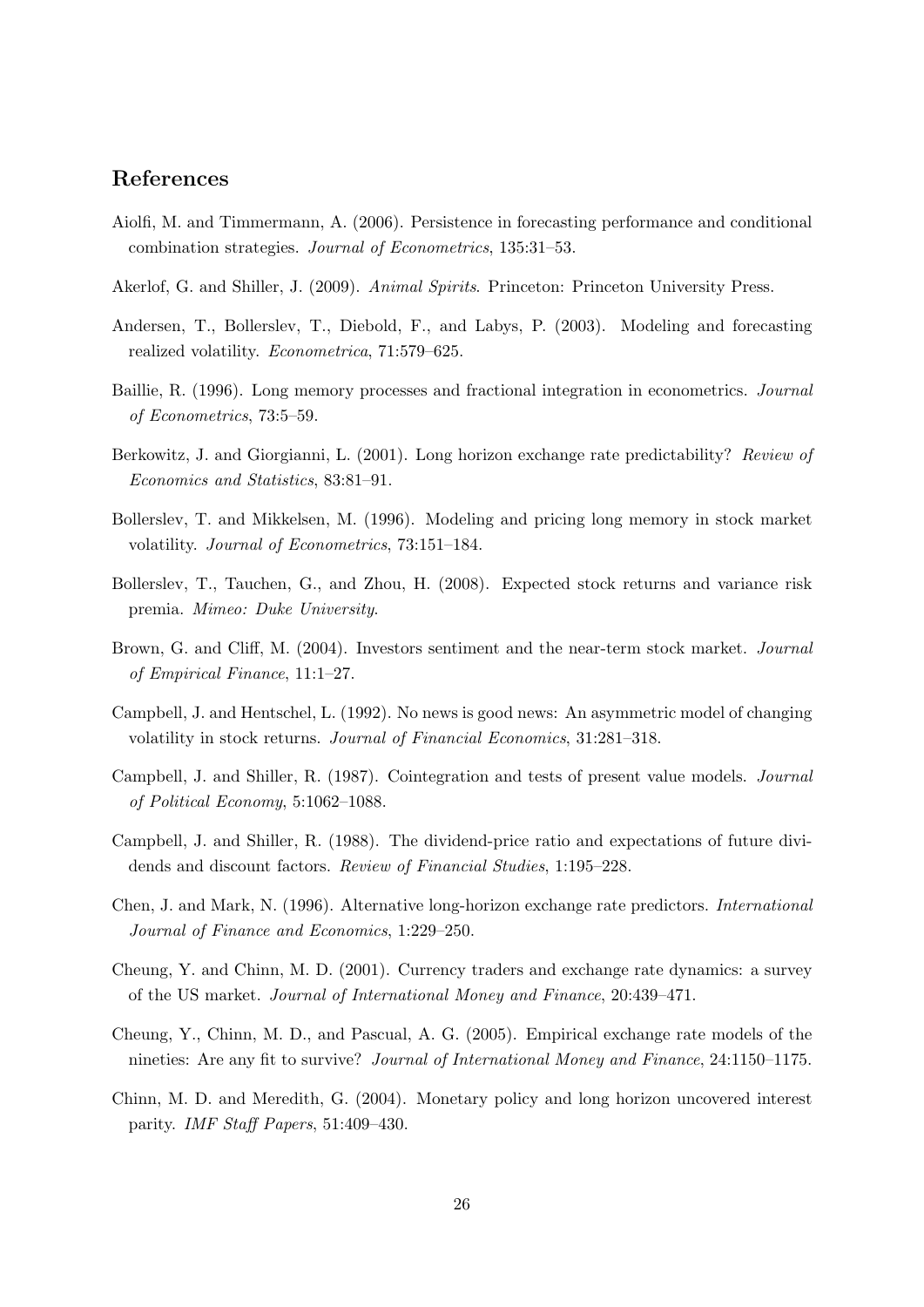- Chiquoine, B. and Hjalmarsson, E. (2009). Jacknifing stock return predictions. Journal of Empirical Finance, 16:793–803.
- Clark, T. and McCracken, M. (2009). Improving forecast accuracy by combining recursive and rolling forecasts. International Economic Review, 50:363–395.
- Costantini, M. and Pappalardo, C. (2009). A hierarchical procedure for the combination of forecasts. International Journal of Forecasting, forthcoming.
- Della-Corte, P., Sarno, L., and Tsiakas, I. (2009). An economic evaluation of empirical exchange rate models. Review of Financial Studies, 22:3491–3530.
- Dumas, B. and Solnik, B. (1995). The world price of foreign exchange risk. Journal of Finance, 2:445–479.
- Engel, C. (1996). The forward discount anomaly and the risk premium: A survey of recent evidence. Journal of Empirical Finance, 3:123–192.
- Engel, C., Mark, N., and West, K. (2007). Exchange Rate Models Are Not As Bad As You Think. In NBER Macroeconomics Annual. D. Acemoglu, K. Rogoff and M. Woodford (Eds). Chicago: University of Chicago Press.
- Engel, C., Mark, N., and West, K. (2009). Factor model forecasts of exchange rates. Mimeo: University of Wisconsin.
- Fama, E. and French, K. (1988). Dividend yields and expected returns. Journal of Financial Economics, 2:3–25.
- Faust, J., Rogers, J. H., and Wright, J. H. (2003). Exchange rate forecasting: The errors we've really made. Journal of International Economics, 60:35–59.
- Frankel, J. and Froot, K. (1986). Understanding the U.S. dollar in the eighties: The expectation of chartists and fundamentalists. Economic Record, 62:24–38.
- Frenkel, J. A. (1976). A monetary approach to the exchange rate: Doctrinal aspects and empirical evidence. Scandinavian Journal of Economics, 78:200–224.
- Gali, J. (2008). Monetary Policy, Inflation, and the Business Cycle. Princeton: Princeton University Press.
- Ghonghadze, J. and Lux, T. (2008). Modeling the dynamics of EU economic sentiment indicators: An interaction-based approach. IFW Working Paper 1487.
- Granger, C. (1989). Combining forecasts–twenty years later. Journal of Forecasting, 8:167–173.
- Granger, C. and Jeon, Y. (2004). Thick modelling. Economic Modelling, 21:323–343.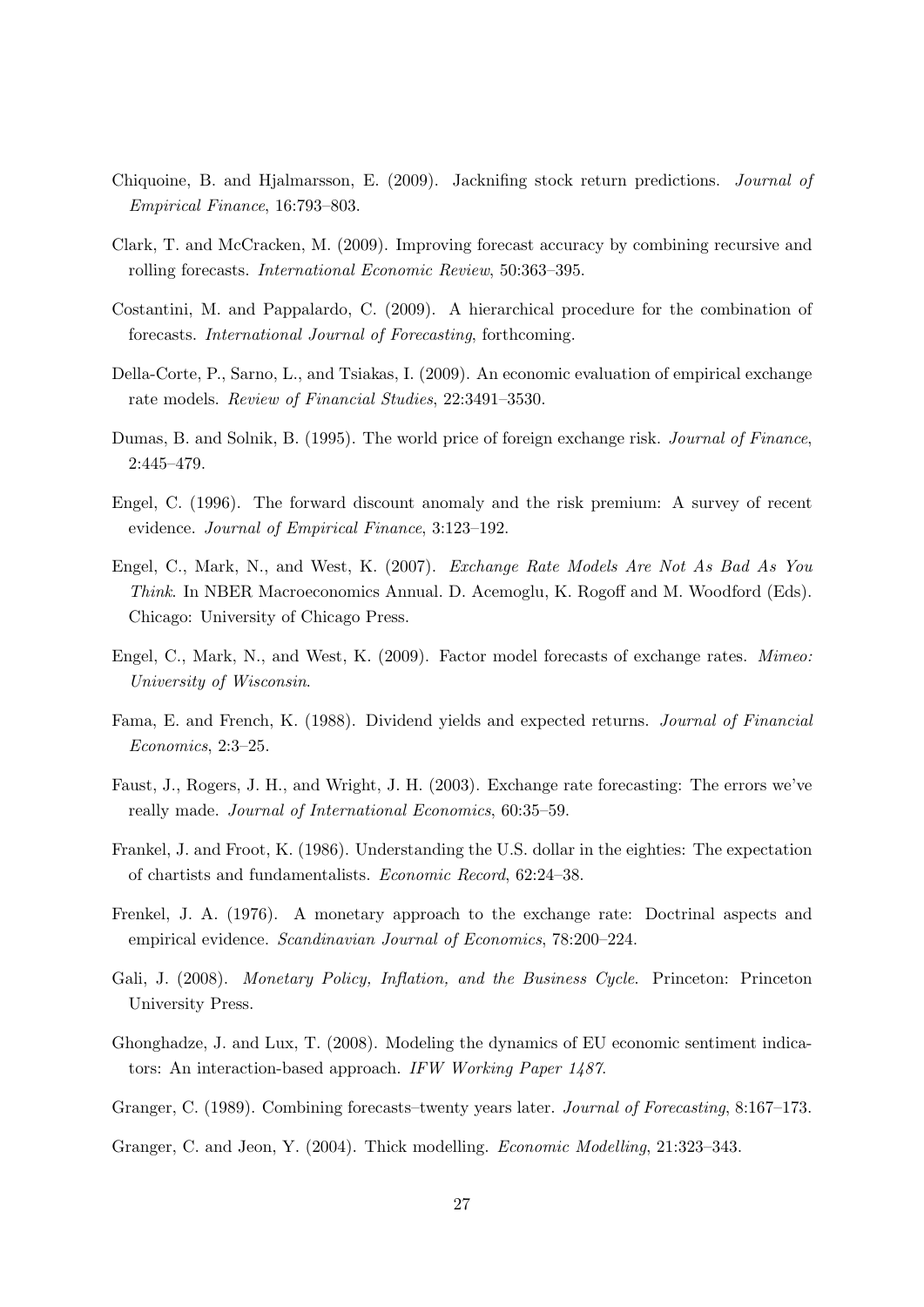- Grauwe, P. D. and Grimaldi, M. (2006). The Exchange Rate in a Behavioral Finance Framework. Princeton: Princeton University Press.
- Groen, J. (2005). Exchange rate predictability and monetary fundamentals in a small multicountry panel. Journal of Money, Credit and Banking, 37:495–516.
- Groen, J. J. and Matsumoto, A. (2004). Real exchange rate persistence and systematic monetary policy behavior. Bank of England Working Paper No. 231.
- Han, Y. (2006). Asset allocation with a high dimensional latent factor stochastic volatility model. Review of Financial Studies, 19:237–270.
- Harvey, D., Leybourne, S., and Newbold, P. (1997). Testing the equality of prediciton mean squared error. International Journal of Forecasting, 13:281–291.
- Harvey, D., Leybourne, S., and Newbold, P. (1998). Tests for forecast encompassing. Journal of Business and Economic Statistics, 16:254–259.
- Kilian, L. (1999). Exchange rates and monetary fundamentals: What do we learn from longhorizon regressions? Journal of Applied Econometrics, 14:491-510.
- Kirman, A. (1993). Ants, rationality and recruitment export. *Quaterly Journal of Economics*, 108:137–156.
- Kisinbay, T. (2007). The use of encompassing tests for forecast combinations. International Monetary Fund, 264:1–21.
- Lee, W., Jiang, C., and Indro, D. (2002). Stock market volatility, excess returns and the role of investor sentiment. Journal of Banking and Finance, 26:2277–2299.
- Ludvigson, S. and Ng, S. (2007). The empirical risk-return relation: a factor analysis approach. Journal of Financial Economics, 83:171–222.
- Lux, T. (2009). Rational forecasts or social opinion dynamics? Identification of interaction effects in a business climate survey. Journal of Economic Behavior and Organization, 72:638– 655.
- Lux, T. (2010). Sentiment dynamics and stock returns: The case of the German stock market. Empirical Economics, Forthcoming.
- Mark, N. A. (1995). Exchange rates and fundamentals: Evidence on long-horizon predictability. American Economic Review, 85:201–218.
- Mark, N. A. and Sul, D. (2001). Nominal exchange rates and monetary fundamentals: Evidence from a small post-bretton woods sample. Journal of International Economics, 53:29–52.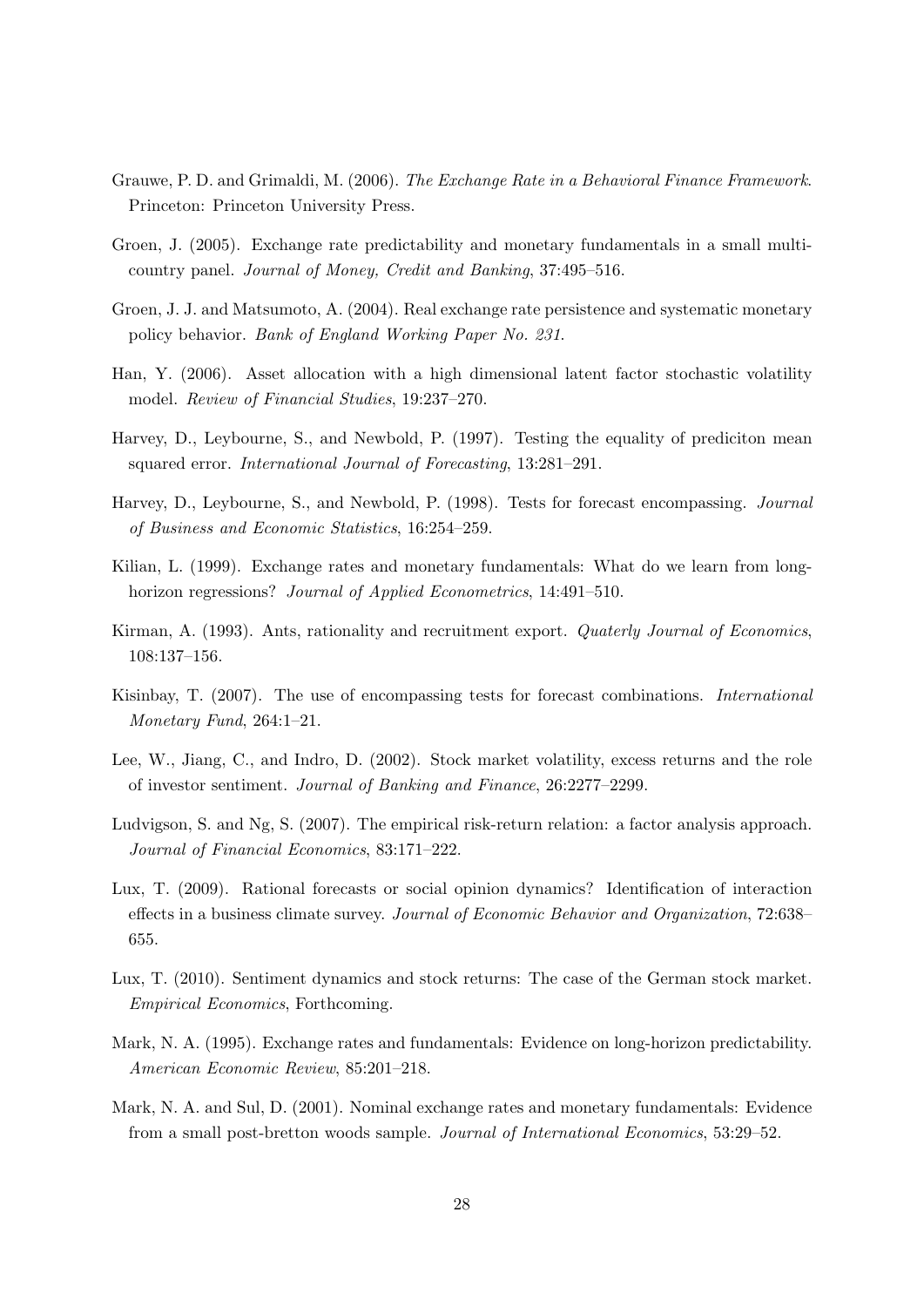- McCracken, M. (2007). Asymptotics for out-of-sample tests of Granger causality. Journal of Econometrics, 140:719–752.
- Meese, R. A. and Rogoff, K. (1983). Empirical exchange rate models of the seventies: Do they fit out-of-sample? Journal of International Economics, 14:3–24.
- Modigliani, F. and Modigliani, L. (1997). Risk-adjusted performance. Journal of Portfolio Management, 23:45–54.
- Molodtsova, T., Nikolsko-Rzhevskyy, A., and Papell, D. H. (2008). Taylor rules with realtime data: A tale of two countries and one exchange rate. Journal of Monetary Economics, 55:63–79.
- Molodtsova, T. and Papell, D. H. (2009). Out-of-sample exchange rate predictability with Taylor rule fundamentals? Journal of International Economics, 77:167–180.
- Mussa, M. (1976). The exchange rate, the balance of payments, and monetary and fiscal policy under a regime of controlled floating. Scandinavian Journal of Economics, 78:229–248.
- Neal, R. and Wheatley, S. (1998). Do measures of investors sentiment predict returns? Journal of Financial and Quantitative Analysis, 33:523–547.
- Newbold, P. and Harvey, I. H. (2002). Forecast combination and encompassing. In M. P. Clements, and D. F. Hendry (Eds.), A companion to economic forecasting. Blackwell Publishers.
- Pesaran, M. and Smith, R. (1995). Estimating long run relations from dynamic heterogeneous panels. Journal of Econometrics, 68:79–113.
- Pesaran, M. H. and Timmermann, A. (2007). Selection of estimation window in the presence of breaks. Journal of Econometrics, 137:134–161.
- Rapach, D. E. and Wohar, M. E. (2004). Testing the monetary model of exchange rate determination: A closer look at panels? Journal of International Money and Finance, 23:841–865.
- Stock, J. and Watson, M. (1999). Forecasting inflation. Journal of Monetary Economics, 44:293–335.
- Taylor, M. and Allen, H. (1992). The use of technical analysis in the foreign exchange market. Journal of International Money and Finance, 11:304–314.
- Trapani, L. and Urga, G. (2009). Optimal forecasting with heterogeneous panels: A Monte Carlo study. International Journal of Forecasting, 25:567–586.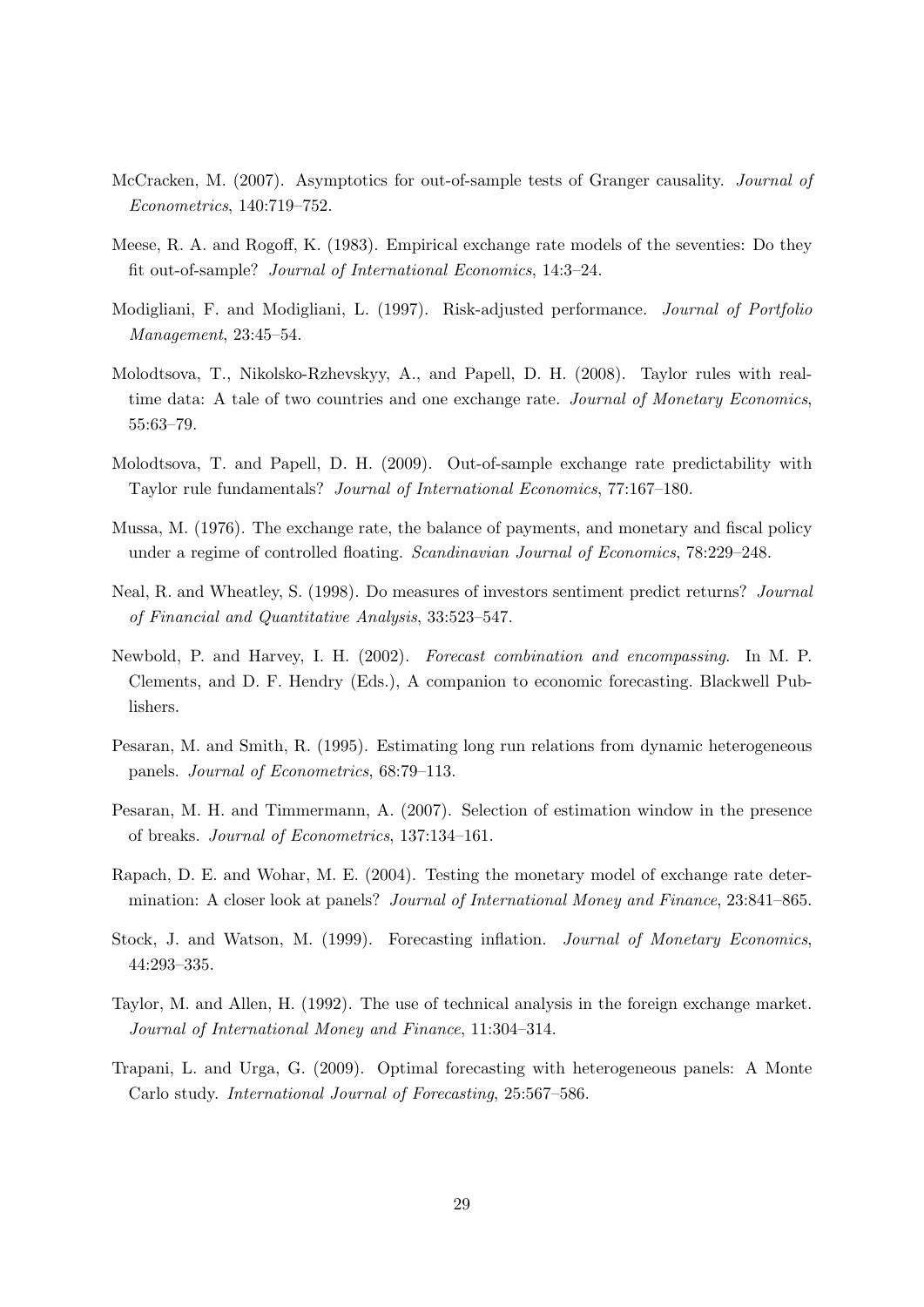| Predictor                            | Acronym            |                                                                       |
|--------------------------------------|--------------------|-----------------------------------------------------------------------|
| Purchasing Power Parity              | PPP                | $\frac{x_{it}}{p_{it} - p_t^{US} - s_{it}}$                           |
| Monetary Model                       | ΜМ                 | $(m_{it} - m_t^{US}) - (y_{it} - y_t^{US}) - s_{it}$                  |
| Uncovered Interest Rate Parity       | UIP                | $g_{h, it} - s_{it}$                                                  |
| Factor Model                         | FM                 | $\hat{F}_{it} - s_{it}$                                               |
| Taylor Rule                          | TAY                | $1.5(\pi_{it} - \pi_t^{US}) - 0.5(\tilde{y}_{it} - \tilde{y}_t^{US})$ |
| Exchange Rate Return                 | ERR                | $s_{it} - s_{it-1}$                                                   |
| Stock Market Return Differential     | SRD                | $q_{it} - q_t^{US}$                                                   |
| Exchange Rate Volatility             | ERV                | $\hat{v}_{it}$                                                        |
| Stock Market Volatility Differential | SVD                | $\hat{\nu}_{it} - \hat{\nu}_t^{US}$                                   |
| Business Sentiment Differential      | BSD                | $BS_{it}-BS^{US}_t$                                                   |
| Consumer Sentiment Differential      | $\mathop{\rm CSD}$ | $CS_{it} - CS_t^{US}$                                                 |
| Economic Indicator Differential      | EID                | $\Delta EI_{it} - \Delta EI_t^{US}$                                   |
| Model no.                            | Features           | PMR                                                                   |
| 1                                    | SM, PPP, RE        | (1, 1, 1)                                                             |
| $\,2$                                | SM, MM, RE         | (1, 2, 1)                                                             |
| 3                                    | SM, UIP, RE        | (1,3,1)                                                               |
| 4                                    | SM, FM, RE         | (1,4,1)                                                               |
| 5                                    | SM, TAY, RE        | (1, 5, 1)                                                             |
| 6                                    | SM, ERR, RE        | (1,6,1)                                                               |
| 7                                    | SM, SRD, RE        | (1, 7, 1)                                                             |
| 8                                    | SM, ERV, RE        | (1, 8, 1)                                                             |
| 9                                    | SM, SVD, RE        | (1, 9, 1)                                                             |
| 10                                   | SM, BSD, RE        | (1, 10, 1)                                                            |
| 11                                   | SM, CSD, RE        | (1, 11, 1)                                                            |
| 12                                   | SM, EID, RE        |                                                                       |
| 13                                   | MG, PPP, RE        | (1, 12, 1)<br>(2,1,1)                                                 |
|                                      | MG, MM, RE         | (2, 2, 1)                                                             |
| 14                                   | MG, UIP, RE        | (2,3,1)                                                               |
| 15                                   |                    |                                                                       |
| 16                                   | MG, FM, RE         | (2,4,1)                                                               |
| 17                                   | MG, TAY, RE        | (2, 5, 1)                                                             |
| 18                                   | MG, ERR, RE        | (2,6,1)                                                               |
| 19                                   | MG, SRD, RE        | (2, 7, 1)                                                             |
| 20                                   | MG, ERV, RE        | (2, 8, 1)                                                             |
| 21                                   | MG, SVD, RE        | (2, 9, 1)                                                             |
| 22                                   | MG, BSD, RE        | (2, 10, 1)                                                            |
| 23                                   | MG, CSD, RE        | (2, 11, 1)                                                            |
| 24                                   | MG, EID, RE        | (2, 12, 1)                                                            |
| 25                                   | PO, PPP, RE        | (3,1,1)                                                               |
| 26                                   | PO, MM, RE         | (3, 2, 1)                                                             |
| 27                                   | PO, UIP, RE        | (3,3,1)                                                               |
| 28                                   | PO, FM, RE         | (3, 4, 1)                                                             |
| 29                                   | PO, TAY, RE        | (3, 5, 1)                                                             |
| 30                                   | PO, ERR, RE        | (3, 6, 1)                                                             |
| 31                                   | PO, SRD, RE        | (3, 7, 1)                                                             |
| 32                                   | PO, ERV, RE        | (3, 8, 1)                                                             |
| 33                                   | PO, SVD, RE        | (3, 9, 1)                                                             |
| 34                                   | PO, BSD, RE        | (3, 10, 1)                                                            |
| 35                                   | PO, CSD, RE        | (3, 11, 1)                                                            |
| 36                                   | PO, EID, RE        | (3, 12, 1)                                                            |
| 37                                   | SM, PPP, RO        | (1, 1, 2)                                                             |
| 38                                   | SM, MM, RO         | (1, 2, 2)                                                             |
| 39                                   | SM, UIP, RO        | (1, 3, 2)                                                             |
| 40                                   | SM, FM, RO         | (1, 4, 2)                                                             |
| 41                                   | SM, TAY, RO        | (1, 5, 2)                                                             |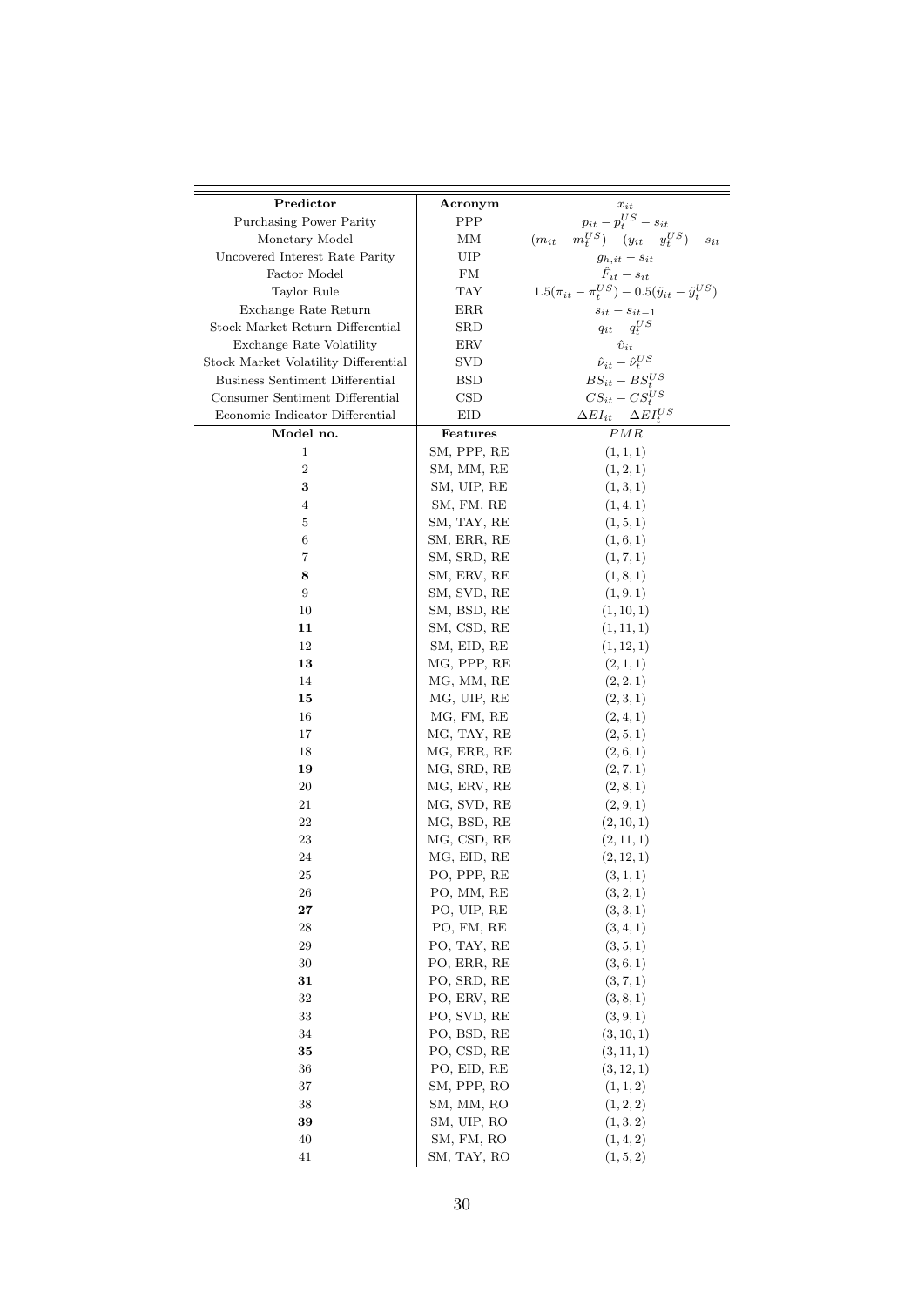| 43<br>SM, SRD, RO<br>(1, 7, 2)<br>44<br>SM, ERV, RO<br>(1, 8, 2)<br>SM, SVD, RO<br>45<br>(1, 9, 2)<br>46<br>SM, BSD, RO<br>(1, 10, 2)<br>47<br>SM, CSD, RO<br>(1, 11, 2)<br>48<br>SM, EID, RO<br>(1, 12, 2)<br>(2, 1, 2)<br>49<br>MG, PPP, RO<br>MG, MM, RO<br>50<br>(2, 2, 2)<br>MG, UIP, RO<br>(2,3,2)<br>51<br>MG, FM, RO<br>52<br>(2,4,2)<br>MG, TAY, RO<br>53<br>(2, 5, 2)<br>(2, 6, 2)<br>54<br>MG, ERR, RO<br>MG, SRD, RO<br>(2, 7, 2)<br>55<br>MG, ERV, RO<br>56<br>(2, 8, 2)<br>57<br>MG, SVD, RO<br>(2, 9, 2)<br>58<br>MG, BSD, RO<br>(2, 10, 2)<br>59<br>MG, CSD, RO<br>(2, 11, 2)<br>MG, EID, RO<br>(2, 12, 2)<br>60<br>61<br>PO, PPP, RO<br>(3, 1, 2)<br>62<br>PO, MM, RO<br>(3, 2, 2)<br>PO, UIP, RO<br>63<br>(3,3,2)<br>PO, FM, RO<br>64<br>(3, 4, 2) |
|----------------------------------------------------------------------------------------------------------------------------------------------------------------------------------------------------------------------------------------------------------------------------------------------------------------------------------------------------------------------------------------------------------------------------------------------------------------------------------------------------------------------------------------------------------------------------------------------------------------------------------------------------------------------------------------------------------------------------------------------------------------------|
|                                                                                                                                                                                                                                                                                                                                                                                                                                                                                                                                                                                                                                                                                                                                                                      |
|                                                                                                                                                                                                                                                                                                                                                                                                                                                                                                                                                                                                                                                                                                                                                                      |
|                                                                                                                                                                                                                                                                                                                                                                                                                                                                                                                                                                                                                                                                                                                                                                      |
|                                                                                                                                                                                                                                                                                                                                                                                                                                                                                                                                                                                                                                                                                                                                                                      |
|                                                                                                                                                                                                                                                                                                                                                                                                                                                                                                                                                                                                                                                                                                                                                                      |
|                                                                                                                                                                                                                                                                                                                                                                                                                                                                                                                                                                                                                                                                                                                                                                      |
|                                                                                                                                                                                                                                                                                                                                                                                                                                                                                                                                                                                                                                                                                                                                                                      |
|                                                                                                                                                                                                                                                                                                                                                                                                                                                                                                                                                                                                                                                                                                                                                                      |
|                                                                                                                                                                                                                                                                                                                                                                                                                                                                                                                                                                                                                                                                                                                                                                      |
|                                                                                                                                                                                                                                                                                                                                                                                                                                                                                                                                                                                                                                                                                                                                                                      |
|                                                                                                                                                                                                                                                                                                                                                                                                                                                                                                                                                                                                                                                                                                                                                                      |
|                                                                                                                                                                                                                                                                                                                                                                                                                                                                                                                                                                                                                                                                                                                                                                      |
|                                                                                                                                                                                                                                                                                                                                                                                                                                                                                                                                                                                                                                                                                                                                                                      |
|                                                                                                                                                                                                                                                                                                                                                                                                                                                                                                                                                                                                                                                                                                                                                                      |
|                                                                                                                                                                                                                                                                                                                                                                                                                                                                                                                                                                                                                                                                                                                                                                      |
|                                                                                                                                                                                                                                                                                                                                                                                                                                                                                                                                                                                                                                                                                                                                                                      |
|                                                                                                                                                                                                                                                                                                                                                                                                                                                                                                                                                                                                                                                                                                                                                                      |
|                                                                                                                                                                                                                                                                                                                                                                                                                                                                                                                                                                                                                                                                                                                                                                      |
|                                                                                                                                                                                                                                                                                                                                                                                                                                                                                                                                                                                                                                                                                                                                                                      |
|                                                                                                                                                                                                                                                                                                                                                                                                                                                                                                                                                                                                                                                                                                                                                                      |
|                                                                                                                                                                                                                                                                                                                                                                                                                                                                                                                                                                                                                                                                                                                                                                      |
|                                                                                                                                                                                                                                                                                                                                                                                                                                                                                                                                                                                                                                                                                                                                                                      |
| PO, TAY, RO<br>(3, 5, 2)<br>65                                                                                                                                                                                                                                                                                                                                                                                                                                                                                                                                                                                                                                                                                                                                       |
| 66<br>PO, ERR, RO<br>(3, 6, 2)                                                                                                                                                                                                                                                                                                                                                                                                                                                                                                                                                                                                                                                                                                                                       |
| PO, SRD, RO<br>67<br>(3, 7, 2)                                                                                                                                                                                                                                                                                                                                                                                                                                                                                                                                                                                                                                                                                                                                       |
| PO, ERV, RO<br>(3, 8, 2)<br>68                                                                                                                                                                                                                                                                                                                                                                                                                                                                                                                                                                                                                                                                                                                                       |
| PO, SVD, RO<br>69<br>(3, 9, 2)                                                                                                                                                                                                                                                                                                                                                                                                                                                                                                                                                                                                                                                                                                                                       |
| (3, 10, 2)<br>70<br>PO, BSD, RO                                                                                                                                                                                                                                                                                                                                                                                                                                                                                                                                                                                                                                                                                                                                      |
| PO, CSD, RO<br>(3, 11, 2)<br>71                                                                                                                                                                                                                                                                                                                                                                                                                                                                                                                                                                                                                                                                                                                                      |
| 72<br>PO, EID, RO<br>(3, 12, 2)                                                                                                                                                                                                                                                                                                                                                                                                                                                                                                                                                                                                                                                                                                                                      |

Table 1: Alternative predictors and forecasting models for exchange rates. The table summarizes all the predictors used for forecasting exchange rates as well as all the possible models that arise from our forecasting design. SM = single market estimates; MG = mean group estimates; PO = pooled estimates;  $RE = recursive forecasting; RO = rolling forecasting.$   $PMR$ refers to estimation approach  $P = \{SM, MG, PO\} = \{1, 2, 3\}$ , predictor  $M \ = \ \{ {\rm PPP}, {\rm MM}, {\rm UIP}, {\rm FM}, {\rm TAY}, {\rm ERR}, {\rm SRD}, {\rm ERV}, {\rm SVD}, {\rm BSD}, {\rm CSD}, {\rm EID} \} \ =$  ${1, ..., 12}$  and forecasting scheme  $R = {RE, RO} = {1, 2}$ . Models in **bold** are those that most frequently fall within the top 25% of models with lowest root MSE according to the Thick Modeling Approach at the various horizons  $h = 1, 3, 6, 12$ . See Figure 3 for further details.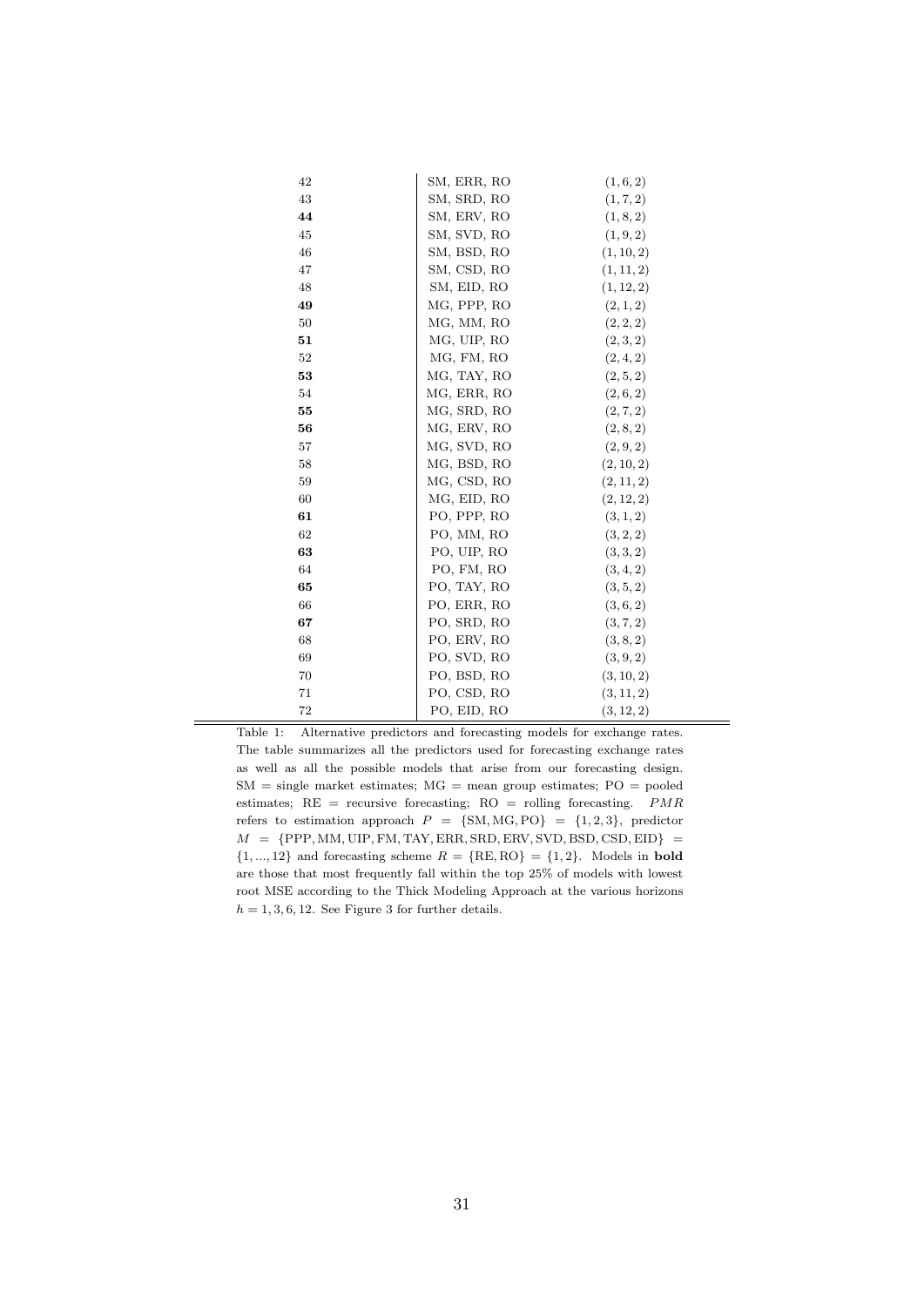|              |                  |                                 |                  | $\bar{dr}$ , MSE |                  | $\bar{dr}$ , MAE |                  |                  |                  |  |
|--------------|------------------|---------------------------------|------------------|------------------|------------------|------------------|------------------|------------------|------------------|--|
| $x_{it}$     | $\boldsymbol{h}$ | ${\rm SM}$                      | $\rm MG$         | $_{\rm PO}$      | AV               | ${\rm SM}$       | MG               | ${\rm PO}$       | $\mathrm{AV}$    |  |
|              | $\mathbf{1}$     | 1.034<br>(0.041)                | 1.010<br>(0.052) | 1.010<br>(0.047) | 1.014<br>(0.047) | 1.015<br>(0.026) | 1.009<br>(0.031) | 1.008<br>(0.029) | 1.009<br>(0.028) |  |
|              | $\sqrt{3}$       | 1.093<br>(0.093)                | 1.033<br>(0.130) | 1.035<br>(0.118) | 1.042<br>(0.105) | 1.043<br>(0.058) | 1.020<br>(0.084) | 1.019<br>(0.076) | 1.024<br>(0.070) |  |
| PPP          | $\,6$            | 1.139<br>(0.102)                | 1.046<br>(0.223) | 1.046<br>(0.221) | 1.056<br>(0.157) | 1.080<br>(0.056) | 1.046<br>(0.128) | 1.046<br>(0.127) | 1.052<br>(0.092) |  |
|              | 12               | 1.497<br>(0.426)                | 1.324<br>(0.708) | 1.325<br>(0.709) | 1.330<br>(0.553) | 1.239<br>(0.219) | 1.192<br>(0.424) | 1.194<br>(0.427) | 1.194<br>(0.338) |  |
|              | 1                | 1.083<br>(0.060)                | 1.116<br>(0.169) | 1.026<br>(0.061) | 1.052<br>(0.050) | 1.041<br>(0.034) | 1.054<br>(0.066) | 1.015<br>(0.028) | 1.028<br>(0.028) |  |
| MM           | $\sqrt{3}$       | 1.282<br>(0.196)                | 1.284<br>(0.440) | 1.091<br>(0.196) | 1.161<br>(0.151) | 1.113<br>(0.074) | 1.121<br>(0.181) | 1.038<br>(0.103) | 1.073<br>(0.080) |  |
|              | 6                | 1.451<br>(0.277)                | 1.357<br>(0.617) | 1.200<br>(0.450) | 1.229<br>(0.235) | 1.188<br>(0.079) | 1.161<br>(0.230) | 1.090<br>(0.174) | 1.111<br>(0.091) |  |
|              | 12               | 2.392<br>(0.985)                | 2.009<br>(1.578) | 1.761<br>(1.294) | 1.628<br>(0.528) | 1.464<br>(0.257) | 1.358<br>(0.537) | 1.268<br>(0.463) | 1.243<br>(0.214) |  |
|              | $\,1$            | 1.009<br>(0.019)                | 1.004<br>(0.027) | 0.994<br>(0.024) | 0.999<br>(0.023) | 1.015<br>(0.015) | 1.005<br>(0.017) | 1.000<br>(0.016) | 1.005<br>(0.015) |  |
|              | $\sqrt{3}$       | 0.960<br>(0.081)                | 0.928<br>(0.083) | 0.925<br>(0.085) | 0.931<br>(0.080) | 0.990<br>(0.063) | 0.974<br>(0.062) | 0.974<br>(0.064) | 0.976<br>(0.062) |  |
| $_{\rm UIP}$ | $\,6$            | 0.907<br>(0.161)                | 0.827<br>(0.158) | 0.837<br>(0.166) | 0.840<br>(0.153) | 0.963<br>(0.092) | 0.933<br>(0.100) | 0.939<br>(0.105) | 0.938<br>(0.098) |  |
|              | 12               | 0.980<br>(0.406)                | 0.784<br>(0.303) | 0.862<br>(0.317) | 0.820<br>(0.310) | 0.962<br>(0.199) | 0.892<br>(0.195) | 0.940<br>(0.196) | 0.914<br>(0.196) |  |
| FM           | $\,1$            | 1.043<br>(0.065)                | 1.020<br>(0.055) | 1.016<br>(0.059) | 1.016<br>(0.057) | 1.025<br>(0.034) | 1.013<br>(0.029) | 1.010<br>(0.033) | 1.012<br>(0.029) |  |
|              | $\sqrt{3}$       | 1.157<br>(0.186)                | 1.054<br>(0.135) | 1.052<br>(0.147) | 1.063<br>(0.140) | 1.057<br>(0.101) | 1.020<br>(0.084) | 1.016<br>(0.097) | 1.021<br>(0.085) |  |
|              | $\,6$            | 1.223<br>(0.336)                | 1.079<br>(0.280) | 1.120<br>(0.312) | 1.105<br>(0.274) | 1.094<br>(0.161) | 1.036<br>(0.145) | 1.054<br>(0.174) | 1.041<br>(0.136) |  |
|              | 12               | 1.787<br>(0.794)                | 1.414<br>(0.730) | 1.350<br>(0.697) | 1.429<br>(0.614) | 1.295<br>(0.345) | 1.171<br>(0.413) | 1.156<br>(0.426) | 1.176<br>(0.333) |  |
|              | $\mathbf{1}$     | 1.005<br>(0.034)                | 0.990<br>(0.038) | 0.988<br>(0.036) | 0.991<br>(0.033) | 1.004<br>(0.030) | 0.992<br>(0.024) | 0.992<br>(0.023) | 0.994<br>(0.024) |  |
| <b>TAY</b>   | $\sqrt{3}$       | $\boldsymbol{0.981}$<br>(0.068) | 0.968<br>(0.078) | 0.970<br>(0.078) | 0.969<br>(0.073) | 0.987<br>(0.046) | 0.977<br>(0.045) | 0.977<br>(0.045) | 0.978<br>(0.043) |  |
|              | 6                | 0.958<br>(0.104)                | 0.926<br>(0.122) | 0.929<br>(0.123) | 0.934<br>(0.111) | 0.970<br>(0.066) | 0.953<br>(0.066) | 0.955<br>(0.067) | 0.958<br>(0.064) |  |
|              | 12               | 0.979<br>(0.196)                | 0.940<br>(0.191) | 0.945<br>(0.194) | 0.949<br>(0.185) | 0.961<br>(0.136) | 0.944<br>(0.152) | 0.947<br>(0.155) | 0.947<br>(0.147) |  |
|              | $\mathbf{1}$     | 1.019<br>(0.025)                | 1.003<br>(0.030) | 1.000<br>(0.027) | 1.005<br>(0.025) | 1.013<br>(0.022) | 1.003<br>(0.019) | 1.001<br>(0.018) | 1.005<br>(0.018) |  |
| ERR          | $\sqrt{3}$       | 0.993<br>(0.054)                | 0.975<br>(0.062) | 0.974<br>(0.062) | 0.978<br>(0.060) | 0.987<br>(0.030) | 0.978<br>(0.036) | 0.978<br>(0.036) | 0.980<br>(0.034) |  |
|              | 6                | 0.954<br>(0.107)                | 0.941<br>(0.097) | 0.944<br>(0.098) | 0.945<br>(0.100) | 0.979<br>(0.061) | 0.973<br>(0.053) | 0.974<br>(0.053) | 0.975<br>(0.056) |  |
|              | 12               | 0.965<br>(0.155)                | 0.952<br>(0.159) | 0.960<br>(0.160) | 0.958<br>(0.158) | 0.942<br>(0.106) | 0.935<br>(0.111) | 0.939<br>(0.111) | 0.938<br>(0.109) |  |
|              | $\mathbf{1}$     | 0.993<br>(0.030)                | 0.985<br>(0.027) | 0.984<br>(0.025) | 0.986<br>(0.026) | 1.003<br>(0.024) | 1.000<br>(0.021) | 0.999<br>(0.020) | 1.000<br>(0.022) |  |
| <b>SRD</b>   | $\sqrt{3}$       | 0.975<br>(0.061)                | 0.964<br>(0.059) | 0.963<br>(0.058) | 0.966<br>(0.061) | 0.981<br>(0.034) | 0.974<br>(0.032) | 0.974<br>(0.032) | 0.976<br>(0.033) |  |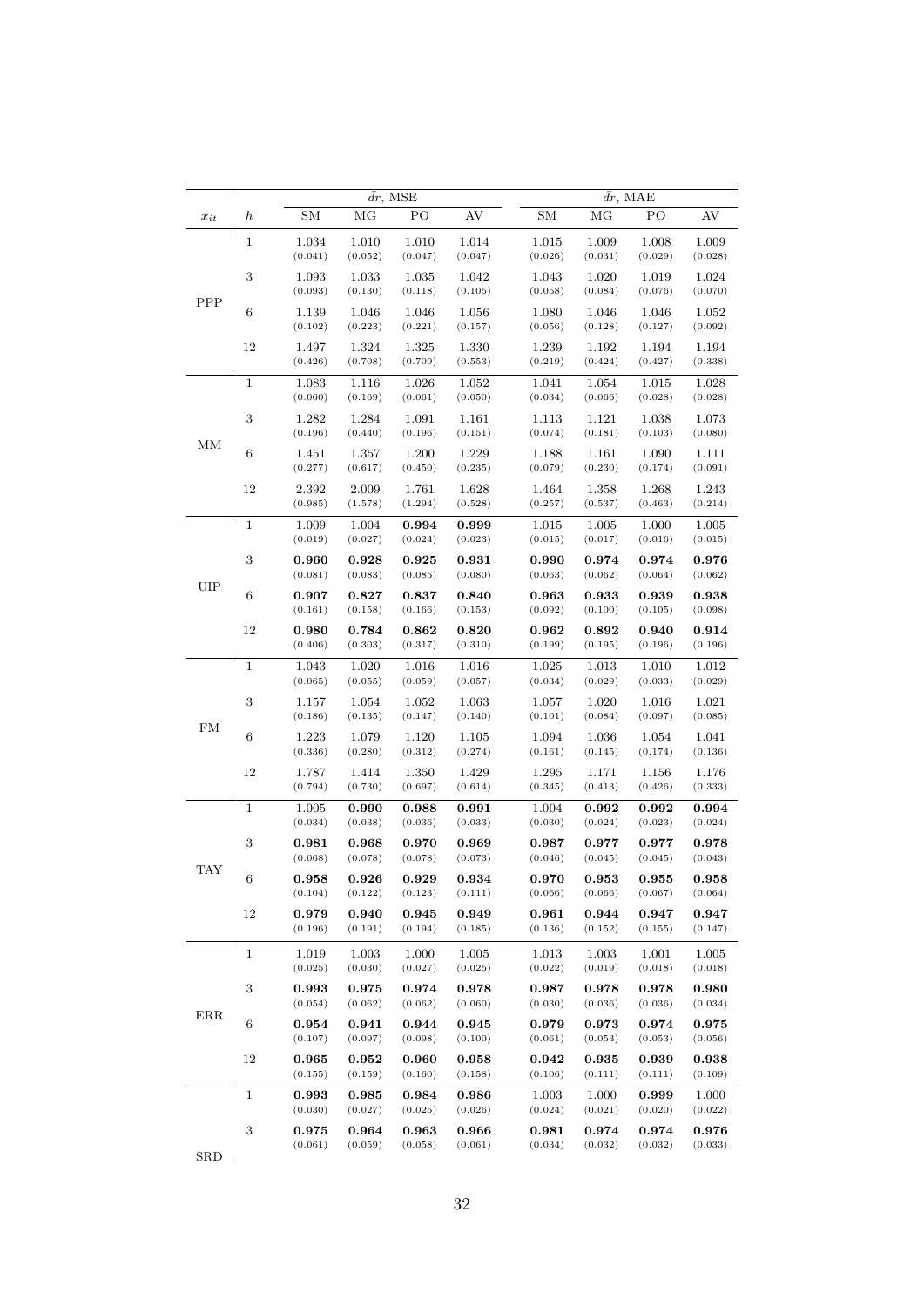|            | 6               | 0.933<br>(0.068) | 0.920<br>(0.084) | 0.921<br>(0.084)       | 0.923<br>(0.082) | 0.967<br>(0.042) | 0.963<br>(0.048)       | 0.963<br>(0.048) | 0.964<br>(0.046)        |
|------------|-----------------|------------------|------------------|------------------------|------------------|------------------|------------------------|------------------|-------------------------|
|            | 12              | 0.924<br>(0.123) | 0.914<br>(0.141) | 0.912<br>(0.142)       | 0.915<br>(0.137) | 0.927<br>(0.092) | 0.920<br>(0.101)       | 0.919<br>(0.102) | 0.921<br>(0.098)        |
|            | $\mathbf{1}$    | 1.045<br>(0.146) | 1.005<br>(0.040) | 1.011<br>(0.044)       | 1.004<br>(0.046) | 0.998<br>(0.044) | 0.999<br>(0.029)       | 1.005<br>(0.024) | 0.997<br>(0.030)        |
|            | 3               | 0.966<br>(0.047) | 0.977<br>(0.064) | 0.967<br>(0.063)       | 0.954<br>(0.047) | 0.977<br>(0.038) | 0.974<br>(0.038)       | 0.974<br>(0.037) | 0.966<br>(0.030)        |
| <b>ERV</b> | 6               | 0.929<br>(0.094) | 0.935<br>(0.090) | 0.925<br>(0.106)       | 0.918<br>(0.091) | 0.963<br>(0.056) | 0.970<br>(0.053)       | 0.965<br>(0.062) | 0.960<br>(0.051)        |
|            | 12              | 0.952<br>(0.155) | 0.960<br>(0.144) | ${ 0.924}$<br>(0.160)  | 0.934<br>(0.154) | 0.929<br>(0.097) | $\,0.937\,$<br>(0.102) | 0.914<br>(0.104) | 0.921<br>(0.093)        |
|            | $\mathbf{1}$    | 1.007<br>(0.029) | 1.001<br>(0.027) | 1.001<br>(0.027)       | 1.000<br>(0.029) | 1.011<br>(0.021) | 1.003<br>(0.016)       | 1.003<br>(0.016) | 1.004<br>(0.018)        |
|            | 3               | 0.983<br>(0.054) | 0.967<br>(0.055) | 0.967<br>(0.056)       | 0.969<br>(0.056) | 0.984<br>(0.035) | 0.975<br>(0.031)       | 0.975<br>(0.031) | 0.975<br>(0.033)        |
| <b>SVD</b> | $6\phantom{1}6$ | 0.954<br>(0.112) | 0.933<br>(0.091) | 0.932<br>(0.090)       | 0.937<br>(0.095) | 0.978<br>(0.051) | 0.969<br>(0.048)       | 0.969<br>(0.048) | 0.971<br>(0.047)        |
|            | 12              | 0.942<br>(0.159) | 0.922<br>(0.151) | 0.926<br>(0.153)       | 0.926<br>(0.151) | 0.933<br>(0.121) | 0.921<br>(0.108)       | 0.923<br>(0.109) | 0.924<br>(0.112)        |
|            | $\mathbf{1}$    | 1.003<br>(0.024) | 0.996<br>(0.027) | 0.996<br>(0.027)       | 0.996<br>(0.028) | 1.006<br>(0.022) | 1.001<br>(0.021)       | 1.001<br>(0.020) | 1.001<br>(0.023)        |
|            | 3               | 0.990<br>(0.077) | 0.969<br>(0.061) | 0.968<br>(0.060)       | 0.964<br>(0.070) | 0.989<br>(0.047) | 0.980<br>(0.035)       | 0.979<br>(0.034) | 0.978<br>(0.042)        |
| <b>BSD</b> | 6               | 0.971<br>(0.149) | 0.928<br>(0.095) | 0.930<br>(0.093)       | 0.925<br>(0.117) | 0.995<br>(0.080) | 0.975<br>(0.057)       | 0.974<br>(0.055) | 0.972<br>(0.070)        |
|            | 12              | 1.043<br>(0.178) | 0.967<br>(0.177) | 0.960<br>(0.176)       | 0.968<br>(0.178) | 0.985<br>(0.111) | 0.950<br>(0.120)       | 0.948<br>(0.126) | 0.949<br>(0.118)        |
|            | $\,1$           | 0.999<br>(0.032) | 0.996<br>(0.026) | 0.989<br>(0.036)       | 0.987<br>(0.026) | 0.999<br>(0.018) | 0.999<br>(0.014)       | 0.992<br>(0.016) | 0.993<br>(0.013)        |
|            | 3               | 0.970<br>(0.107) | 0.975<br>(0.062) | $\,0.948\,$<br>(0.089) | 0.941<br>(0.075) | 0.977<br>(0.061) | 0.978<br>(0.035)       | 0.964<br>(0.042) | 0.961<br>(0.037)        |
| CSD        | $6\phantom{1}6$ | 0.945<br>(0.162) | 0.951<br>(0.099) | 0.919<br>(0.149)       | 0.891<br>(0.109) | 0.959<br>(0.100) | 0.961<br>(0.054)       | 0.943<br>(0.086) | $_{0.931}$<br>(0.059)   |
|            | 12              | 1.008<br>(0.248) | 0.935<br>(0.201) | 0.972<br>(0.290)       | 0.886<br>(0.164) | 0.979<br>(0.110) | 0.938<br>(0.124)       | 0.961<br>(0.174) | 0.924<br>(0.096)        |
|            | $\mathbf{1}$    | 1.014<br>(0.043) | 0.996<br>(0.030) | 0.996<br>(0.029)       | 0.996<br>(0.037) | 1.010<br>(0.022) | 1.002<br>(0.020)       | 1.002<br>(0.019) | 1.000<br>(0.021)        |
|            | 3               | 1.025<br>(0.090) | 0.972<br>(0.071) | 0.972<br>(0.068)       | 0.978<br>(0.079) | 1.008<br>(0.040) | 0.980<br>(0.040)       | 0.978<br>(0.039) | $\bf{0.982}$<br>(0.038) |
| <b>EID</b> | $\,6$           | 1.034<br>(0.125) | 0.936<br>(0.105) | 0.943<br>(0.099)       | 0.944<br>(0.101) | 1.001<br>(0.063) | 0.974<br>(0.054)       | 0.978<br>(0.052) | 0.975<br>(0.059)        |
|            | 12              | 1.093<br>(0.348) | 0.934<br>(0.182) | 0.926<br>(0.169)       | 0.948<br>(0.155) | 0.973<br>(0.137) | 0.908<br>(0.127)       | 0.914<br>(0.117) | 0.921<br>(0.119)        |

Table 2: Recursive forecasting results (relative MSE and MAE). The table shows the cross-sectional average and standard errors obtained from the MSE or MAE of a particular predictor  $\boldsymbol{x}_{it}$  standardized to the MSE or MAE of a random walk with rolling drift for horizons  $h = 1, 3, 6, 12$ . Entries in **bold** denote average relative MSE or MAE lower than one. SM = single market estimates; MG = mean group estimates; PO = pooled estimates; AV = average of the SM, MG, PO estimates.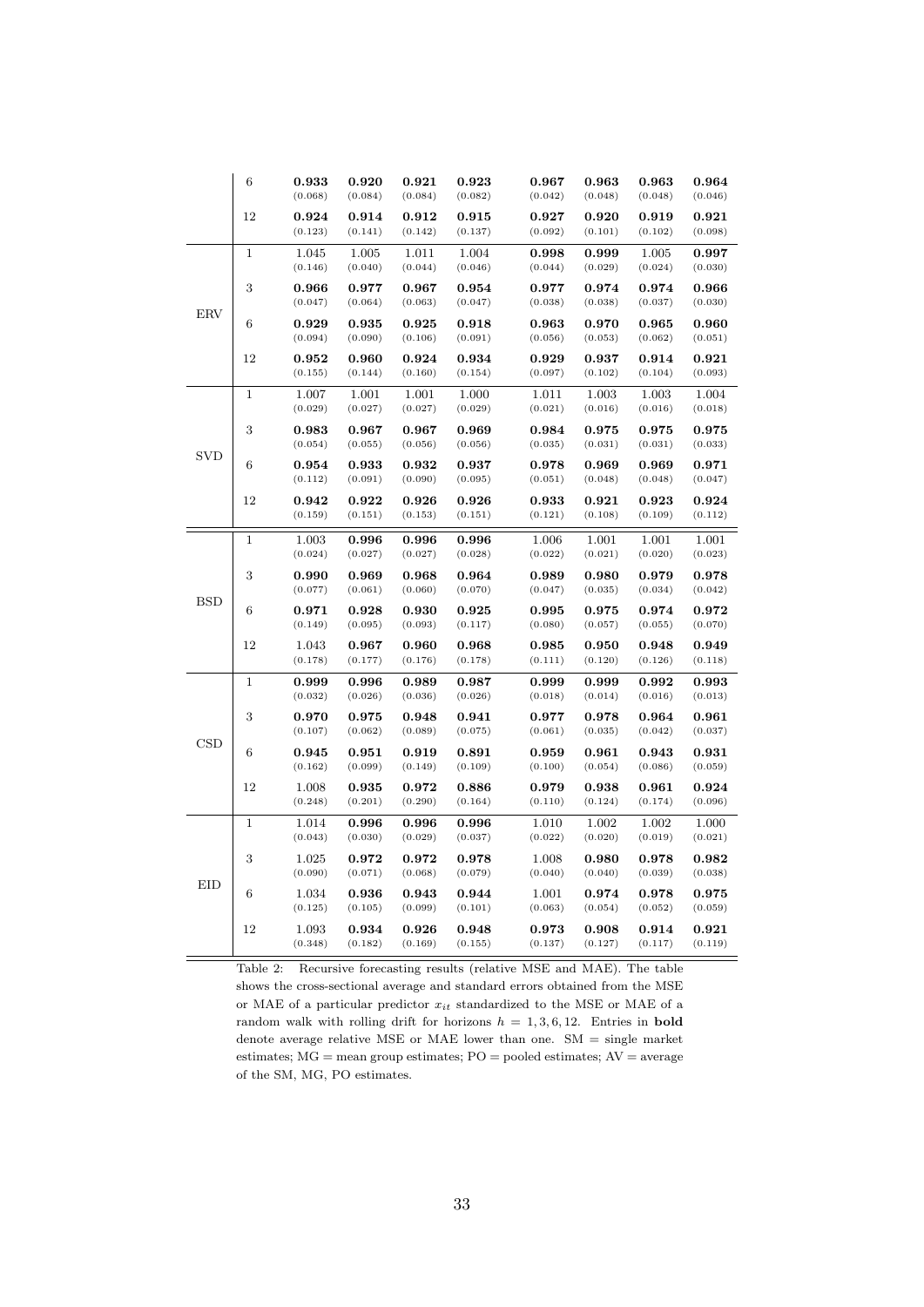|              |                  |                  |                  | $\overline{dr}$ , MAE  |                  |  |                      |                  |                  |                  |
|--------------|------------------|------------------|------------------|------------------------|------------------|--|----------------------|------------------|------------------|------------------|
| $x_{it}$     | $\boldsymbol{h}$ | ${\rm SM}$       | $\rm MG$         | $\bar{dr}$ , MSE<br>PO | $\mathrm{AV}$    |  | $SM$                 | MG               | ${\rm PO}$       | $\mathrm{AV}$    |
|              | $\,1$            | 1.095<br>(0.036) | 1.047<br>(0.060) | 1.026<br>(0.042)       | 1.043<br>(0.045) |  | 1.051<br>(0.027)     | 1.029<br>(0.038) | 1.019<br>(0.026) | 1.027<br>(0.028) |
|              | $\sqrt{3}$       | 1.251<br>(0.127) | 1.092<br>(0.151) | 1.074<br>(0.114)       | 1.096<br>(0.104) |  | 1.118<br>(0.087)     | 1.060<br>(0.097) | 1.053<br>(0.074) | 1.061<br>(0.076) |
| PPP          | $\,6$            | 1.250<br>(0.298) | 0.982<br>(0.225) | 1.045<br>(0.205)       | 1.016<br>(0.163) |  | 1.123<br>(0.139)     | 1.002<br>(0.136) | 1.039<br>(0.119) | 1.018<br>(0.098) |
|              | 12               | 1.383<br>(0.401) | 0.980<br>(0.291) | 1.144<br>(0.376)       | 1.049<br>(0.185) |  | 1.126<br>(0.181)     | 0.972<br>(0.180) | 1.039<br>(0.229) | 1.007<br>(0.140) |
|              | $\mathbf{1}$     | 1.115<br>(0.048) | 1.217<br>(0.208) | 1.068<br>(0.081)       | 1.097<br>(0.084) |  | 1.057<br>(0.041)     | 1.108<br>(0.101) | 1.037<br>(0.050) | 1.050<br>(0.053) |
| MM           | $\sqrt{3}$       | 1.399<br>(0.246) | 1.553<br>(0.543) | 1.197<br>(0.224)       | 1.284<br>(0.207) |  | 1.162<br>(0.109)     | 1.274<br>(0.253) | 1.116<br>(0.139) | 1.156<br>(0.137) |
|              | $\,6\,$          | 1.588<br>(0.309) | 1.597<br>(0.648) | 1.353<br>(0.463)       | 1.374<br>(0.303) |  | 1.232<br>(0.138)     | 1.284<br>(0.296) | 1.185<br>(0.228) | 1.188<br>(0.165) |
|              | 12               | 1.985<br>(0.769) | 1.648<br>(0.898) | 1.736<br>(1.008)       | 1.531<br>(0.478) |  | 1.322<br>(0.361)     | 1.238<br>(0.385) | 1.263<br>(0.420) | 1.192<br>(0.250) |
|              | $\mathbf{1}$     | 1.049<br>(0.033) | 1.015<br>(0.019) | 1.003<br>(0.015)       | 1.011<br>(0.018) |  | 1.030<br>(0.012)     | 1.009<br>(0.011) | 1.000<br>(0.011) | 1.010<br>(0.010) |
| ${\rm UIP}$  | $\,3$            | 1.077<br>(0.140) | 0.965<br>(0.039) | 0.927<br>(0.040)       | 0.971<br>(0.055) |  | 1.045<br>(0.072)     | 0.987<br>(0.045) | 0.971<br>(0.043) | 0.993<br>(0.047) |
|              | $\,6\,$          | 1.225<br>(0.295) | 0.952<br>(0.152) | 0.891<br>(0.133)       | 0.983<br>(0.167) |  | 1.085<br>(0.099)     | 0.976<br>(0.068) | 0.949<br>(0.065) | 0.992<br>(0.072) |
|              | 12               | 1.559<br>(0.657) | 0.905<br>(0.298) | 0.910<br>(0.264)       | 0.998<br>(0.345) |  | 1.150<br>(0.232)     | 0.921<br>(0.146) | 0.940<br>(0.146) | 0.962<br>(0.165) |
| ${\rm FM}$   | $\,1$            | 1.101<br>(0.050) | 1.053<br>(0.047) | 1.044<br>(0.044)       | 1.049<br>(0.039) |  | 1.053<br>(0.026)     | 1.029<br>(0.032) | 1.031<br>(0.032) | 1.032<br>(0.023) |
|              | $\,3$            | 1.438<br>(0.337) | 1.225<br>(0.155) | 1.186<br>(0.132)       | 1.230<br>(0.165) |  | 1.209<br>(0.157)     | 1.139<br>(0.102) | 1.121<br>(0.089) | 1.142<br>(0.111) |
|              | $\,6\,$          | 1.451<br>(0.293) | 1.310<br>(0.355) | 1.269<br>(0.269)       | 1.301<br>(0.265) |  | 1.213<br>(0.127)     | 1.147<br>(0.160) | 1.137<br>(0.136) | 1.152<br>(0.128) |
|              | 12               | 1.349<br>(0.308) | 1.245<br>(0.435) | 1.179<br>(0.367)       | 1.195<br>(0.324) |  | 1.119<br>(0.145)     | 1.093<br>(0.244) | 1.070<br>(0.219) | 1.071<br>(0.185) |
|              | $\,1$            | 1.042<br>(0.050) | 1.000<br>(0.022) | 0.999<br>(0.023)       | 1.007<br>(0.025) |  | 1.025<br>(0.039)     | 0.997<br>(0.020) | 0.997<br>(0.018) | 1.003<br>(0.023) |
| <b>TAY</b>   | $\sqrt{3}$       | 1.063<br>(0.085) | 1.008<br>(0.033) | 1.008<br>(0.040)       | 1.011<br>(0.029) |  | 1.032<br>(0.043)     | 1.004<br>(0.018) | 1.006<br>(0.023) | 1.009<br>(0.021) |
|              | 6                | 1.064<br>(0.123) | 0.996<br>(0.046) | 1.002<br>(0.054)       | 1.006<br>(0.034) |  | $1.023\,$<br>(0.072) | 0.995<br>(0.029) | 0.999<br>(0.032) | 1.002<br>(0.029) |
|              | 12               | 1.031<br>(0.165) | 0.955<br>(0.032) | 0.959<br>(0.038)       | 0.966<br>(0.048) |  | 1.011<br>(0.077)     | 0.971<br>(0.019) | 0.973<br>(0.027) | 0.981<br>(0.036) |
|              | $\mathbf{1}$     | 1.053<br>(0.031) | 1.015<br>(0.009) | 1.017<br>(0.012)       | 1.023<br>(0.010) |  | 1.027<br>(0.022)     | 1.006<br>(0.006) | 1.006<br>(0.009) | 1.011<br>(0.009) |
|              | $\sqrt{3}$       | 1.061<br>(0.019) | 1.039<br>(0.012) | 1.040<br>(0.015)       | 1.042<br>(0.013) |  | 1.029<br>(0.009)     | 1.017<br>(0.009) | 1.019<br>(0.010) | 1.019<br>(0.009) |
| ERR          | $\,6\,$          | 1.067<br>(0.034) | 1.059<br>(0.023) | 1.061<br>(0.025)       | 1.060<br>(0.023) |  | 1.035<br>(0.019)     | 1.032<br>(0.013) | 1.035<br>(0.015) | 1.033<br>(0.013) |
|              | $12\,$           | 1.069<br>(0.057) | 1.041<br>(0.014) | 1.049<br>(0.016)       | 1.051<br>(0.021) |  | 1.025<br>(0.022)     | 1.017<br>(0.007) | 1.022<br>(0.009) | 1.021<br>(0.009) |
|              | $\mathbf{1}$     | 1.030<br>(0.033) | 1.001<br>(0.024) | 1.005<br>(0.021)       | 1.005<br>(0.024) |  | 1.011<br>(0.017)     | 1.005<br>(0.014) | 1.005<br>(0.011) | 1.005<br>(0.013) |
| $_{\rm SRD}$ | $\sqrt{3}$       | 1.029<br>(0.024) | 1.008<br>(0.005) | 1.013<br>(0.007)       | 1.013<br>(0.008) |  | 1.021<br>(0.016)     | 1.006<br>(0.002) | 1.008<br>(0.003) | 1.009<br>(0.006) |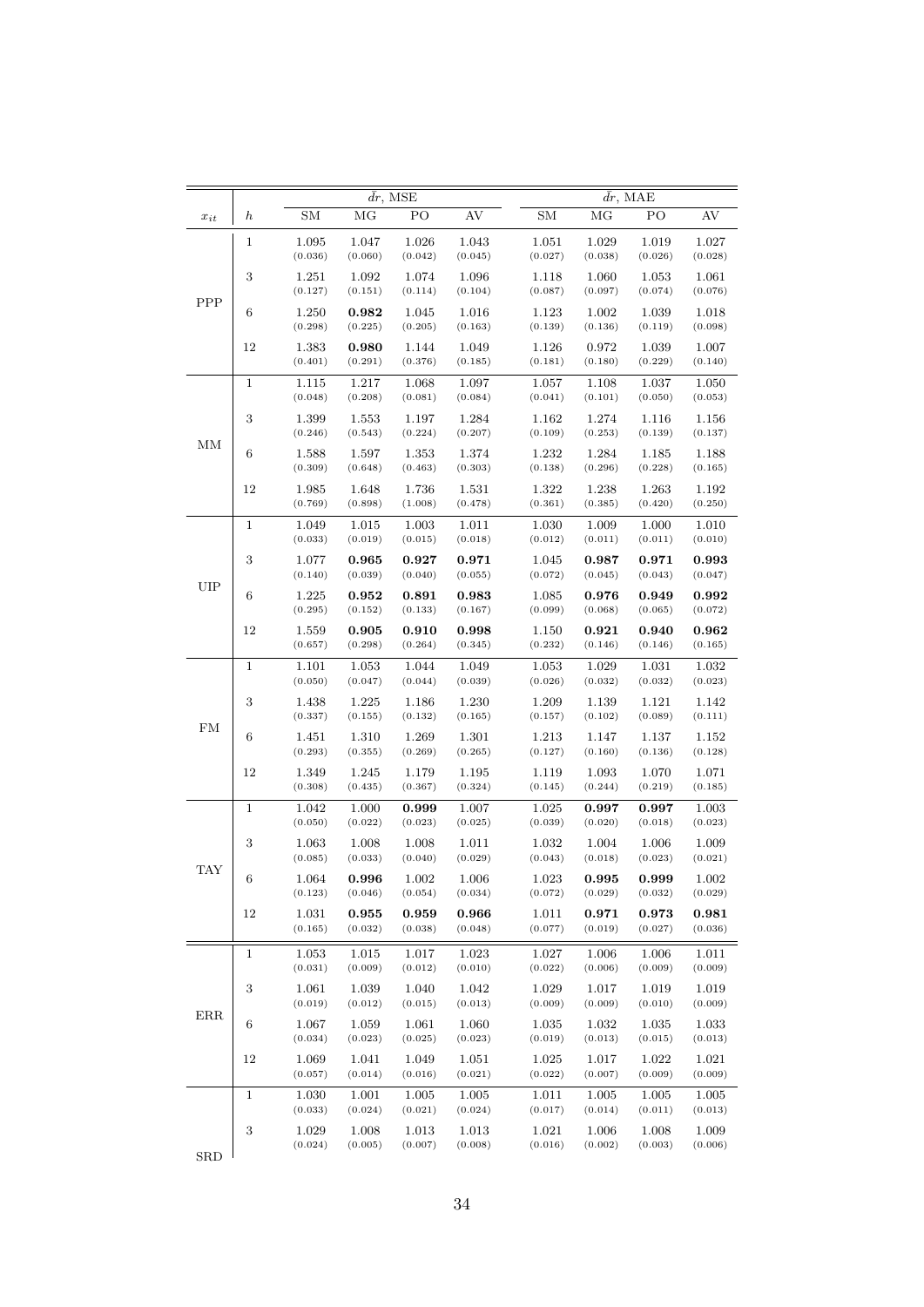|            | $\,6$        | 1.016<br>(0.017) | 0.999<br>(0.008) | 1.002<br>(0.006) | 1.003<br>(0.010) | 1.003<br>(0.012) | 0.998<br>(0.005) | 1.000<br>(0.004) | 0.999<br>(0.006) |
|------------|--------------|------------------|------------------|------------------|------------------|------------------|------------------|------------------|------------------|
|            | 12           | 1.015<br>(0.019) | 1.007<br>(0.011) | 1.005<br>(0.008) | 1.007<br>(0.009) | 1.009<br>(0.017) | 1.004<br>(0.007) | 1.003<br>(0.005) | 1.004<br>(0.007) |
|            | $\,1$        | 1.318<br>(0.962) | 1.034<br>(0.080) | 1.039<br>(0.073) | 1.060<br>(0.182) | 1.024<br>(0.083) | 1.002<br>(0.023) | 1.012<br>(0.020) | 1.005<br>(0.036) |
|            | 3            | 1.082<br>(0.201) | 1.044<br>(0.114) | 1.022<br>(0.029) | 1.017<br>(0.074) | 1.022<br>(0.060) | 1.011<br>(0.053) | 1.005<br>(0.014) | 0.999<br>(0.040) |
| <b>ERV</b> | 6            | 1.043<br>(0.065) | 1.029<br>(0.040) | 1.029<br>(0.041) | 1.014<br>(0.028) | 1.014<br>(0.036) | 1.014<br>(0.019) | 1.020<br>(0.023) | 1.008<br>(0.018) |
|            | 12           | 1.137<br>(0.220) | 1.037<br>(0.051) | 1.030<br>(0.025) | 1.036<br>(0.021) | 1.046<br>(0.066) | 1.012<br>(0.024) | 1.019<br>(0.022) | 1.016<br>(0.018) |
|            | $\mathbf{1}$ | 1.039<br>(0.052) | 1.021<br>(0.027) | 1.012<br>(0.013) | 1.012<br>(0.021) | 1.028<br>(0.030) | 1.018<br>(0.021) | 1.010<br>(0.014) | 1.013<br>(0.012) |
|            | 3            | 1.052<br>(0.059) | 1.007<br>(0.023) | 1.002<br>(0.019) | 1.007<br>(0.023) | 1.030<br>(0.039) | 1.004<br>(0.012) | 0.999<br>(0.010) | 1.005<br>(0.019) |
| SVD        | 6            | 1.092<br>(0.110) | 1.035<br>(0.064) | 1.013<br>(0.042) | 1.029<br>(0.063) | 1.038<br>(0.054) | 1.014<br>(0.043) | 1.004<br>(0.027) | 1.011<br>(0.038) |
|            | 12           | 1.029<br>(0.053) | 1.036<br>(0.074) | 1.020<br>(0.058) | 1.020<br>(0.046) | 1.015<br>(0.048) | 1.011<br>(0.031) | 1.001<br>(0.026) | 1.003<br>(0.027) |
|            | $\,1$        | 1.054<br>(0.043) | 1.032<br>(0.021) | 1.026<br>(0.021) | 1.031<br>(0.029) | 1.037<br>(0.036) | 1.021<br>(0.025) | 1.016<br>(0.024) | 1.022<br>(0.028) |
|            | 3            | 1.135<br>(0.118) | 1.082<br>(0.075) | 1.067<br>(0.054) | 1.076<br>(0.060) | 1.068<br>(0.063) | 1.038<br>(0.035) | 1.028<br>(0.032) | 1.036<br>(0.040) |
| <b>BSD</b> | $\,6$        | 1.372<br>(0.193) | 1.238<br>(0.134) | 1.229<br>(0.127) | 1.241<br>(0.126) | 1.163<br>(0.081) | 1.125<br>(0.075) | 1.111<br>(0.064) | 1.119<br>(0.058) |
|            | 12           | 1.465<br>(0.238) | 1.344<br>(0.226) | 1.325<br>(0.227) | 1.334<br>(0.188) | 1.231<br>(0.100) | 1.204<br>(0.132) | 1.180<br>(0.129) | 1.191<br>(0.109) |
|            | $\mathbf{1}$ | 1.070<br>(0.044) | 1.040<br>(0.023) | 1.020<br>(0.021) | 1.033<br>(0.021) | 1.037<br>(0.026) | 1.018<br>(0.016) | 1.010<br>(0.016) | 1.019<br>(0.015) |
|            | 3            | 1.121<br>(0.110) | 1.109<br>(0.082) | 1.043<br>(0.050) | 1.056<br>(0.055) | 1.064<br>(0.067) | 1.051<br>(0.045) | 1.023<br>(0.028) | 1.033<br>(0.038) |
| CSD        | $\,6$        | 1.131<br>(0.168) | 1.149<br>(0.129) | 1.048<br>(0.110) | 1.065<br>(0.094) | 1.061<br>(0.081) | 1.071<br>(0.066) | 1.019<br>(0.053) | 1.026<br>(0.050) |
|            | 12           | 1.333<br>(0.437) | 1.213<br>(0.256) | 1.146<br>(0.315) | 1.143<br>(0.274) | 1.142<br>(0.202) | 1.122<br>(0.155) | 1.086<br>(0.184) | 1.086<br>(0.174) |
|            | $\mathbf{1}$ | 1.049<br>(0.049) | 1.014<br>(0.018) | 1.012<br>(0.013) | 1.014<br>(0.026) | 1.019<br>(0.034) | 1.008<br>(0.013) | 1.008<br>(0.010) | 1.006<br>(0.016) |
|            | 3            | 1.109<br>(0.151) | 1.037<br>(0.048) | 1.034<br>(0.037) | 1.036<br>(0.063) | 1.063<br>(0.089) | 1.025<br>(0.033) | 1.024<br>(0.023) | 1.024<br>(0.046) |
| <b>EID</b> | $\,6$        | 1.141<br>(0.202) | 1.071<br>(0.124) | 1.066<br>(0.089) | 1.050<br>(0.102) | 1.058<br>(0.113) | 1.035<br>(0.078) | 1.036<br>(0.056) | 1.026<br>(0.070) |
|            | 12           | 1.389<br>(0.648) | 1.132<br>(0.162) | 1.089<br>(0.117) | 1.145<br>(0.219) | 1.138<br>(0.196) | 1.057<br>(0.083) | 1.043<br>(0.060) | 1.057<br>(0.099) |

Table 3: Rolling forecasting results (relative MSE and MAE). The table shows the cross-sectional average and standard errors obtained from the MSE or MAE of a particular predictor  $\boldsymbol{x}_{it}$  standardized to the MSE or MAE of a random walk with rolling drift for horizons  $h = 1, 3, 6, 12$ . Entries in **bold** denote average relative MSE or MAE lower than one.  $SM =$  single market estimates;  $MG =$  mean group estimates;  $PO =$  pooled estimates;  $AV =$  average of the SM, MG, PO estimates.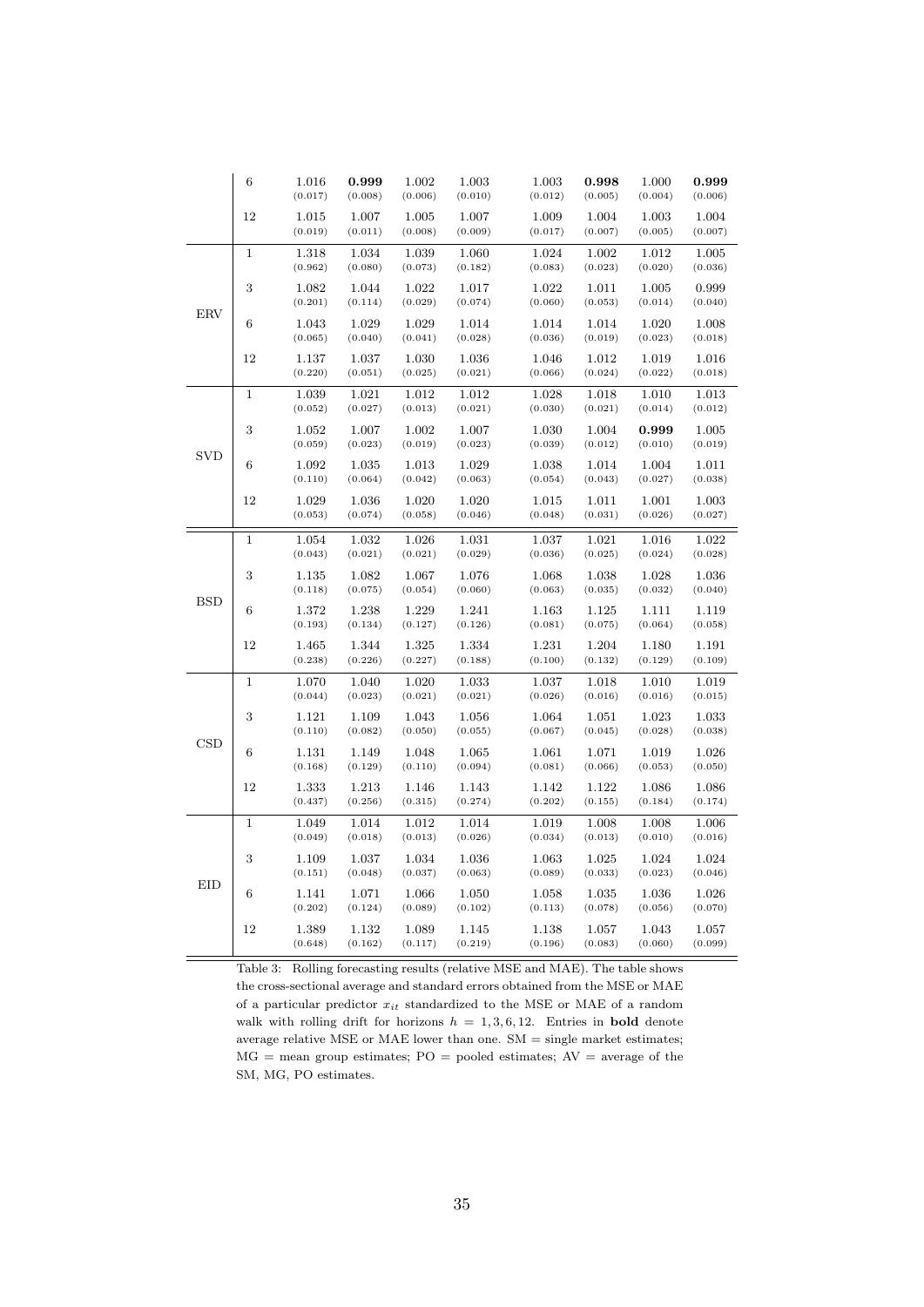|                     |                          | DM-MSE                               |                                      |                                      |                                      |  | $DM-MAE$                             |                                      |                                      |                                      |
|---------------------|--------------------------|--------------------------------------|--------------------------------------|--------------------------------------|--------------------------------------|--|--------------------------------------|--------------------------------------|--------------------------------------|--------------------------------------|
| $\mathcal{x}_{it}$  | $\boldsymbol{h}$         | ${\rm SM}$                           | MG                                   | PO                                   | $\mathrm{AV}$                        |  | ${\rm SM}$                           | $\rm MG$                             | ${\rm PO}$                           | AV                                   |
|                     | $\mathbf 1$              | $\boldsymbol{0}$                     | $\boldsymbol{0}$                     | $\boldsymbol{0}$                     | $\boldsymbol{0}$                     |  | $\boldsymbol{0}$                     | $\boldsymbol{0}$                     | $\overline{0}$                       | $\boldsymbol{0}$                     |
| PPP                 | 3                        | $\boldsymbol{0}$                     | $\boldsymbol{0}$                     | $\boldsymbol{0}$                     | $\boldsymbol{0}$                     |  | $\boldsymbol{0}$                     | $\boldsymbol{0}$                     | $\boldsymbol{0}$                     | $\boldsymbol{0}$                     |
|                     | $\,6$                    | $\boldsymbol{0}$                     | $\boldsymbol{0}$                     | $\boldsymbol{0}$                     | $\boldsymbol{0}$                     |  | $\boldsymbol{0}$                     | $\boldsymbol{0}$                     | $\boldsymbol{0}$                     | $\boldsymbol{0}$                     |
|                     | 12                       | $\overline{0}$                       | $\boldsymbol{0}$                     | $\overline{0}$                       | $\overline{0}$                       |  | $\overline{0}$                       | $\boldsymbol{0}$                     | $\overline{0}$                       | $\boldsymbol{0}$                     |
|                     | $\mathbf 1$              | $\overline{0}$                       | $\boldsymbol{0}$                     | $\boldsymbol{0}$                     | $\overline{0}$                       |  | $\overline{0}$                       | $\boldsymbol{0}$                     | $\boldsymbol{0}$                     | $\boldsymbol{0}$                     |
| $\operatorname{MM}$ | 3                        | $\boldsymbol{0}$                     | $\boldsymbol{0}$                     | $\boldsymbol{0}$                     | $\boldsymbol{0}$                     |  | $\boldsymbol{0}$                     | $\boldsymbol{0}$                     | $\boldsymbol{0}$                     | $\boldsymbol{0}$                     |
|                     | $\,6$                    | $\boldsymbol{0}$                     | $\boldsymbol{0}$                     | $\boldsymbol{0}$                     | $\boldsymbol{0}$                     |  | $\boldsymbol{0}$                     | $\boldsymbol{0}$                     | $\boldsymbol{0}$                     | $\boldsymbol{0}$                     |
|                     | 12                       | $\boldsymbol{0}$                     | $\boldsymbol{0}$                     | $\boldsymbol{0}$                     | $\boldsymbol{0}$                     |  | $\boldsymbol{0}$                     | $\boldsymbol{0}$                     | $\boldsymbol{0}$                     | $\boldsymbol{0}$                     |
|                     | $\,1\,$                  | $\boldsymbol{0}$                     | $\overline{0}$                       | $\mathbf{1}$                         | $\boldsymbol{0}$                     |  | $\boldsymbol{0}$                     | $\boldsymbol{0}$                     | $\overline{0}$                       | $\boldsymbol{0}$                     |
| UIP                 | 3                        | $\overline{0}$                       | $\boldsymbol{0}$                     | $\overline{0}$                       | $\boldsymbol{0}$                     |  | $\overline{0}$                       | $\boldsymbol{0}$                     | $\boldsymbol{0}$                     | $\boldsymbol{0}$                     |
|                     | $\,6$                    | $\boldsymbol{0}$                     | $\boldsymbol{0}$                     | $\boldsymbol{0}$                     | $\boldsymbol{0}$                     |  | $\boldsymbol{0}$                     | $\boldsymbol{0}$                     | $\boldsymbol{0}$                     | $\boldsymbol{0}$                     |
|                     | 12                       | $\boldsymbol{0}$                     | $\boldsymbol{0}$                     | $\boldsymbol{0}$                     | $\boldsymbol{0}$                     |  | $\overline{0}$                       | $\boldsymbol{0}$                     | $\boldsymbol{0}$                     | $\boldsymbol{0}$                     |
|                     | $\,1\,$                  | $\,1$                                | $\,1$                                | $\,1$                                | $\,1$                                |  | $\boldsymbol{0}$                     | $\boldsymbol{0}$                     | $\boldsymbol{0}$                     | $\boldsymbol{0}$                     |
| ${\rm FM}$          | $\sqrt{3}$               | $\,1$                                | $\boldsymbol{0}$                     | $\,1$                                | $\mathbf 1$                          |  | $\,1$                                | $\boldsymbol{0}$                     | $\mathbf 1$                          | $\,1\,$                              |
|                     | $\,6$                    | $\boldsymbol{0}$                     | $\boldsymbol{0}$                     | $\boldsymbol{0}$                     | $\overline{0}$                       |  | $\,1$                                | $\boldsymbol{0}$                     | $\boldsymbol{0}$                     | $\,1$                                |
|                     | 12                       | $\overline{0}$                       | $\boldsymbol{0}$                     | $\boldsymbol{0}$                     | $\overline{0}$                       |  | $\boldsymbol{0}$                     | $\boldsymbol{0}$                     | $\boldsymbol{0}$                     | $\,1$                                |
|                     | $\,1$                    | $\boldsymbol{0}$                     | $\boldsymbol{0}$                     | $\,1$                                | $\boldsymbol{0}$                     |  | $\boldsymbol{0}$                     | 3                                    | 3                                    | $\overline{2}$                       |
| <b>TAY</b>          | $\sqrt{3}$<br>$\sqrt{6}$ | $\boldsymbol{0}$<br>$\,1$            | $\boldsymbol{0}$<br>$\overline{2}$   | $\boldsymbol{0}$<br>$\overline{2}$   | $\boldsymbol{0}$<br>$\boldsymbol{0}$ |  | $\boldsymbol{0}$<br>$\sqrt{2}$       | $\boldsymbol{0}$<br>$\overline{2}$   | $\boldsymbol{0}$<br>$\overline{2}$   | $\boldsymbol{0}$<br>$\overline{2}$   |
|                     | 12                       | $\boldsymbol{0}$                     | $\boldsymbol{0}$                     | $\boldsymbol{0}$                     | $\boldsymbol{0}$                     |  | $\mathbf 1$                          | $\,1$                                | $\,1$                                | $\mathbf 1$                          |
|                     |                          |                                      |                                      |                                      |                                      |  |                                      |                                      |                                      |                                      |
|                     | $\mathbf{1}$             | $\boldsymbol{0}$                     | $\boldsymbol{0}$                     | $\boldsymbol{0}$                     | $\boldsymbol{0}$                     |  | $\boldsymbol{0}$                     | $\boldsymbol{0}$                     | $\boldsymbol{0}$                     | $\boldsymbol{0}$                     |
| $\rm{ERR}$          | 3                        | $\boldsymbol{0}$                     | $\boldsymbol{0}$                     | $\boldsymbol{0}$                     | $\boldsymbol{0}$                     |  | $\boldsymbol{0}$                     | $\boldsymbol{0}$                     | $\boldsymbol{0}$                     | $\boldsymbol{0}$                     |
|                     | $\,6$<br>12              | $\boldsymbol{0}$<br>$\boldsymbol{0}$ | $\boldsymbol{0}$<br>$\boldsymbol{0}$ | $\boldsymbol{0}$<br>$\boldsymbol{0}$ | $\boldsymbol{0}$<br>$\boldsymbol{0}$ |  | $\boldsymbol{0}$<br>$\boldsymbol{0}$ | $\boldsymbol{0}$<br>$\boldsymbol{0}$ | $\boldsymbol{0}$<br>$\boldsymbol{0}$ | $\boldsymbol{0}$<br>$\boldsymbol{0}$ |
|                     | $\,1\,$                  | $\boldsymbol{0}$                     | $\overline{2}$                       | $\overline{2}$                       | $\overline{2}$                       |  | $\boldsymbol{0}$                     | $\boldsymbol{0}$                     | $\,1$                                | $\boldsymbol{0}$                     |
|                     | $\sqrt{3}$               | $\boldsymbol{0}$                     | $\boldsymbol{0}$                     | $\boldsymbol{0}$                     | $\boldsymbol{0}$                     |  | $\boldsymbol{0}$                     | $\boldsymbol{0}$                     | $\overline{0}$                       | $\boldsymbol{0}$                     |
| SRD                 | $\,6$                    | $\boldsymbol{0}$                     | $\boldsymbol{0}$                     | $\boldsymbol{0}$                     | $\boldsymbol{0}$                     |  | $\boldsymbol{0}$                     | $\,1\,$                              | $\boldsymbol{0}$                     | $\boldsymbol{0}$                     |
|                     | 12                       | $\boldsymbol{0}$                     | $\,1$                                | $\boldsymbol{0}$                     | $\boldsymbol{0}$                     |  | $\boldsymbol{0}$                     | $\boldsymbol{0}$                     | $\boldsymbol{0}$                     | $\boldsymbol{0}$                     |
|                     | $\,1$                    | $\,1$                                | $\,1$                                | $\boldsymbol{0}$                     | $\overline{2}$                       |  | $\,1$                                | $\,1$                                | $\boldsymbol{0}$                     | $\sqrt{3}$                           |
|                     | 3                        | $\,1$                                | $\boldsymbol{0}$                     | $\mathbf{1}$                         | $\mathbf{1}$                         |  | $\boldsymbol{0}$                     | $\,1$                                | $\boldsymbol{0}$                     | $\overline{2}$                       |
| <b>ERV</b>          | $\overline{6}$           | $\mathbf{1}$                         | $\boldsymbol{0}$                     | $\,1$                                | $\,1$                                |  | $\mathbf 1$                          | $\boldsymbol{0}$                     | $\,1$                                | $\boldsymbol{0}$                     |
|                     | 12                       | $\mathbf 1$                          | $\boldsymbol{0}$                     | $\overline{2}$                       | $\overline{2}$                       |  | $\mathbf{1}$                         | $\boldsymbol{0}$                     | $\overline{2}$                       | $\boldsymbol{2}$                     |
|                     | $\mathbf{1}$             | $\boldsymbol{0}$                     | $\boldsymbol{0}$                     | $\boldsymbol{0}$                     | $\boldsymbol{0}$                     |  | $\overline{0}$                       | $\boldsymbol{0}$                     | $\boldsymbol{0}$                     | $\overline{0}$                       |
|                     | $\sqrt{3}$               | $\boldsymbol{0}$                     | $\mathbf{1}$                         | $\,1$                                | $\boldsymbol{0}$                     |  | $\boldsymbol{0}$                     | $\,1$                                | $\mathbf{1}$                         | $\boldsymbol{0}$                     |
| <b>SVD</b>          | $\,6$                    | $\sqrt{2}$                           | $\overline{2}$                       | $\overline{2}$                       | $\overline{2}$                       |  | $\sqrt{2}$                           | $\mathbf 1$                          | $\mathbf 1$                          | $\boldsymbol{2}$                     |
|                     | 12                       | $\mathbf{1}$                         | $\boldsymbol{0}$                     | $\overline{0}$                       | $\boldsymbol{0}$                     |  | $\overline{2}$                       | $\boldsymbol{0}$                     | $\boldsymbol{0}$                     | $\sqrt{2}$                           |
|                     | 1                        | $\boldsymbol{0}$                     | $\boldsymbol{0}$                     | $\boldsymbol{0}$                     | $\boldsymbol{0}$                     |  | $\boldsymbol{0}$                     | $\mathbf 1$                          | $\mathbf{1}$                         | $\boldsymbol{0}$                     |
|                     | 3                        | $\boldsymbol{0}$                     | $\boldsymbol{0}$                     | $\boldsymbol{0}$                     | $\,1$                                |  | $\boldsymbol{0}$                     | $\boldsymbol{0}$                     | $\boldsymbol{0}$                     | $\boldsymbol{0}$                     |
| <b>BSD</b>          | $\,6$                    | $\boldsymbol{0}$                     | $\boldsymbol{0}$                     | $\boldsymbol{0}$                     | $\,1$                                |  | $\boldsymbol{0}$                     | $\boldsymbol{0}$                     | $\boldsymbol{0}$                     | $\,1$                                |
|                     | 12                       | $\boldsymbol{0}$                     | $\boldsymbol{0}$                     | $\boldsymbol{0}$                     | $\boldsymbol{0}$                     |  | $\overline{0}$                       | $\boldsymbol{0}$                     | $\overline{0}$                       | $\boldsymbol{0}$                     |
|                     | $\,1$                    | $\boldsymbol{0}$                     | $\boldsymbol{0}$                     | $\mathbf{1}$                         | $\overline{0}$                       |  | $\,1$                                | $\,1$                                | $\boldsymbol{2}$                     | $\,2$                                |
| CSD                 | 3                        | $\boldsymbol{0}$                     | $\mathbf{1}$                         | $\,1$                                | $\boldsymbol{0}$                     |  | $\boldsymbol{0}$                     | $\,1$                                | $\mathbf{1}$                         | $\boldsymbol{0}$                     |
|                     | $\;6\;$                  | $\boldsymbol{0}$                     | $\,1$                                | $\boldsymbol{0}$                     | $\boldsymbol{0}$                     |  | $\boldsymbol{0}$                     | $\overline{2}$                       | $\overline{2}$                       | $\boldsymbol{0}$                     |
|                     | $12\,$                   | $\boldsymbol{0}$                     | $\boldsymbol{0}$                     | $\boldsymbol{0}$                     | $\boldsymbol{0}$                     |  | $\boldsymbol{0}$                     | $\boldsymbol{0}$                     | $\boldsymbol{0}$                     | $\boldsymbol{0}$                     |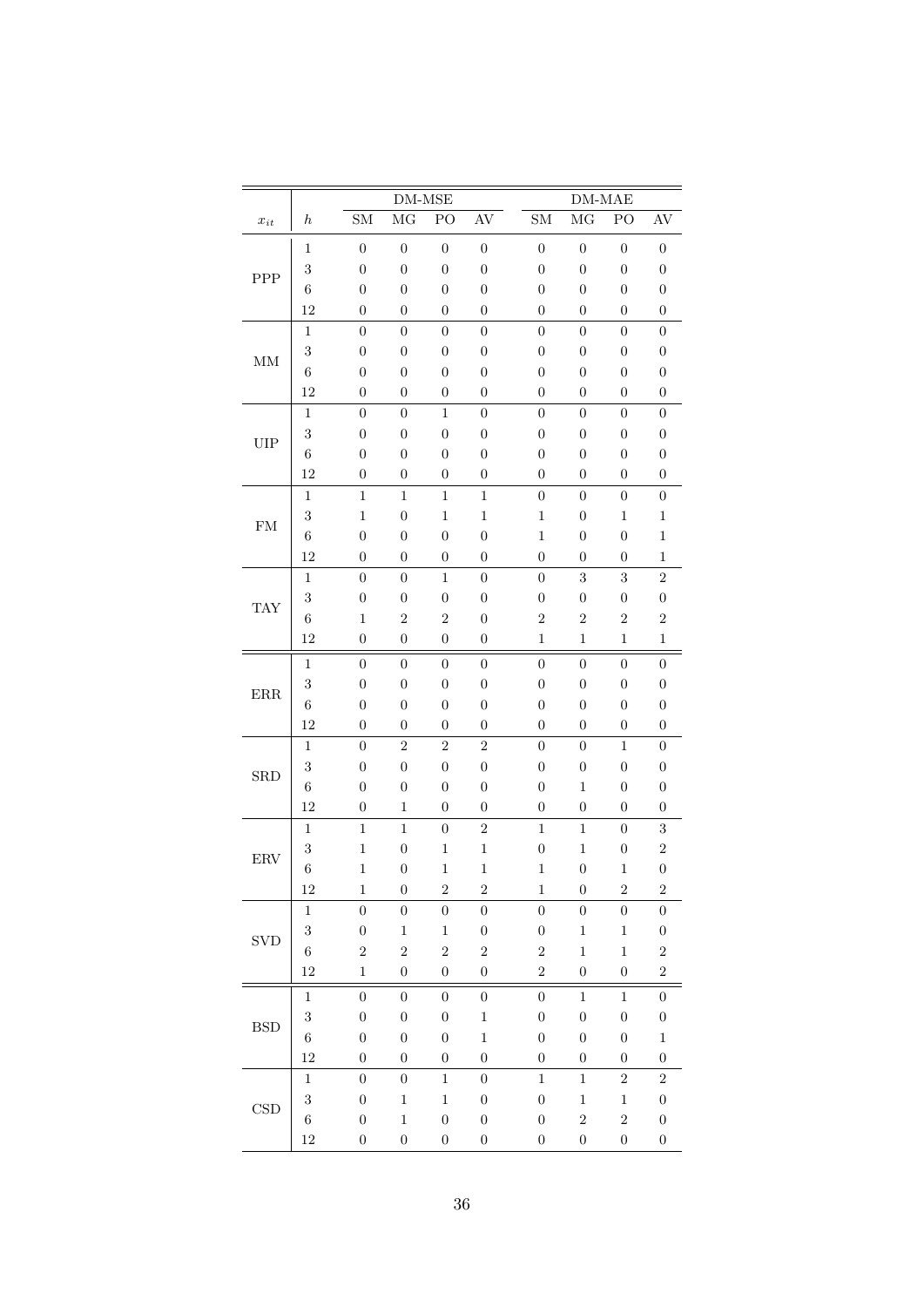| $\begin{tabular}{ cccccccccccc cccc } \hline & & 1 & & 0 & & 0 & & 0 & & 0 & & 0 & & 1 & & 1 & & 1 \\ \hline EID & & 3 & & 0 & & 0 & & 0 & & 0 & & 0 & & 0 & & 0 & & 0 \\ & & 6 & & 0 & & 1 & & 1 & & 0 & & 0 & & 1 & & 1 & & 0 \\ & & 12 & & 0 & & 1 & & 1 & & 1 & & 0 & & 1 & & 2 & & 0 \\ \hline \end{tabular}$ |  |  |  |  |  |
|--------------------------------------------------------------------------------------------------------------------------------------------------------------------------------------------------------------------------------------------------------------------------------------------------------------------|--|--|--|--|--|
|                                                                                                                                                                                                                                                                                                                    |  |  |  |  |  |

Table 4: Recursive forecasting results (DM). The table shows the number of rejections of the Diebold Mariano test (DM) with respect to MSE or MAE for a particular predictor  $x_{it}$  for horizons  $h = 1, 3, 6, 12$  at the 10% significance level (critical value  $= 1.28$ ). SM  $=$  single market estimates;  $MG =$  mean group estimates;  $PO =$  pooled estimates;  $AV =$  average of the SM, MG, PO estimates.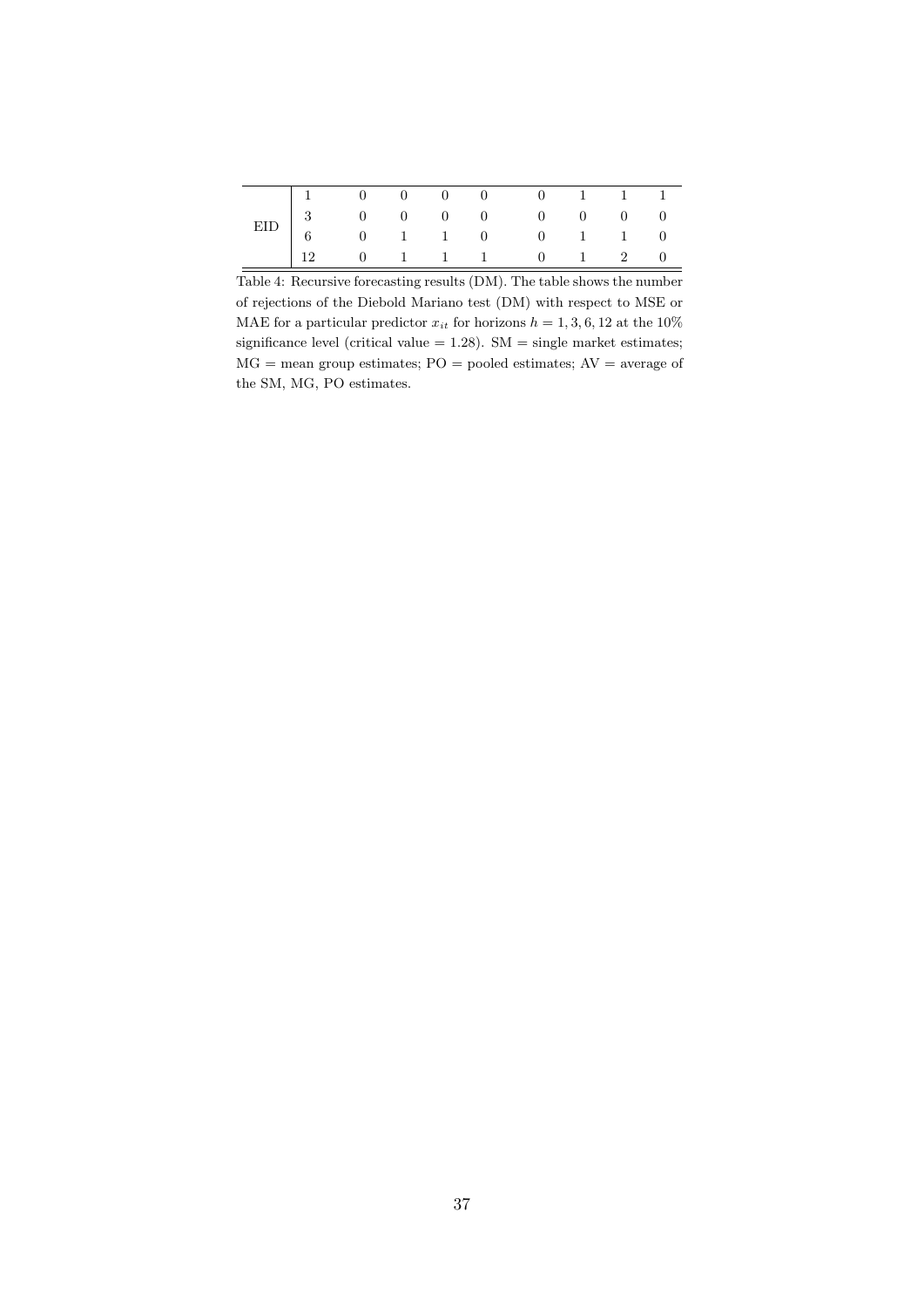|                     |                     | DM-MSE                               |                                  |                                      |                                      |  | $DM-MAE$                             |                                      |                                      |                                      |
|---------------------|---------------------|--------------------------------------|----------------------------------|--------------------------------------|--------------------------------------|--|--------------------------------------|--------------------------------------|--------------------------------------|--------------------------------------|
| $\mathcal{x}_{it}$  | $\boldsymbol{h}$    | ${\rm SM}$                           | MG                               | PO                                   | $\mathrm{AV}$                        |  | ${\rm SM}$                           | $\rm MG$                             | ${\rm PO}$                           | AV                                   |
|                     | $\mathbf 1$         | $\boldsymbol{0}$                     | $\boldsymbol{0}$                 | $\boldsymbol{0}$                     | $\boldsymbol{0}$                     |  | $\boldsymbol{0}$                     | $\boldsymbol{0}$                     | $\overline{0}$                       | $\boldsymbol{0}$                     |
| PPP                 | 3                   | $\boldsymbol{0}$                     | $\boldsymbol{0}$                 | $\boldsymbol{0}$                     | $\boldsymbol{0}$                     |  | $\boldsymbol{0}$                     | $\boldsymbol{0}$                     | $\boldsymbol{0}$                     | $\boldsymbol{0}$                     |
|                     | $\,6$               | $\boldsymbol{0}$                     | $\,1$                            | $\overline{0}$                       | $\boldsymbol{0}$                     |  | $\boldsymbol{0}$                     | $\,1$                                | $\overline{0}$                       | $\boldsymbol{0}$                     |
|                     | 12                  | $\overline{0}$                       | $\boldsymbol{0}$                 | $\overline{0}$                       | $\overline{0}$                       |  | $\overline{0}$                       | $\boldsymbol{0}$                     | $\overline{0}$                       | $\boldsymbol{0}$                     |
|                     | $\mathbf 1$         | $\overline{0}$                       | $\boldsymbol{0}$                 | $\boldsymbol{0}$                     | $\overline{0}$                       |  | $\overline{0}$                       | $\boldsymbol{0}$                     | $\boldsymbol{0}$                     | $\boldsymbol{0}$                     |
| $\operatorname{MM}$ | 3                   | $\boldsymbol{0}$                     | $\boldsymbol{0}$                 | $\boldsymbol{0}$                     | $\boldsymbol{0}$                     |  | $\boldsymbol{0}$                     | $\boldsymbol{0}$                     | $\boldsymbol{0}$                     | $\boldsymbol{0}$                     |
|                     | $\,6$               | $\boldsymbol{0}$                     | $\boldsymbol{0}$                 | $\boldsymbol{0}$                     | $\boldsymbol{0}$                     |  | $\boldsymbol{0}$                     | $\boldsymbol{0}$                     | $\boldsymbol{0}$                     | $\boldsymbol{0}$                     |
|                     | 12                  | $\overline{0}$                       | $\boldsymbol{0}$                 | $\boldsymbol{0}$                     | $\boldsymbol{0}$                     |  | $\boldsymbol{0}$                     | $\boldsymbol{0}$                     | $\boldsymbol{0}$                     | $\boldsymbol{0}$                     |
|                     | $\,1\,$             | $\boldsymbol{0}$                     | $\overline{0}$                   | $\boldsymbol{0}$                     | $\boldsymbol{0}$                     |  | $\boldsymbol{0}$                     | $\boldsymbol{0}$                     | $\mathbf 1$                          | $\boldsymbol{0}$                     |
| ${\rm UIP}$         | 3                   | $\overline{0}$                       | $\,1$                            | $\,1$                                | $\boldsymbol{0}$                     |  | $\overline{0}$                       | $\overline{c}$                       | 3                                    | $\overline{2}$                       |
|                     | $\,6$               | $\boldsymbol{0}$                     | $\boldsymbol{0}$                 | $\boldsymbol{0}$                     | $\boldsymbol{0}$                     |  | $\boldsymbol{0}$                     | $\,1\,$                              | $\,1$                                | $\boldsymbol{0}$                     |
|                     | 12                  | $\overline{0}$                       | $\boldsymbol{0}$                 | $\boldsymbol{0}$                     | $\mathbf 1$                          |  | $\overline{0}$                       | $\,1$                                | $\mathbf 1$                          | $\,1$                                |
|                     | $\,1\,$             | $\boldsymbol{0}$                     | $\boldsymbol{0}$                 | $\boldsymbol{0}$                     | $\boldsymbol{0}$                     |  | $\boldsymbol{0}$                     | $\boldsymbol{0}$                     | $\boldsymbol{0}$                     | $\boldsymbol{0}$                     |
| ${\rm FM}$          | $\sqrt{3}$          | $\boldsymbol{0}$                     | $\boldsymbol{0}$                 | $\boldsymbol{0}$                     | $\boldsymbol{0}$                     |  | $\boldsymbol{0}$                     | $\boldsymbol{0}$                     | $\boldsymbol{0}$                     | $\boldsymbol{0}$                     |
|                     | $\,6$               | $\boldsymbol{0}$                     | $\boldsymbol{0}$                 | $\boldsymbol{0}$                     | $\boldsymbol{0}$                     |  | $\boldsymbol{0}$                     | $\boldsymbol{0}$                     | $\boldsymbol{0}$                     | $\boldsymbol{0}$                     |
|                     | 12                  | $\overline{0}$                       | $\boldsymbol{0}$                 | $\boldsymbol{0}$                     | $\overline{0}$                       |  | $\overline{0}$                       | $\boldsymbol{0}$                     | $\boldsymbol{0}$                     | $\boldsymbol{0}$                     |
|                     | $\,1$               | $\boldsymbol{0}$                     | $\overline{2}$                   | $\overline{2}$                       | $\overline{2}$                       |  | $\boldsymbol{0}$                     | 3                                    | $\overline{2}$                       | $\overline{2}$                       |
| <b>TAY</b>          | $\sqrt{3}$<br>$\,6$ | $\boldsymbol{0}$                     | $\boldsymbol{0}$                 | $\,1$<br>$\,1$                       | $\boldsymbol{0}$<br>$\boldsymbol{0}$ |  | $\boldsymbol{0}$<br>$\,1\,$          | $\boldsymbol{0}$                     | $\boldsymbol{0}$<br>$\overline{2}$   | $\boldsymbol{0}$<br>$\overline{2}$   |
|                     | 12                  | $\,1$<br>$\mathbf{1}$                | $\overline{2}$<br>$\overline{5}$ | 3                                    | $\overline{4}$                       |  | $\boldsymbol{0}$                     | $\sqrt{3}$<br>$\bf 4$                | 3                                    | $\overline{4}$                       |
|                     |                     |                                      |                                  |                                      |                                      |  |                                      |                                      |                                      |                                      |
|                     | $\mathbf{1}$        | $\boldsymbol{0}$                     | $\boldsymbol{0}$                 | $\boldsymbol{0}$                     | $\boldsymbol{0}$                     |  | $\boldsymbol{0}$                     | $\boldsymbol{0}$                     | $\boldsymbol{0}$                     | $\boldsymbol{0}$                     |
| $\rm{ERR}$          | 3                   | $\boldsymbol{0}$                     | $\boldsymbol{0}$                 | $\boldsymbol{0}$                     | $\boldsymbol{0}$                     |  | $\boldsymbol{0}$                     | $\boldsymbol{0}$                     | $\boldsymbol{0}$                     | $\boldsymbol{0}$                     |
|                     | $\,6$               | $\boldsymbol{0}$                     | $\boldsymbol{0}$                 | $\boldsymbol{0}$                     | $\overline{0}$                       |  | $\boldsymbol{0}$                     | $\boldsymbol{0}$                     | $\boldsymbol{0}$                     | $\boldsymbol{0}$                     |
|                     | 12<br>$\,1\,$       | $\boldsymbol{0}$<br>$\boldsymbol{0}$ | $\boldsymbol{0}$<br>$\,1$        | $\boldsymbol{0}$<br>$\boldsymbol{0}$ | $\boldsymbol{0}$<br>$\boldsymbol{0}$ |  | $\boldsymbol{0}$<br>$\boldsymbol{0}$ | $\boldsymbol{0}$<br>$\boldsymbol{0}$ | $\boldsymbol{0}$<br>$\boldsymbol{0}$ | $\boldsymbol{0}$<br>$\boldsymbol{0}$ |
|                     | $\sqrt{3}$          | $\boldsymbol{0}$                     | $\boldsymbol{0}$                 | $\boldsymbol{0}$                     | $\boldsymbol{0}$                     |  | $\boldsymbol{0}$                     | $\boldsymbol{0}$                     | $\boldsymbol{0}$                     | $\boldsymbol{0}$                     |
| SRD                 | $\,6$               | $\boldsymbol{0}$                     | $\,1$                            | $\boldsymbol{0}$                     | $\boldsymbol{0}$                     |  | $\boldsymbol{0}$                     | $\,1\,$                              | $\boldsymbol{0}$                     | $\boldsymbol{0}$                     |
|                     | 12                  | $\boldsymbol{0}$                     | $\,1$                            | $\boldsymbol{0}$                     | $\boldsymbol{0}$                     |  | $\boldsymbol{0}$                     | $\,1$                                | $\mathbf 1$                          | $\boldsymbol{0}$                     |
|                     | $\,1$               | $\boldsymbol{0}$                     | $\boldsymbol{0}$                 | $\boldsymbol{0}$                     | $\,1$                                |  | $\,1$                                | $\boldsymbol{0}$                     | $\boldsymbol{0}$                     | $\,1\,$                              |
|                     | 3                   | $\mathbf 1$                          | $\,1$                            | $\boldsymbol{0}$                     | $\,1$                                |  | $\,1$                                | $\mathbf 1$                          | $\boldsymbol{0}$                     | $\boldsymbol{2}$                     |
| <b>ERV</b>          | 6                   | $\boldsymbol{0}$                     | $\boldsymbol{0}$                 | $\boldsymbol{0}$                     | $\,1$                                |  | $\boldsymbol{0}$                     | $\boldsymbol{0}$                     | $\boldsymbol{0}$                     | $\,1$                                |
|                     | 12                  | $\boldsymbol{0}$                     | $\boldsymbol{0}$                 | $\boldsymbol{0}$                     | $\overline{0}$                       |  | $\boldsymbol{0}$                     | $\boldsymbol{0}$                     | $\boldsymbol{0}$                     | $\boldsymbol{0}$                     |
|                     | $\,1$               | $\boldsymbol{0}$                     | $\boldsymbol{0}$                 | $\boldsymbol{0}$                     | $\boldsymbol{0}$                     |  | $\boldsymbol{0}$                     | $\boldsymbol{0}$                     | $\boldsymbol{0}$                     | $\overline{0}$                       |
|                     | $\sqrt{3}$          | $\boldsymbol{0}$                     | $\boldsymbol{0}$                 | $\boldsymbol{0}$                     | $\boldsymbol{0}$                     |  | $\boldsymbol{0}$                     | $\boldsymbol{0}$                     | $\mathbf{1}$                         | $\boldsymbol{0}$                     |
| <b>SVD</b>          | $\,6$               | $\mathbf 1$                          | $\mathbf{1}$                     | $\mathbf{1}$                         | $\,1$                                |  | $\mathbf 1$                          | $\overline{2}$                       | $\overline{2}$                       | $\,1$                                |
|                     | 12                  | $\overline{2}$                       | $\boldsymbol{0}$                 | $\mathbf 1$                          | $\overline{2}$                       |  | $\overline{2}$                       | $\boldsymbol{0}$                     | $\boldsymbol{0}$                     | $\,1$                                |
|                     | 1                   | $\boldsymbol{0}$                     | $\boldsymbol{0}$                 | $\boldsymbol{0}$                     | $\boldsymbol{0}$                     |  | $\boldsymbol{0}$                     | $\boldsymbol{0}$                     | $\boldsymbol{0}$                     | $\boldsymbol{0}$                     |
|                     | 3                   | $\boldsymbol{0}$                     | $\boldsymbol{0}$                 | $\boldsymbol{0}$                     | $\boldsymbol{0}$                     |  | $\boldsymbol{0}$                     | $\boldsymbol{0}$                     | $\boldsymbol{0}$                     | $\boldsymbol{0}$                     |
| <b>BSD</b>          | $\,6$               | $\boldsymbol{0}$                     | $\boldsymbol{0}$                 | $\boldsymbol{0}$                     | $\boldsymbol{0}$                     |  | $\boldsymbol{0}$                     | $\boldsymbol{0}$                     | $\boldsymbol{0}$                     | $\boldsymbol{0}$                     |
|                     | 12                  | $\boldsymbol{0}$                     | $\boldsymbol{0}$                 | $\boldsymbol{0}$                     | $\overline{0}$                       |  | $\boldsymbol{0}$                     | $\boldsymbol{0}$                     | $\boldsymbol{0}$                     | $\boldsymbol{0}$                     |
|                     | $\,1$               | $\boldsymbol{0}$                     | $\boldsymbol{0}$                 | $\boldsymbol{0}$                     | $\boldsymbol{0}$                     |  | $\overline{0}$                       | $\boldsymbol{0}$                     | $\boldsymbol{0}$                     | $\boldsymbol{0}$                     |
|                     | 3                   | $\boldsymbol{0}$                     | $\boldsymbol{0}$                 | 1                                    | $\boldsymbol{0}$                     |  | $\boldsymbol{0}$                     | $\boldsymbol{0}$                     | $\boldsymbol{0}$                     | $\boldsymbol{0}$                     |
| CSD                 | $\;6\;$             | $\boldsymbol{0}$                     | $\boldsymbol{0}$                 | $\boldsymbol{0}$                     | $\boldsymbol{0}$                     |  | $\boldsymbol{0}$                     | $\boldsymbol{0}$                     | $\boldsymbol{0}$                     | $\boldsymbol{0}$                     |
|                     | $12\,$              | $\,1$                                | $\boldsymbol{0}$                 | $\boldsymbol{0}$                     | $\boldsymbol{0}$                     |  | $\mathbf 1$                          | $\boldsymbol{0}$                     | $\mathbf{1}$                         | $\,1$                                |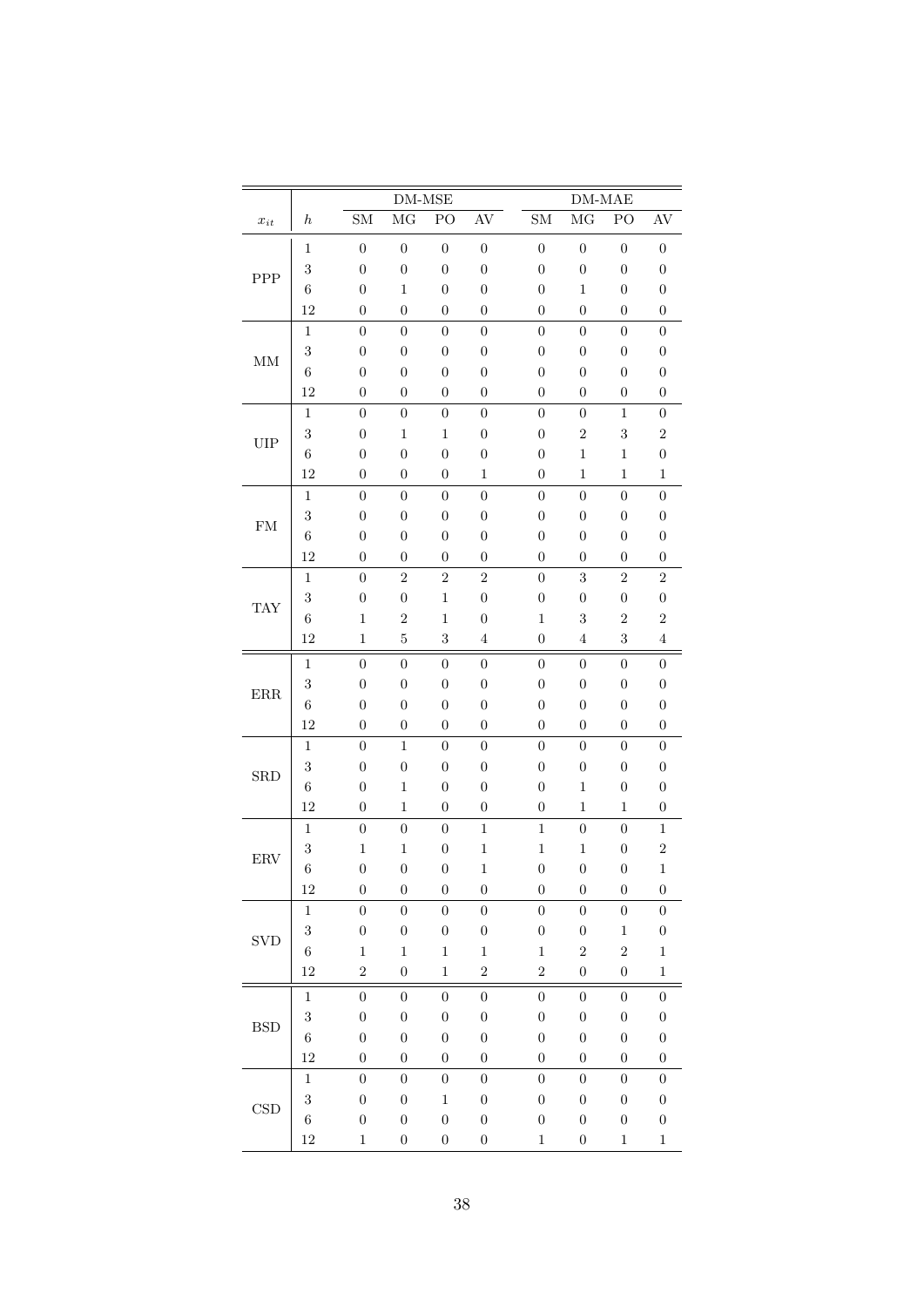|  |  |  | $\begin{tabular}{ cccccccccccc cccc cccc } \hline & & 1 & & 0 & & 1 & & 0 & & 1 & & 0 & & 0 & & 0 & & 0 \\ \hline EID & & 3 & & 0 & & 0 & & 0 & & 1 & & 0 & & 0 & & 0 & & 1 \\ & & 6 & & 1 & & 1 & & 0 & & 1 & & 1 & & 1 & & 0 & & 0 \\ & & 12 & & 0 & & 0 & & 0 & & 0 & & 0 & & 0 & & 0 & & 0 \\ \hline \end{tabular}$ |  |  |
|--|--|--|-------------------------------------------------------------------------------------------------------------------------------------------------------------------------------------------------------------------------------------------------------------------------------------------------------------------------|--|--|
|  |  |  |                                                                                                                                                                                                                                                                                                                         |  |  |

Table 5: Rolling forecasting results (DM). The table shows the number of rejections of the Diebold Mariano (DM) test with respect to MSE or MAE for a particular predictor  $x_{it}$  for horizons  $h = 1, 3, 6, 12$  at the 10% significance level (critical value  $= 1.28$ ). SM  $=$  single market estimates;  $MG =$  mean group estimates;  $PO =$  pooled estimates;  $AV =$  average of the SM, MG, PO estimates.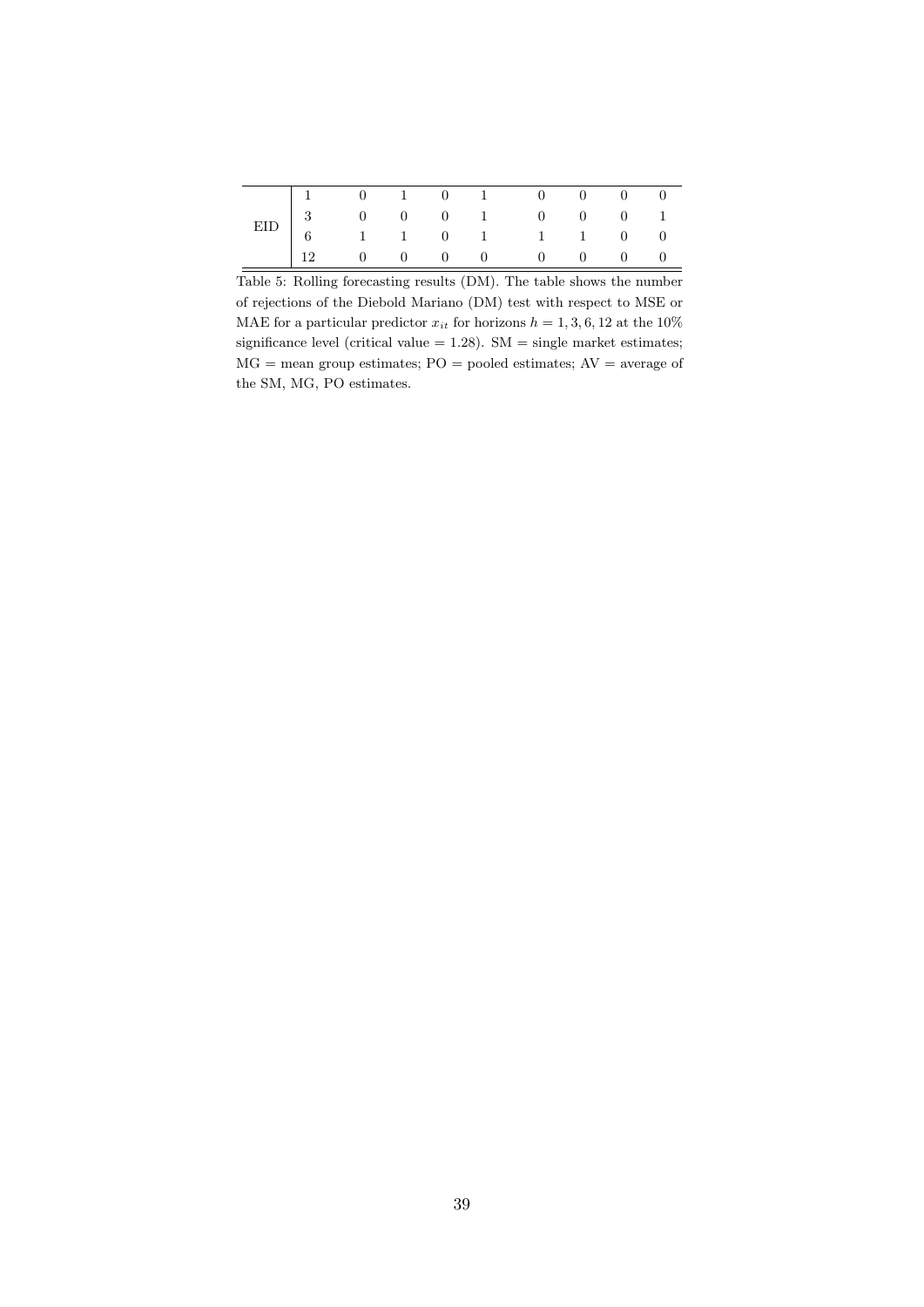|            |                  |                    |                     | $\mathcal{M}2, \gamma = 3$ |                       |                    |                      | $\mathcal{M}2, \gamma = 6$ |                      |
|------------|------------------|--------------------|---------------------|----------------------------|-----------------------|--------------------|----------------------|----------------------------|----------------------|
| $x_{it}$   | $\boldsymbol{h}$ | ${\rm SM}$         | MG                  | ${\rm PO}$                 | AV                    | ${\rm SM}$         | MG                   | ${\rm PO}$                 | $\mathrm{AV}$        |
|            | $\mathbf{1}$     | 0.996<br>(4.719)   | 0.830<br>(2.233)    | $-0.300$<br>(2.227)        | 0.808<br>(3.928)      | 0.498<br>(2.359)   | 0.415<br>(1.116)     | $-0.150$<br>(1.113)        | 0.404<br>(1.964)     |
|            | $\sqrt{3}$       | 0.745<br>(6.382)   | $-0.164$<br>(4.690) | $-1.169$<br>(3.671)        | $-0.686$<br>(5.216)   | 0.373<br>(3.191)   | $-0.082$<br>(2.345)  | $-0.584$<br>(1.835)        | $-0.343$<br>(2.608)  |
| PPP        | 6                | 0.865<br>(8.544)   | 0.498<br>(7.821)    | 1.701<br>(10.536)          | 0.475<br>(8.148)      | 0.432<br>(4.272)   | 0.249<br>(3.910)     | 0.851<br>(5.268)           | 0.237<br>(4.074)     |
|            | 12               | 6.858<br>(11.301)  | 5.622<br>(14.324)   | 5.725<br>(13.747)          | 5.081<br>(10.680)     | 3.429<br>(5.651)   | 2.811<br>(7.162)     | 2.863<br>(6.873)           | 2.540<br>(5.340)     |
|            | $\,1$            | 2.255<br>(5.110)   | $-0.185$<br>(2.362) | $-0.392$<br>(4.363)        | $-0.739$<br>(4.489)   | 1.127<br>(2.555)   | $-0.093$<br>(1.181)  | $-0.196$<br>(2.181)        | $-0.369$<br>(2.244)  |
|            | $\sqrt{3}$       | 0.882<br>(8.410)   | 0.494<br>(4.805)    | 0.897<br>(4.722)           | 0.293<br>(5.011)      | 0.441<br>(4.205)   | 0.247<br>(2.403)     | 0.448<br>(2.361)           | 0.147<br>(2.505)     |
| MM         | $\,6$            | 1.593<br>(13.707)  | 0.862<br>(10.213)   | 2.953<br>(10.230)          | 0.958<br>(7.257)      | 0.796<br>(6.853)   | 0.431<br>(5.107)     | 1.477<br>(5.115)           | 0.479<br>(3.629)     |
|            | 12               | 10.594<br>(14.147) | 5.905<br>(7.332)    | 5.990<br>(8.038)           | 6.530<br>(9.941)      | 5.297<br>(7.074)   | 2.953<br>(3.666)     | 2.995<br>(4.019)           | 3.265<br>(4.971)     |
|            | $\,1$            | 2.683<br>(5.352)   | 2.915<br>(4.617)    | 2.412<br>(5.214)           | 2.681<br>(4.952)      | 1.342<br>(2.676)   | 1.457<br>(2.309)     | 1.206<br>(2.607)           | 1.340<br>(2.476)     |
|            | $\sqrt{3}$       | 35.895<br>(28.008) | 34.947<br>(25.270)  | 37.170<br>(25.854)         | 36.126<br>(26.643)    | 17.948<br>(14.004) | 17.474<br>(12.635)   | 18.585<br>(12.927)         | 18.063<br>(13.321)   |
| <b>UIP</b> | $\,6$            | 53.758<br>(38.228) | 53.968<br>(32.313)  | 55.111<br>(33.292)         | 55.038<br>(34.569)    | 26.879<br>(19.114) | 26.984<br>(16.157)   | 27.555<br>(16.646)         | 27.519<br>(17.285)   |
|            | 12               | 79.203<br>(58.432) | 84.038<br>(70.493)  | 77.807<br>(60.895)         | 82.215<br>(64.682)    | 39.602<br>(29.216) | 42.019<br>(35.247)   | 38.904<br>(30.447)         | 41.107<br>(32.341)   |
|            | $\mathbf{1}$     | 4.001<br>(3.767)   | 0.990<br>(2.103)    | 0.489<br>(1.239)           | 2.250<br>(3.099)      | 2.001<br>(1.884)   | 0.495<br>(1.051)     | 0.245<br>(0.619)           | 1.125<br>(1.550)     |
|            | $\sqrt{3}$       | 4.654<br>(4.165)   | 3.244<br>(3.173)    | 3.214<br>(2.129)           | 3.420<br>(3.012)      | 2.327<br>(2.082)   | 1.622<br>(1.586)     | 1.607<br>(1.064)           | 1.710<br>(1.506)     |
| ${\rm FM}$ | $\,6\,$          | 7.560<br>(16.043)  | 7.456<br>(20.997)   | 7.618<br>(18.263)          | 8.305<br>(22.034)     | 3.780<br>(8.022)   | 3.728<br>(10.498)    | 3.809<br>(9.131)           | 4.153<br>(11.017)    |
|            | 12               | 7.604<br>(11.012)  | 11.947<br>(25.396)  | 11.393<br>(26.895)         | 7.306<br>(9.969)      | 3.802<br>(5.506)   | 5.973<br>(12.698)    | 5.697<br>(13.447)          | 3.653<br>(4.985)     |
|            | $\mathbf{1}$     | 3.423<br>(5.387)   | 4.749<br>(5.237)    | 4.792<br>(5.154)           | 4.207<br>(5.236)      | 1.712<br>(2.694)   | 2.374<br>(2.618)     | 2.396<br>(2.577)           | 2.103<br>(2.618)     |
|            | $\sqrt{3}$       | 6.364<br>(6.914)   | 5.907<br>(5.669)    | 5.825<br>(5.606)           | 6.053<br>(5.706)      | 3.182<br>(3.457)   | 2.953<br>(2.834)     | 2.913<br>(2.803)           | 3.027<br>(2.853)     |
| <b>TAY</b> | 6                | 4.848<br>(9.937)   | 4.535<br>(10.647)   | 4.419<br>(10.573)          | $4.344\,$<br>(10.293) | 2.424<br>(4.969)   | $2.268\,$<br>(5.324) | 2.210<br>(5.287)           | $2.172\,$<br>(5.146) |
|            | 12               | 10.541<br>(8.667)  | 11.993<br>(9.985)   | 12.048<br>(10.072)         | 11.448<br>(9.430)     | 5.271<br>(4.334)   | 5.996<br>(4.992)     | 6.024<br>(5.036)           | 5.724<br>(4.715)     |
|            | $\mathbf{1}$     | 2.010<br>(4.810)   | 1.314<br>(5.356)    | 1.675<br>(5.348)           | 1.511<br>(5.177)      | 1.005<br>(2.405)   | 0.657<br>(2.678)     | 0.838<br>(2.674)           | 0.756<br>(2.589)     |
|            | 3                | 5.066<br>(5.513)   | 5.521<br>(5.367)    | 6.336<br>(5.689)           | 5.580<br>(5.388)      | 2.533<br>(2.756)   | 2.761<br>(2.684)     | 3.168<br>(2.845)           | 2.790<br>(2.694)     |
| ERR        | 6                | 5.469<br>(12.498)  | 5.280<br>(12.829)   | 5.286<br>(12.968)          | 5.304<br>(12.734)     | 2.734<br>(6.249)   | 2.640<br>(6.415)     | 2.643<br>(6.484)           | 2.652<br>(6.367)     |
|            | 12               | 11.039<br>(11.193) | 11.835<br>(11.692)  | 11.676<br>(11.617)         | 11.502<br>(11.470)    | 5.519<br>(5.597)   | 5.918<br>(5.846)     | 5.838<br>(5.809)           | 5.751<br>(5.735)     |
|            | $\mathbf{1}$     | 5.273<br>(5.680)   | 5.330<br>(5.106)    | 4.835<br>(5.161)           | 5.293<br>(5.200)      | 2.637<br>(2.840)   | 2.665<br>(2.553)     | 2.418<br>(2.580)           | 2.647<br>(2.600)     |
| SRD        | 3                | 3.935<br>(7.342)   | 4.256<br>(7.308)    | 4.238<br>(7.221)           | 4.130<br>(7.320)      | 1.968<br>(3.671)   | 2.128<br>(3.654)     | 2.119<br>(3.611)           | 2.065<br>(3.660)     |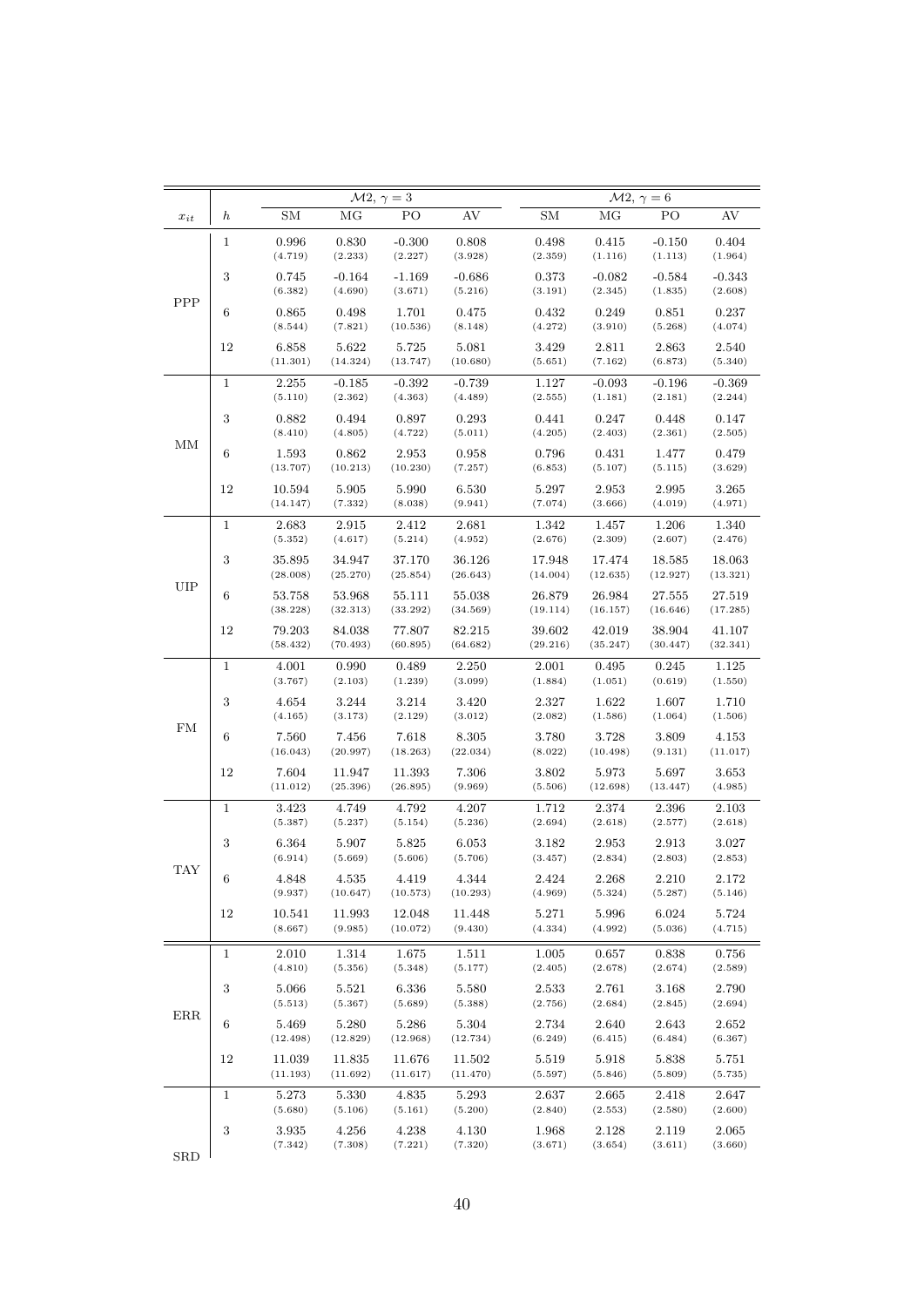|            | $\,6$        | 5.057<br>(10.909)  | 5.333<br>(10.687)  | 5.408<br>(10.679)  | 5.258<br>(10.773)  | 2.528<br>(5.454)  | 2.667<br>(5.344)  | 2.704<br>(5.339) | 2.629<br>(5.387) |
|------------|--------------|--------------------|--------------------|--------------------|--------------------|-------------------|-------------------|------------------|------------------|
|            | 12           | 11.835<br>(9.471)  | 11.759<br>(9.018)  | 11.842<br>(9.296)  | 11.818<br>(9.302)  | 5.918<br>(4.735)  | 5.879<br>(4.509)  | 5.921<br>(4.648) | 5.909<br>(4.651) |
|            | $\mathbf{1}$ | 5.261<br>(5.809)   | 4.208<br>(4.291)   | 1.141<br>(5.044)   | 3.563<br>(4.501)   | 2.630<br>(2.905)  | 2.104<br>(2.146)  | 0.570<br>(2.522) | 1.782<br>(2.251) |
|            | 3            | 9.195<br>(8.844)   | 7.466<br>(8.829)   | 5.081<br>(8.600)   | 7.091<br>(8.985)   | 4.598<br>(4.422)  | 3.733<br>(4.415)  | 2.540<br>(4.300) | 3.546<br>(4.492) |
| <b>ERV</b> | $\,6$        | 9.497<br>(17.000)  | 7.078<br>(15.703)  | 7.333<br>(18.945)  | 7.610<br>(17.159)  | 4.749<br>(8.500)  | 3.539<br>(7.851)  | 3.667<br>(9.473) | 3.805<br>(8.580) |
|            | 12           | 13.040<br>(13.376) | 15.372<br>(20.208) | 15.544<br>(18.234) | 14.742<br>(17.532) | 6.520<br>(6.688)  | 7.686<br>(10.104) | 7.772<br>(9.117) | 7.371<br>(8.766) |
|            | $\mathbf{1}$ | 2.209<br>(5.368)   | 2.184<br>(5.582)   | 2.021<br>(5.655)   | 2.002<br>(5.526)   | 1.105<br>(2.684)  | 1.092<br>(2.791)  | 1.011<br>(2.827) | 1.001<br>(2.763) |
|            | $\,3$        | 4.649<br>(7.849)   | 4.345<br>(6.466)   | 4.378<br>(6.557)   | 4.427<br>(6.860)   | 2.325<br>(3.925)  | 2.172<br>(3.233)  | 2.189<br>(3.279) | 2.213<br>(3.430) |
| <b>SVD</b> | $\,6$        | 5.935<br>(9.732)   | 5.919<br>(11.000)  | 5.599<br>(10.937)  | 5.803<br>(10.496)  | 2.968<br>(4.866)  | 2.960<br>(5.500)  | 2.800<br>(5.469) | 2.902<br>(5.248) |
|            | 12           | 11.469<br>(10.050) | 12.276<br>(10.436) | 12.213<br>(10.322) | 12.025<br>(10.210) | 5.735<br>(5.025)  | 6.138<br>(5.218)  | 6.106<br>(5.161) | 6.012<br>(5.105) |
|            | $\mathbf{1}$ | 2.734<br>(5.540)   | 1.693<br>(5.861)   | 1.643<br>(5.776)   | 1.952<br>(5.965)   | 1.367<br>(2.770)  | 0.847<br>(2.930)  | 0.821<br>(2.888) | 0.976<br>(2.983) |
|            | 3            | 5.352<br>(6.740)   | 3.628<br>(6.881)   | 3.776<br>(6.809)   | 4.057<br>(7.349)   | 2.676<br>(3.370)  | 1.814<br>(3.440)  | 1.888<br>(3.405) | 2.029<br>(3.674) |
| <b>BSD</b> | $\,6$        | 7.848<br>(10.976)  | 4.938<br>(11.213)  | 4.951<br>(10.900)  | 5.724<br>(11.332)  | 3.924<br>(5.488)  | 2.469<br>(5.607)  | 2.475<br>(5.450) | 2.862<br>(5.666) |
|            | 12           | 12.707<br>(12.994) | 12.654<br>(12.816) | 11.893<br>(11.107) | 12.184<br>(12.276) | 6.353<br>(6.497)  | 6.327<br>(6.408)  | 5.946<br>(5.554) | 6.092<br>(6.138) |
|            | $\mathbf{1}$ | 4.778<br>(6.830)   | 3.459<br>(5.559)   | 4.434<br>(6.092)   | 4.071<br>(6.242)   | 2.389<br>(3.415)  | 1.730<br>(2.779)  | 2.217<br>(3.046) | 2.036<br>(3.121) |
|            | 3            | 8.302<br>(8.061)   | 6.052<br>(6.883)   | 7.598<br>(8.442)   | 7.402<br>(7.527)   | 4.151<br>(4.030)  | 3.026<br>(3.442)  | 3.799<br>(4.221) | 3.701<br>(3.764) |
| CSD        | $\,6$        | 12.212<br>(15.670) | 9.552<br>(11.847)  | 12.333<br>(13.546) | 11.769<br>(13.248) | 6.106<br>(7.835)  | 4.776<br>(5.924)  | 6.167<br>(6.773) | 5.884<br>(6.624) |
|            | 12           | 21.266<br>(16.154) | 16.051<br>(16.848) | 17.653<br>(19.180) | 19.456<br>(18.361) | 10.633<br>(8.077) | 8.025<br>(8.424)  | 8.826<br>(9.590) | 9.728<br>(9.180) |
|            | $\,1$        | 2.520<br>(6.927)   | 2.852<br>(6.059)   | 2.605<br>(5.807)   | 2.583<br>(7.034)   | 1.260<br>(3.463)  | 1.426<br>(3.030)  | 1.302<br>(2.904) | 1.291<br>(3.517) |
| <b>EID</b> | 3            | 5.728<br>(10.800)  | 5.659<br>(7.286)   | 4.968<br>(6.787)   | 5.326<br>(8.463)   | 2.864<br>(5.400)  | 2.830<br>(3.643)  | 2.484<br>(3.393) | 2.663<br>(4.232) |
|            | $\,6$        | 4.512<br>(9.738)   | 5.453<br>(11.566)  | 4.419<br>(11.379)  | 4.520<br>(10.878)  | 2.256<br>(4.869)  | 2.727<br>(5.783)  | 2.209<br>(5.689) | 2.260<br>(5.439) |
|            | 12           | 17.945<br>(16.600) | 13.575<br>(12.003) | 12.876<br>(11.019) | 15.044<br>(13.044) | 8.973<br>(8.300)  | 6.788<br>(6.002)  | 6.438<br>(5.509) | 7.522<br>(6.522) |

Table 6: Recursive forecasting results  $(M2)$ . The table shows the crosssectional average and standard errors of the Sharpe Ratio differentials  $(\mathcal{M}2)$ in annualized basis points obtained from a portfolio constructed by using forecasts and residual variance of a particular predictor  $\boldsymbol{x}_{it}$  versus a buy-and-hold portfolio for horizons  $h = 1, 3, 6, 12$ . SM = single market estimates; MG = mean group estimates; PO = pooled estimates; AV = average of the SM, MG, PO estimates.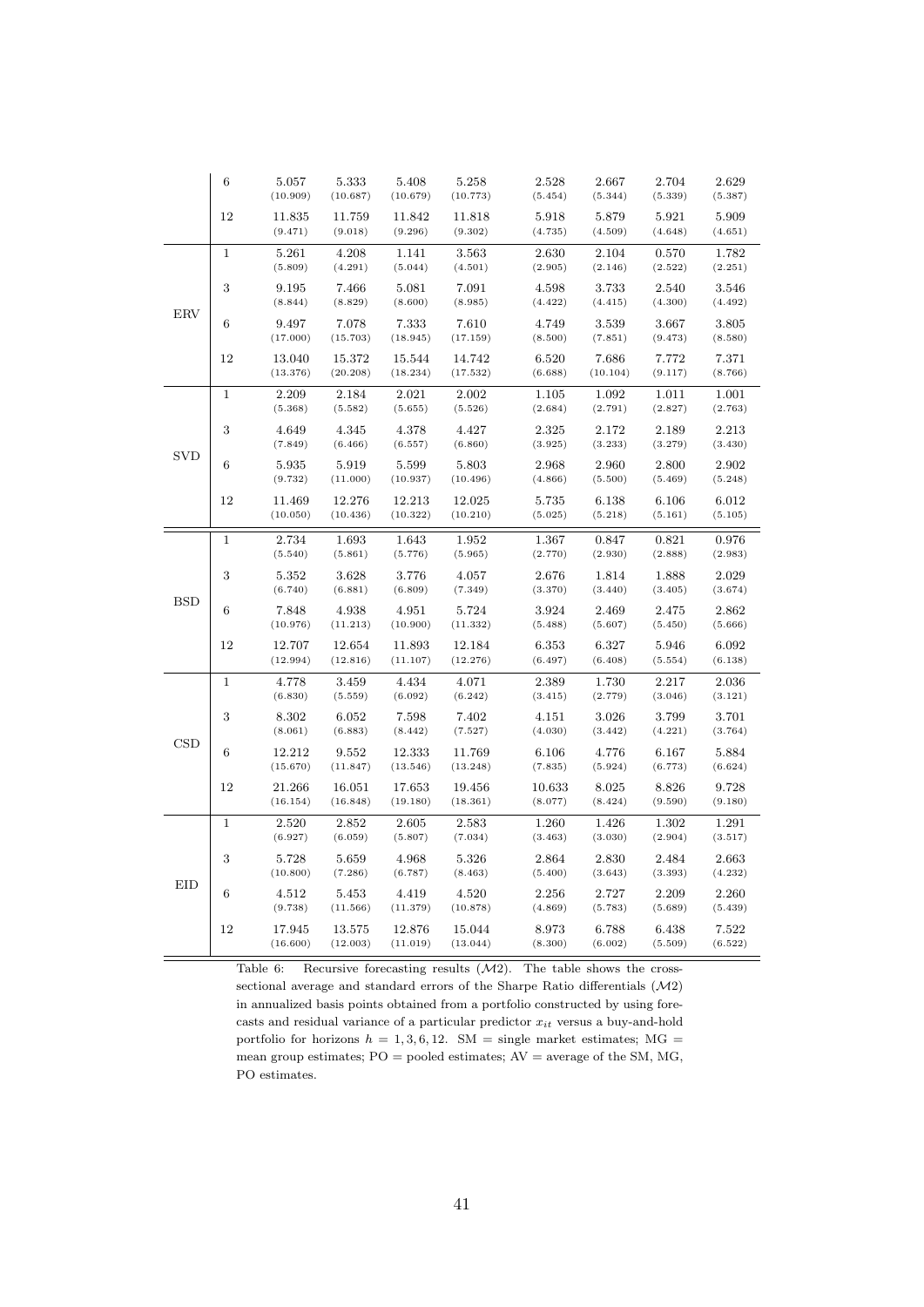|                                                           |                  |                    |                    | $\mathcal{M}2, \gamma = 3$ |                    |                    |                  |                                                                                                                                                                                                                                                                                                                                                                                                                                                                                                                                                                                                                                                                                                                                                                                                            |                    |
|-----------------------------------------------------------|------------------|--------------------|--------------------|----------------------------|--------------------|--------------------|------------------|------------------------------------------------------------------------------------------------------------------------------------------------------------------------------------------------------------------------------------------------------------------------------------------------------------------------------------------------------------------------------------------------------------------------------------------------------------------------------------------------------------------------------------------------------------------------------------------------------------------------------------------------------------------------------------------------------------------------------------------------------------------------------------------------------------|--------------------|
| $x_{it}$                                                  | $\boldsymbol{h}$ | ${\rm SM}$         | MG                 | PO                         | AV                 | ${\rm SM}$         | MG               | PO                                                                                                                                                                                                                                                                                                                                                                                                                                                                                                                                                                                                                                                                                                                                                                                                         | $\mathrm{AV}$      |
|                                                           | $\mathbf{1}$     | 3.442<br>(4.718)   | 3.176<br>(3.809)   | 3.999<br>(4.323)           | 3.641<br>(5.072)   | 1.721<br>(2.359)   | 1.588<br>(1.904) | 2.000<br>(2.162)                                                                                                                                                                                                                                                                                                                                                                                                                                                                                                                                                                                                                                                                                                                                                                                           | 1.821<br>(2.536)   |
|                                                           | $\sqrt{3}$       | 8.679<br>(6.553)   | 8.753<br>(9.292)   | 8.087<br>(8.855)           | 8.711<br>(8.468)   | 4.340<br>(3.277)   | 4.376<br>(4.646) | 4.044<br>(4.427)                                                                                                                                                                                                                                                                                                                                                                                                                                                                                                                                                                                                                                                                                                                                                                                           | 4.355<br>(4.234)   |
|                                                           | $\,6$            | 14.750<br>(9.772)  | 16.563<br>(14.662) | 13.591<br>(14.182)         | 14.567<br>(10.457) | 7.375<br>(4.886)   | 8.281<br>(7.331) | 6.795<br>(7.091)                                                                                                                                                                                                                                                                                                                                                                                                                                                                                                                                                                                                                                                                                                                                                                                           | 7.284<br>(5.229)   |
|                                                           | 12               | 11.005<br>(13.044) | 7.687<br>(12.386)  | 5.792<br>(10.879)          | 8.012<br>(12.284)  | 5.503<br>(6.522)   | 3.844<br>(6.193) | 2.896<br>(5.439)                                                                                                                                                                                                                                                                                                                                                                                                                                                                                                                                                                                                                                                                                                                                                                                           | 4.006<br>(6.142)   |
|                                                           | $\mathbf 1$      | 4.145<br>(3.961)   | 1.567<br>(2.567)   | 2.784<br>(3.644)           | 1.693<br>(3.305)   | 2.073<br>(1.981)   | 0.784<br>(1.283) | 1.392<br>(1.822)                                                                                                                                                                                                                                                                                                                                                                                                                                                                                                                                                                                                                                                                                                                                                                                           | 0.847<br>(1.652)   |
|                                                           | 3                | 5.418<br>(6.695)   | 3.590<br>(2.905)   | 4.984<br>(3.553)           | 4.230<br>(3.812)   | 2.709<br>(3.347)   | 1.795<br>(1.452) | 2.492<br>(1.776)                                                                                                                                                                                                                                                                                                                                                                                                                                                                                                                                                                                                                                                                                                                                                                                           | 2.115<br>(1.906)   |
|                                                           | 6                | 7.653<br>(10.097)  | 5.659<br>(4.874)   | 8.001<br>(6.173)           | 4.868<br>(7.037)   | 3.826<br>(5.048)   | 2.830<br>(2.437) | 4.001<br>(3.086)                                                                                                                                                                                                                                                                                                                                                                                                                                                                                                                                                                                                                                                                                                                                                                                           | 2.434<br>(3.518)   |
|                                                           | 12               | 10.630<br>(13.018) | 8.040<br>(9.946)   | 5.541<br>(9.866)           | 7.430<br>(10.968)  | 5.315<br>(6.509)   | 4.020<br>(4.973) | $\mathcal{M}2, \gamma = 6$<br>2.770<br>(4.933)<br>2.963<br>3.098<br>(2.478)<br>(2.599)<br>14.421<br>16.483<br>(11.571)<br>(12.250)<br>20.052<br>22.809<br>(13.612)<br>(14.111)<br>39.298<br>39.266<br>(24.033)<br>(23.395)<br>2.165<br>1.990<br>(1.425)<br>(1.334)<br>3.898<br>3.278<br>(2.720)<br>(2.348)<br>7.489<br>6.468<br>(6.046)<br>(7.049)<br>8.072<br>7.790<br>(8.811)<br>(8.783)<br>3.331<br>3.321<br>(2.495)<br>(2.469)<br>4.397<br>4.206<br>(3.475)<br>(3.413)<br>5.323<br>5.089<br>(4.394)<br>(4.355)<br>7.658<br>7.709<br>(6.107)<br>(6.144)<br>2.588<br>2.659<br>(2.461)<br>(2.524)<br>2.751<br>3.046<br>(2.949)<br>(3.027)<br>5.989<br>5.918<br>(4.996)<br>(5.111)<br>8.055<br>7.995<br>(7.067)<br>(6.985)<br>3.689<br>3.501<br>(2.556)<br>(2.581)<br>3.620<br>3.596<br>(3.624)<br>(3.727) | 3.715<br>(5.484)   |
|                                                           | $\,1$            | 5.506<br>(4.756)   | 5.926<br>(4.957)   | 6.196<br>(5.197)           | 5.786<br>(4.980)   | 2.753<br>(2.378)   |                  |                                                                                                                                                                                                                                                                                                                                                                                                                                                                                                                                                                                                                                                                                                                                                                                                            | 2.893<br>(2.490)   |
|                                                           | $\sqrt{3}$       | 28.064<br>(22.660) | 28.842<br>(23.143) | 32.965<br>(24.500)         | 29.814<br>(23.330) | 14.032<br>(11.330) |                  |                                                                                                                                                                                                                                                                                                                                                                                                                                                                                                                                                                                                                                                                                                                                                                                                            | 14.907<br>(11.665) |
|                                                           | $\,6$            | 37.986<br>(35.937) | 40.105<br>(27.225) | 45.618<br>(28.222)         | 41.297<br>(30.295) | 18.993<br>(17.968) |                  |                                                                                                                                                                                                                                                                                                                                                                                                                                                                                                                                                                                                                                                                                                                                                                                                            | 20.648<br>(15.147) |
|                                                           | 12               | 65.904<br>(53.779) | 78.596<br>(48.066) | 78.531<br>(46.791)         | 70.403<br>(45.183) | 32.952<br>(26.889) |                  |                                                                                                                                                                                                                                                                                                                                                                                                                                                                                                                                                                                                                                                                                                                                                                                                            | 35.202<br>(22.591) |
|                                                           | $\mathbf{1}$     | 5.265<br>(4.162)   | 4.330<br>(2.850)   | 3.980<br>(2.668)           | 4.896<br>(3.400)   | 2.633<br>(2.081)   |                  |                                                                                                                                                                                                                                                                                                                                                                                                                                                                                                                                                                                                                                                                                                                                                                                                            | 2.448<br>(1.700)   |
|                                                           | $\sqrt{3}$       | 9.063<br>(6.992)   | 7.797<br>(5.440)   | 6.557<br>(4.696)           | 7.802<br>(5.720)   | 4.532<br>(3.496)   |                  |                                                                                                                                                                                                                                                                                                                                                                                                                                                                                                                                                                                                                                                                                                                                                                                                            | 3.901<br>(2.860)   |
|                                                           | 6                | 15.160<br>(14.195) | 14.979<br>(14.098) | 12.937<br>(12.092)         | 14.635<br>(13.461) | 7.580<br>(7.097)   |                  |                                                                                                                                                                                                                                                                                                                                                                                                                                                                                                                                                                                                                                                                                                                                                                                                            | 7.317<br>(6.730)   |
|                                                           | 12               | 13.295<br>(16.935) | 16.145<br>(17.622) | 15.581<br>(17.565)         | 14.116<br>(15.885) | 6.647<br>(8.467)   |                  |                                                                                                                                                                                                                                                                                                                                                                                                                                                                                                                                                                                                                                                                                                                                                                                                            | 7.058<br>(7.943)   |
|                                                           | $\mathbf{1}$     | 5.594<br>(5.323)   | 6.661<br>(4.989)   | 6.641<br>(4.938)           | 6.330<br>(4.937)   | 2.797<br>(2.662)   |                  |                                                                                                                                                                                                                                                                                                                                                                                                                                                                                                                                                                                                                                                                                                                                                                                                            | 3.165<br>(2.469)   |
|                                                           | $\sqrt{3}$       | 8.499<br>(7.330)   | 8.794<br>(6.949)   | 8.412<br>(6.826)           | 8.658<br>(6.851)   | 4.250<br>(3.665)   |                  |                                                                                                                                                                                                                                                                                                                                                                                                                                                                                                                                                                                                                                                                                                                                                                                                            | 4.329<br>(3.426)   |
|                                                           | 6                | 10.911<br>(7.376)  | 10.647<br>(8.787)  | 10.179<br>(8.710)          | 10.443<br>(7.967)  | 5.455<br>(3.688)   |                  |                                                                                                                                                                                                                                                                                                                                                                                                                                                                                                                                                                                                                                                                                                                                                                                                            | 5.221<br>(3.984)   |
|                                                           | 12               | 14.163<br>(12.076) | 15.315<br>(12.214) | 15.418<br>(12.288)         | 14.802<br>(11.870) | 7.081<br>(6.038)   |                  |                                                                                                                                                                                                                                                                                                                                                                                                                                                                                                                                                                                                                                                                                                                                                                                                            | 7.401<br>(5.935)   |
|                                                           | $\mathbf{1}$     | 4.545<br>(5.097)   | 5.177<br>(4.922)   | 5.317<br>(5.049)           | 4.962<br>(5.075)   | 2.273<br>(2.549)   |                  |                                                                                                                                                                                                                                                                                                                                                                                                                                                                                                                                                                                                                                                                                                                                                                                                            | 2.481<br>(2.538)   |
| PPP<br>MM<br><b>UIP</b><br>FM<br><b>TAY</b><br>ERR<br>SRD | 3                | 5.038<br>(6.120)   | 5.502<br>(5.899)   | 6.092<br>(6.054)           | 5.492<br>(6.012)   | 2.519<br>(3.060)   |                  |                                                                                                                                                                                                                                                                                                                                                                                                                                                                                                                                                                                                                                                                                                                                                                                                            | 2.746<br>(3.006)   |
|                                                           | 6                | 12.667<br>(10.871) | 11.978<br>(9.992)  | 11.835<br>(10.221)         | 12.113<br>(10.260) | 6.333<br>(5.435)   |                  |                                                                                                                                                                                                                                                                                                                                                                                                                                                                                                                                                                                                                                                                                                                                                                                                            | 6.056<br>(5.130)   |
|                                                           | 12               | 15.470<br>(14.333) | 16.109<br>(14.134) | 15.989<br>(13.970)         | 15.841<br>(14.116) | 7.735<br>(7.167)   |                  |                                                                                                                                                                                                                                                                                                                                                                                                                                                                                                                                                                                                                                                                                                                                                                                                            | 7.920<br>(7.058)   |
|                                                           | $\mathbf{1}$     | 7.449<br>(5.550)   | 7.378<br>(5.112)   | 7.002<br>(5.163)           | 7.373<br>(5.302)   | 3.724<br>(2.775)   |                  |                                                                                                                                                                                                                                                                                                                                                                                                                                                                                                                                                                                                                                                                                                                                                                                                            | 3.686<br>(2.651)   |
|                                                           | $\sqrt{3}$       | 7.217<br>(7.315)   | 7.239<br>(7.247)   | 7.191<br>(7.454)           | 7.208<br>(7.402)   | 3.608<br>(3.657)   |                  |                                                                                                                                                                                                                                                                                                                                                                                                                                                                                                                                                                                                                                                                                                                                                                                                            | 3.604<br>(3.701)   |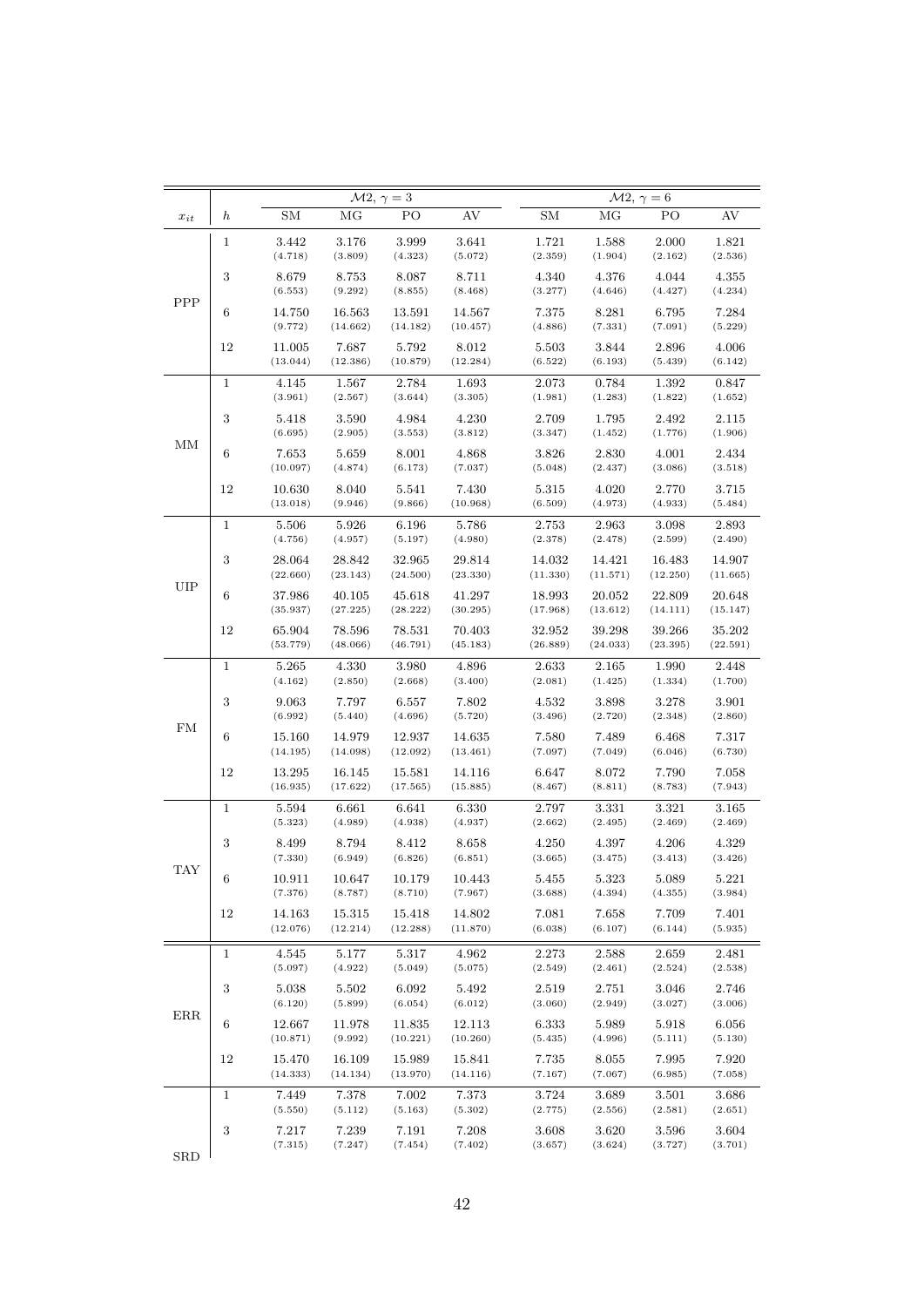|            | $\,6$           | 11.727<br>(8.277)  | 11.758<br>(8.618)  | 11.812<br>(8.613)  | 11.805<br>(8.505)  | 5.864<br>(4.139)  | 5.879<br>(4.309) | 5.906<br>(4.306)                                                                                                                                                                                                                                                                                                                                                                                                                                                                                                                     | 5.903<br>(4.253) |
|------------|-----------------|--------------------|--------------------|--------------------|--------------------|-------------------|------------------|--------------------------------------------------------------------------------------------------------------------------------------------------------------------------------------------------------------------------------------------------------------------------------------------------------------------------------------------------------------------------------------------------------------------------------------------------------------------------------------------------------------------------------------|------------------|
|            | 12              | 15.707<br>(12.717) | 15.317<br>(12.043) | 15.474<br>(12.198) | 15.530<br>(12.364) | 7.853<br>(6.359)  | 7.658<br>(6.022) | 7.737<br>(6.099)                                                                                                                                                                                                                                                                                                                                                                                                                                                                                                                     | 7.765<br>(6.182) |
|            | $\mathbf{1}$    | 6.731<br>(6.277)   | 6.992<br>(5.270)   | 4.907<br>(4.471)   | 6.034<br>(5.174)   | 3.366<br>(3.139)  | 3.496<br>(2.635) | 2.454<br>(2.236)                                                                                                                                                                                                                                                                                                                                                                                                                                                                                                                     | 3.017<br>(2.587) |
|            | $\,3$           | 10.603<br>(8.918)  | 10.245<br>(9.128)  | 9.126<br>(8.187)   | 10.008<br>(8.743)  | 5.302<br>(4.459)  | 5.123<br>(4.564) | 4.563<br>(4.094)                                                                                                                                                                                                                                                                                                                                                                                                                                                                                                                     | 5.004<br>(4.372) |
| <b>ERV</b> | $6\phantom{1}6$ | 14.855<br>(13.895) | 14.194<br>(14.117) | 13.627<br>(15.069) | 14.302<br>(14.093) | 7.428<br>(6.948)  | 7.097<br>(7.059) | 6.813<br>(7.535)                                                                                                                                                                                                                                                                                                                                                                                                                                                                                                                     | 7.151<br>(7.046) |
|            | 12              | 14.687<br>(9.790)  | 16.233<br>(13.459) | 16.052<br>(12.096) | 15.388<br>(10.953) | 7.344<br>(4.895)  | 8.116<br>(6.730) | 8.026<br>(6.048)                                                                                                                                                                                                                                                                                                                                                                                                                                                                                                                     | 7.694<br>(5.476) |
|            | $\mathbf{1}$    | 6.103<br>(5.013)   | 6.083<br>(5.108)   | 5.971<br>(5.089)   | 6.093<br>(5.058)   | 3.052<br>(2.507)  | 3.042<br>(2.554) | 2.986<br>(2.545)                                                                                                                                                                                                                                                                                                                                                                                                                                                                                                                     | 3.047<br>(2.529) |
|            | $\sqrt{3}$      | 7.739<br>(8.145)   | 8.051<br>(7.252)   | 8.231<br>(7.182)   | 8.021<br>(7.547)   | 3.870<br>(4.072)  | 4.025<br>(3.626) | 4.115<br>(3.591)                                                                                                                                                                                                                                                                                                                                                                                                                                                                                                                     | 4.010<br>(3.773) |
| <b>SVD</b> | $\,6$           | 13.747<br>(9.707)  | 13.015<br>(9.517)  | 12.926<br>(9.224)  | 13.295<br>(9.392)  | 6.873<br>(4.853)  | 6.508<br>(4.759) | 6.463<br>(4.612)                                                                                                                                                                                                                                                                                                                                                                                                                                                                                                                     | 6.647<br>(4.696) |
|            | 12              | 18.339<br>(13.886) | 16.062<br>(13.049) | 16.416<br>(12.926) | 16.896<br>(13.074) | 9.169<br>(6.943)  | 8.031<br>(6.525) | 8.208<br>8.448<br>(6.463)<br>(6.537)<br>3.131<br>3.126<br>(2.677)<br>(2.689)<br>4.465<br>4.365<br>(3.648)<br>(3.694)<br>5.903<br>5.842<br>(4.749)<br>(4.921)<br>7.649<br>8.412<br>(6.237)<br>(7.000)<br>2.620<br>2.451<br>(2.364)<br>(2.442)<br>3.741<br>3.819<br>(3.182)<br>(3.181)<br>5.763<br>6.031<br>(5.648)<br>(5.386)<br>8.499<br>9.468<br>(6.897)<br>(7.268)<br>2.761<br>2.668<br>(2.634)<br>(3.062)<br>3.846<br>3.933<br>(3.689)<br>(4.176)<br>6.061<br>6.283<br>(5.086)<br>(4.806)<br>8.917<br>9.039<br>(7.413)<br>(7.932) |                  |
|            | $\,1$           | 6.217<br>(5.291)   | 6.199<br>(5.421)   | 6.263<br>(5.353)   | 6.253<br>(5.378)   | 3.109<br>(2.645)  | 3.100<br>(2.711) |                                                                                                                                                                                                                                                                                                                                                                                                                                                                                                                                      |                  |
|            | 3               | 8.781<br>(7.449)   | 8.657<br>(7.393)   | 8.930<br>(7.296)   | 8.730<br>(7.389)   | 4.390<br>(3.724)  | 4.329<br>(3.697) |                                                                                                                                                                                                                                                                                                                                                                                                                                                                                                                                      |                  |
| <b>BSD</b> | $\,6$           | 11.668<br>(10.229) | 11.494<br>(9.763)  | 11.807<br>(9.498)  | 11.684<br>(9.842)  | 5.834<br>(5.115)  | 5.747<br>(4.881) |                                                                                                                                                                                                                                                                                                                                                                                                                                                                                                                                      |                  |
|            | 12              | 19.291<br>(15.215) | 16.525<br>(13.742) | 15.297<br>(12.475) | 16.823<br>(14.000) | 9.646<br>(7.608)  | 8.263<br>(6.871) |                                                                                                                                                                                                                                                                                                                                                                                                                                                                                                                                      |                  |
|            | $\mathbf{1}$    | 5.003<br>(5.141)   | 4.569<br>(4.551)   | 5.239<br>(4.728)   | 4.902<br>(4.885)   | 2.502<br>(2.571)  | 2.285<br>(2.276) |                                                                                                                                                                                                                                                                                                                                                                                                                                                                                                                                      |                  |
|            | $\sqrt{3}$      | 8.855<br>(6.559)   | 6.582<br>(6.354)   | 7.482<br>(6.364)   | 7.637<br>(6.362)   | 4.427<br>(3.279)  | 3.291<br>(3.177) |                                                                                                                                                                                                                                                                                                                                                                                                                                                                                                                                      |                  |
| CSD        | $\,6$           | 14.771<br>(9.663)  | 9.453<br>(11.469)  | 11.527<br>(11.297) | 12.062<br>(10.772) | 7.386<br>(4.831)  | 4.727<br>(5.734) |                                                                                                                                                                                                                                                                                                                                                                                                                                                                                                                                      |                  |
|            | 12              | 23.111<br>(14.332) | 15.318<br>(13.043) | 16.999<br>(13.795) | 18.935<br>(14.537) | 11.556<br>(7.166) | 7.659<br>(6.522) |                                                                                                                                                                                                                                                                                                                                                                                                                                                                                                                                      |                  |
|            | $\,1$           | 4.992<br>(6.755)   | 5.609<br>(5.299)   | 5.522<br>(5.268)   | 5.336<br>(6.124)   | 2.496<br>(3.377)  | 2.805<br>(2.649) |                                                                                                                                                                                                                                                                                                                                                                                                                                                                                                                                      |                  |
|            | 3               | 7.715<br>(10.166)  | 8.406<br>(7.505)   | 7.691<br>(7.377)   | 7.865<br>(8.351)   | 3.858<br>(5.083)  | 4.203<br>(3.753) |                                                                                                                                                                                                                                                                                                                                                                                                                                                                                                                                      |                  |
| <b>EID</b> | 6               | 11.941<br>(9.399)  | 13.117<br>(10.642) | 12.123<br>(10.172) | 12.566<br>(9.612)  | 5.971<br>(4.700)  | 6.558<br>(5.321) |                                                                                                                                                                                                                                                                                                                                                                                                                                                                                                                                      |                  |
|            | 12              | 18.254<br>(17.885) | 17.939<br>(14.862) | 17.834<br>(14.825) | 18.077<br>(15.864) | 9.127<br>(8.943)  | 8.970<br>(7.431) |                                                                                                                                                                                                                                                                                                                                                                                                                                                                                                                                      |                  |

Table 7: Rolling forecasting results  $(M2)$ . The table shows the cross-sectional average and standard errors of the Sharpe Ratio differentials  $(\mathcal{M}2)$  in annualized basis points obtained from a portfolio constructed by using forecasts and residual variance of a particular predictor  $x_{it}$  versus a buy-and-hold portfolio for horizons  $h = 1, 3, 6, 12$ . SM = single market estimates; MG = mean group estimates; PO = pooled estimates; AV = average of the SM, MG, PO estimates.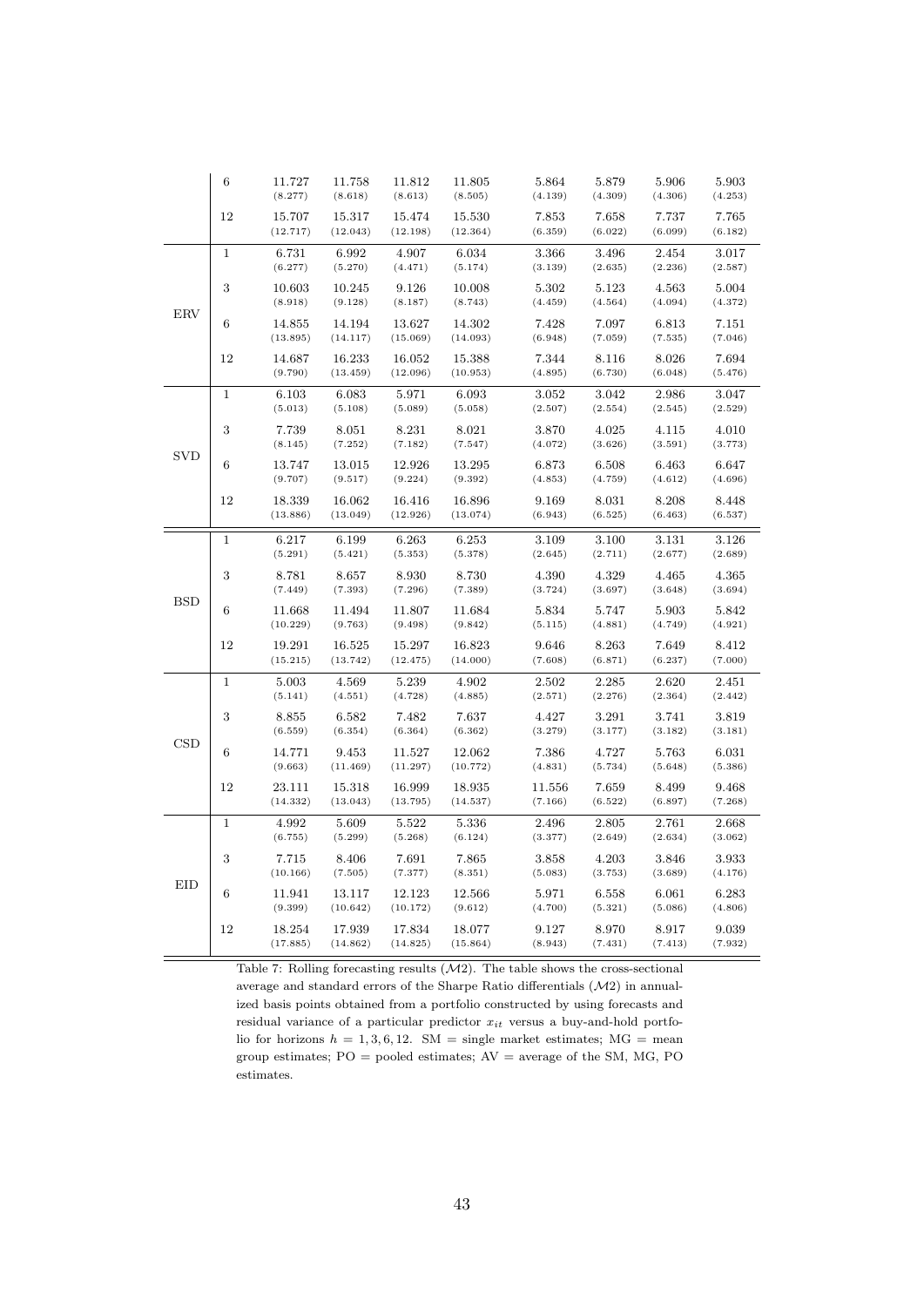|        |                                 | $dr$ , MSE         |                  |                  |                    | dr, MAE              |                    |                         |   |                | DM-MSE        |                        |  | DM-MAE      |               |
|--------|---------------------------------|--------------------|------------------|------------------|--------------------|----------------------|--------------------|-------------------------|---|----------------|---------------|------------------------|--|-------------|---------------|
| Method |                                 | 9                  | ¢                | $^{12}$          |                    | S                    | C                  | $\overline{c}$          |   |                | $\frac{1}{3}$ | $^{12}$                |  | $3 \quad 6$ | $\frac{1}{2}$ |
| AFC    | $0.990$<br>$(0.015)$            | 0.958<br>(0.046)   | 0.909<br>(0.073) | 0.858<br>(0.110) | $0.997$<br>(0.012) | (0.01)               | 0.964<br>(0.043)   | 0.898<br>(0.086)        |   |                |               |                        |  |             |               |
| RFC    | $0.997$<br>(0.020)              | 0.974<br>(0.048)   | 0.940<br>(0.077) | 0.898<br>(0.126) | 0.999<br>(0.014)   | 0.987<br>(0.031)     | 0.976<br>(0.045)   | 0.932<br>(0.088)        |   |                |               | ∝                      |  |             |               |
| HFC    | $1.028$<br>(0.044)              | (0.143)<br>1.060   | (0.264)<br>1.103 | 1.156<br>(0.311) | 1.016<br>(0.023)   | $1.027$<br>(0.082)   | $1.048$<br>(0.105) | 1.076<br>(0.188)        |   |                |               |                        |  |             |               |
| OFC    | $\overline{0.997}$<br>$(0.022)$ | 0.966<br>(0.063)   | 0.993<br>(0.144) | (0.249)<br>1.063 | 0.999<br>$(0.017)$ | 0.990<br>(0.042)     | 0.999<br>(0.073)   | 1.033<br>(0.156)        | 2 |                |               |                        |  |             |               |
| MFC    | $\frac{1.002}{(0.024)}$         | 0.982<br>(0.074)   | 0.942<br>(0.118) | 0.961<br>(0.196) | (0.017)<br>$1.001$ | $0.996$<br>$(0.048)$ | $0.976$<br>(0.060) | $\frac{0.983}{(0.141)}$ |   | $\overline{a}$ |               | 2                      |  |             |               |
| FFC    | $1.013$<br>$(0.030)$            | $1.028$<br>(0.131) | 0.967<br>(0.128) | 0.966<br>(0.200) | (0.022)<br>1.005   | (0.071)<br>1.017     | 0.993<br>(0.065)   | $0.989$<br>(0.148)      |   |                |               | $\mathbf{\mathcal{C}}$ |  |             |               |

from a combination method standardized to the MSE or MAE of a random walk with rolling drift for horizons  $h = 1, 3, 6, 12$ . Entries in **bold** denote average relative MSE or MAE lower than one. The table also shows the number of rejections of the Diebold Mariano Table 8: Forecast combination results (MSE, MAE, DM). The table shows the cross-sectional average and standard errors obtained (DM) test with respect to MSE or MAE of a particular predictor  $x_{it}$  for horizons  $h = 1, 3, 6, 12$  at the 10% significance level (critical Table 8: Forecast combination results (MSE, MAE, DM). The table shows the cross-sectional average and standard errors obtained from a combination method standardized to the MSE or MAE of a random walk with rolling drift for horizons  $h = 1, 3, 6, 12$ . Entries in bold denote average relative MSE or MAE lower than one. The table also shows the number of rejections of the Diebold Mariano (DM) test with respect to MSE or MAE of a particular predictor  $x_{it}$  for horizons  $h = 1, 3, 6, 12$  at the 10% significance level (critical value = 1.28). AFC = Simple average; RFC = Rank-weighted combinations; HFC = Hierarchical forecast combinations;  $OFC = TMA$ value = 1.28). AFC = Simple average; RFC = Rank-weighted combinations; HFC = Hierarchical forecast combinations; OFC = TMA with OLS weights; MFC = TMA with RMSE weights;  $FFC = TMA$  with MSE-Frequency weights. with OLS weights; MFC = TMA with RMSE weights; FFC = TMA with MSE-Frequency weights.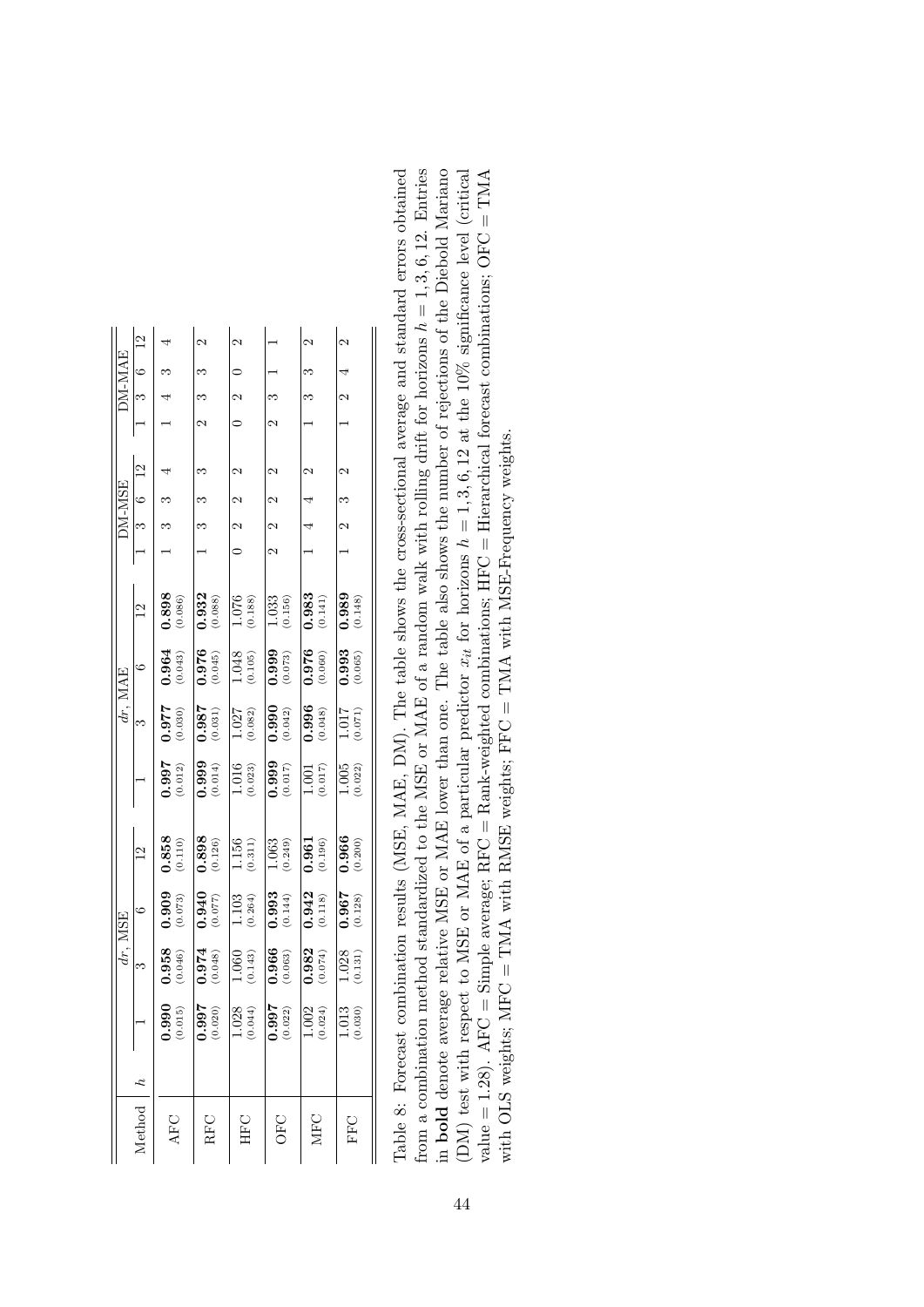|            |                  |                  |                   | $\mathcal{M}2, \gamma = 2$ |                    |                  |                  | $\mathcal{M}2, \gamma = 6$ |                  |
|------------|------------------|------------------|-------------------|----------------------------|--------------------|------------------|------------------|----------------------------|------------------|
| Method     | $\boldsymbol{h}$ |                  | 3                 | 6                          | 12                 | 1                | 3                | 6                          | 12               |
| AFC        |                  | 3.327<br>(5.251) | 5.888<br>(6.744)  | 9.774<br>(12.244)          | 14.502<br>(11.202) | 1.664<br>(2.625) | 2.944<br>(3.372) | 4.887<br>(6.122)           | 7.541<br>(5.526) |
| <b>RFC</b> |                  | 3.870<br>(4.835) | 6.026<br>(5.717)  | 10.503<br>(11.619)         | 14.346<br>(11.614) | 1.935<br>(2.418) | 3.013<br>(2.859) | 5.252<br>(5.810)           | 7.469<br>(5.700) |
| <b>HFC</b> |                  | 5.405<br>(5.651) | 10.408<br>(9.104) | 15.355<br>(10.786)         | 14.134<br>(17.497) | 2.703<br>(2.826) | 5.204<br>(4.552) | 7.677<br>(5.393)           | 7.281<br>(8.361) |
| OFC        |                  | 4.394<br>(5.361) | 10.199<br>(7.281) | 10.086<br>(13.557)         | 13.072<br>(11.590) | 2.197<br>(2.680) | 5.099<br>(3.640) | 5.043<br>(6.778)           | 6.793<br>(5.664) |
| <b>MFC</b> |                  | 4.217<br>(5.265) | 7.707<br>(7.277)  | 12.194<br>(12.501)         | 13.475<br>(12.624) | 2.109<br>(2.633) | 3.854<br>(3.638) | 6.097<br>(6.251)           | 7.006<br>(6.150) |
| FFC        |                  | 3.735<br>(5.408) | 6.845<br>(7.184)  | 13.017<br>(14.767)         | 14.536<br>(13.615) | 1.868<br>(2.704) | 3.422<br>(3.592) | 6.508<br>(7.383)           | 7.477<br>(6.650) |

Table 9: Forecast combination results  $(M2)$ . The table shows the cross-sectional average and standard errors of the Sharpe Ratio differentials (M2) in annualized basis points obtained from a portfolio constructed by using forecasts and residual variance of a particular forecast combination method versus a buy-and-hold portfolio for horizons  $h = 1, 3, 6, 12$ . AFC = Simple average; RFC = Rank-weighted combinations; HFC = Hierarchical forecast combinations; OFC  $=$  TMA with OLS weights; MFC  $=$  TMA with RMSE weights; FFC  $=$  TMA with MSE-Frequency weights.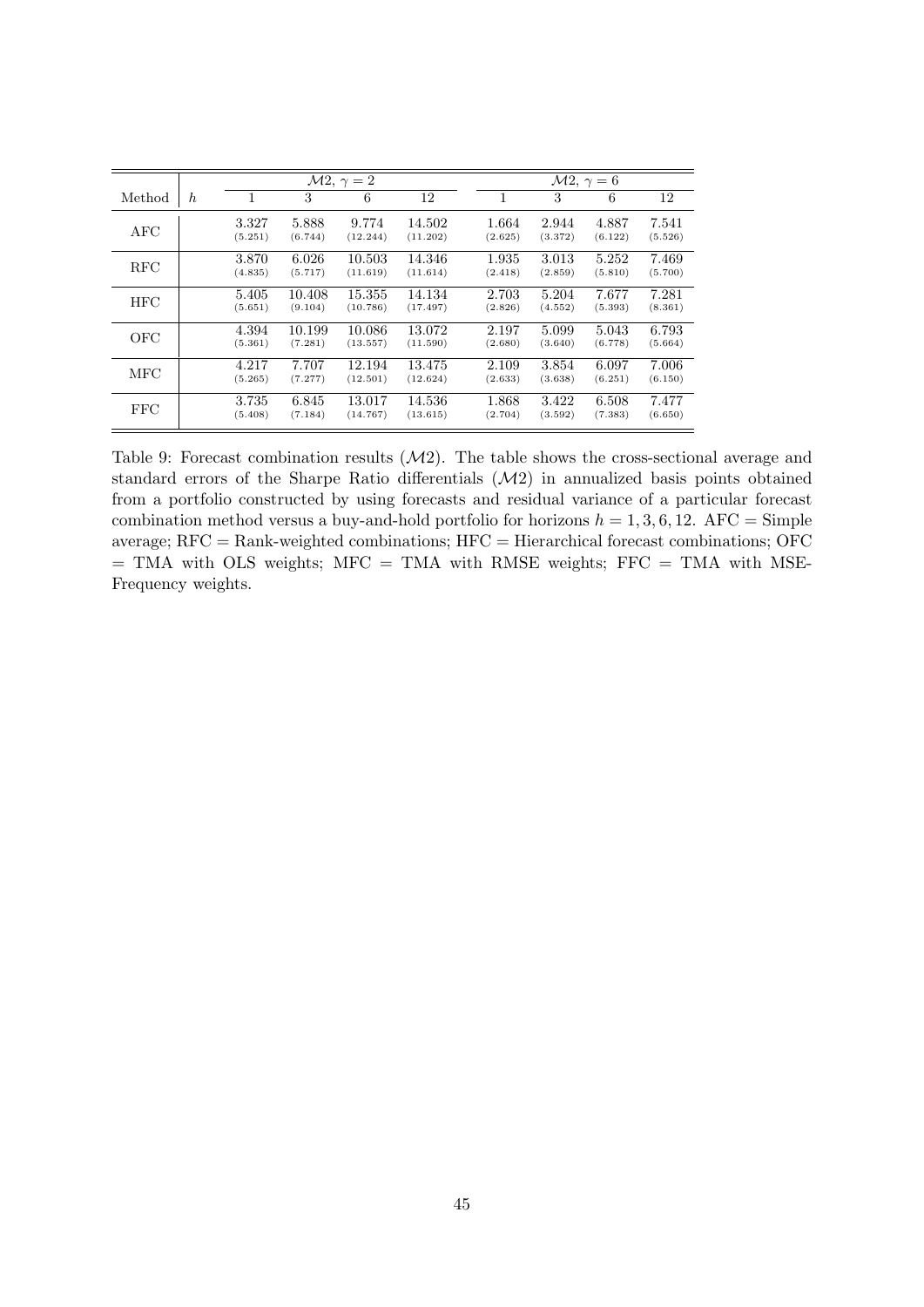Figure 1: Boxplots of relative MSEs from the 'best' performing models. The box has lines at the lower quartile, median, and upper quartile values. The whiskers show the extent of the rest of the data. Outliers are data with values beyond the ends of the whiskers. Figure 1: Boxplots of relative MSEs from the 'best' performing models. The box has lines at the lower quartile, median, and upper quartile values. The whiskers show the extent of the rest of the data. Outliers are data with values beyond the ends of the whiskers. Boxplots are in the same scale for easy comparability. Boxplots are in the same scale for easy comparability.

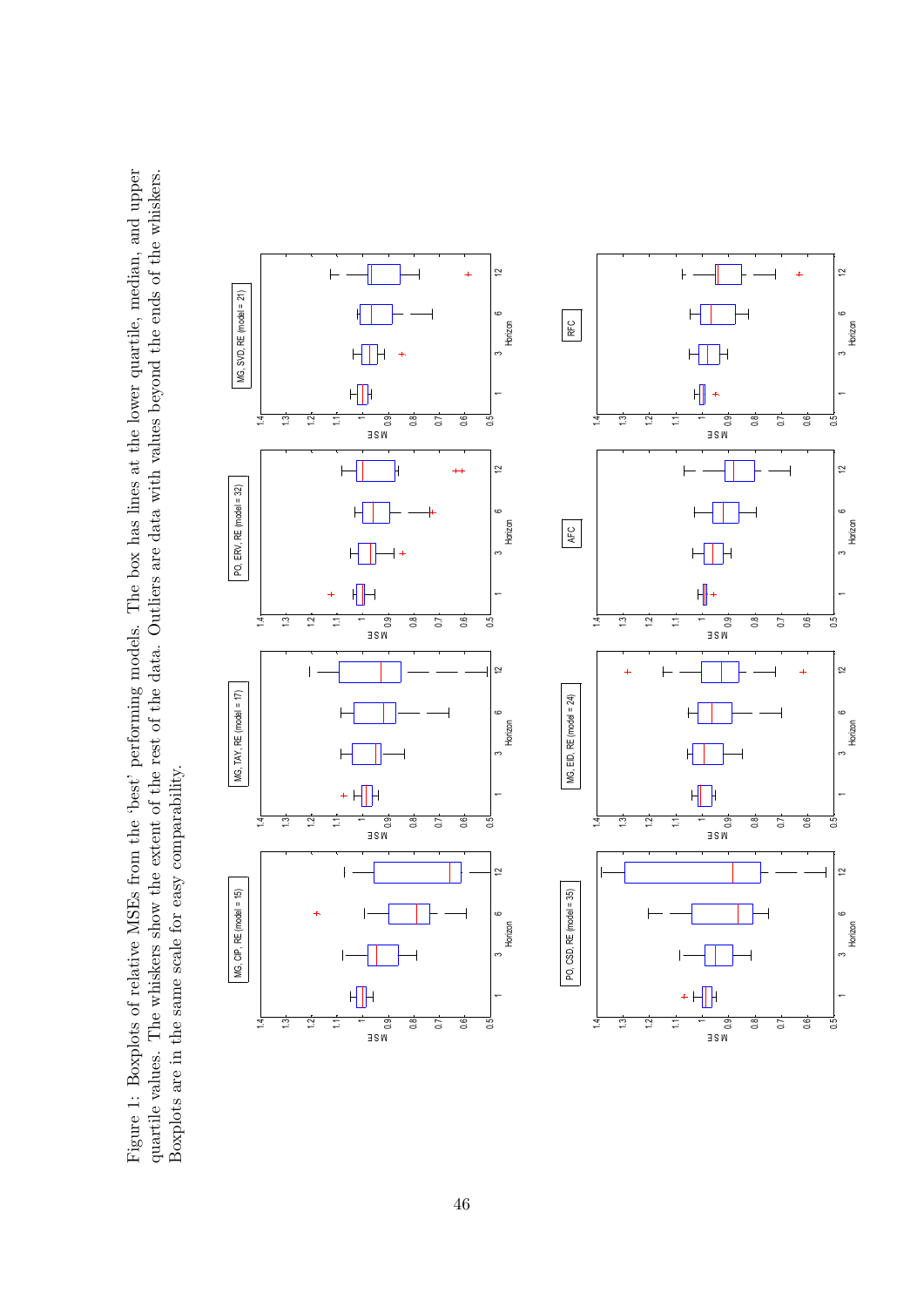Figure 2: Boxplots of  $M2$  from the 'best' performing models. Figure 2: Boxplots of M2 from the 'best' performing models.